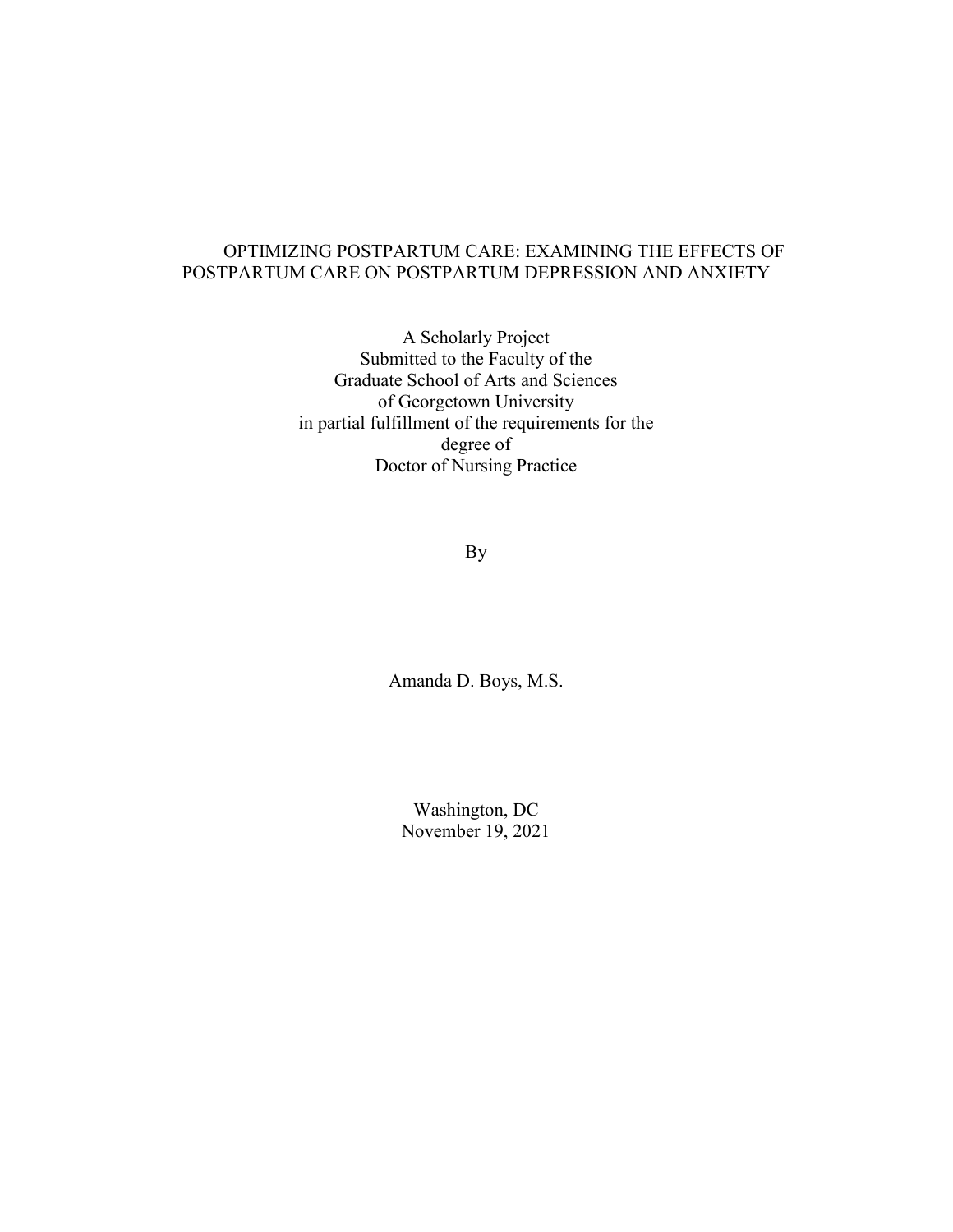Copyright 2021 by Amanda D. Boys All Rights Reserved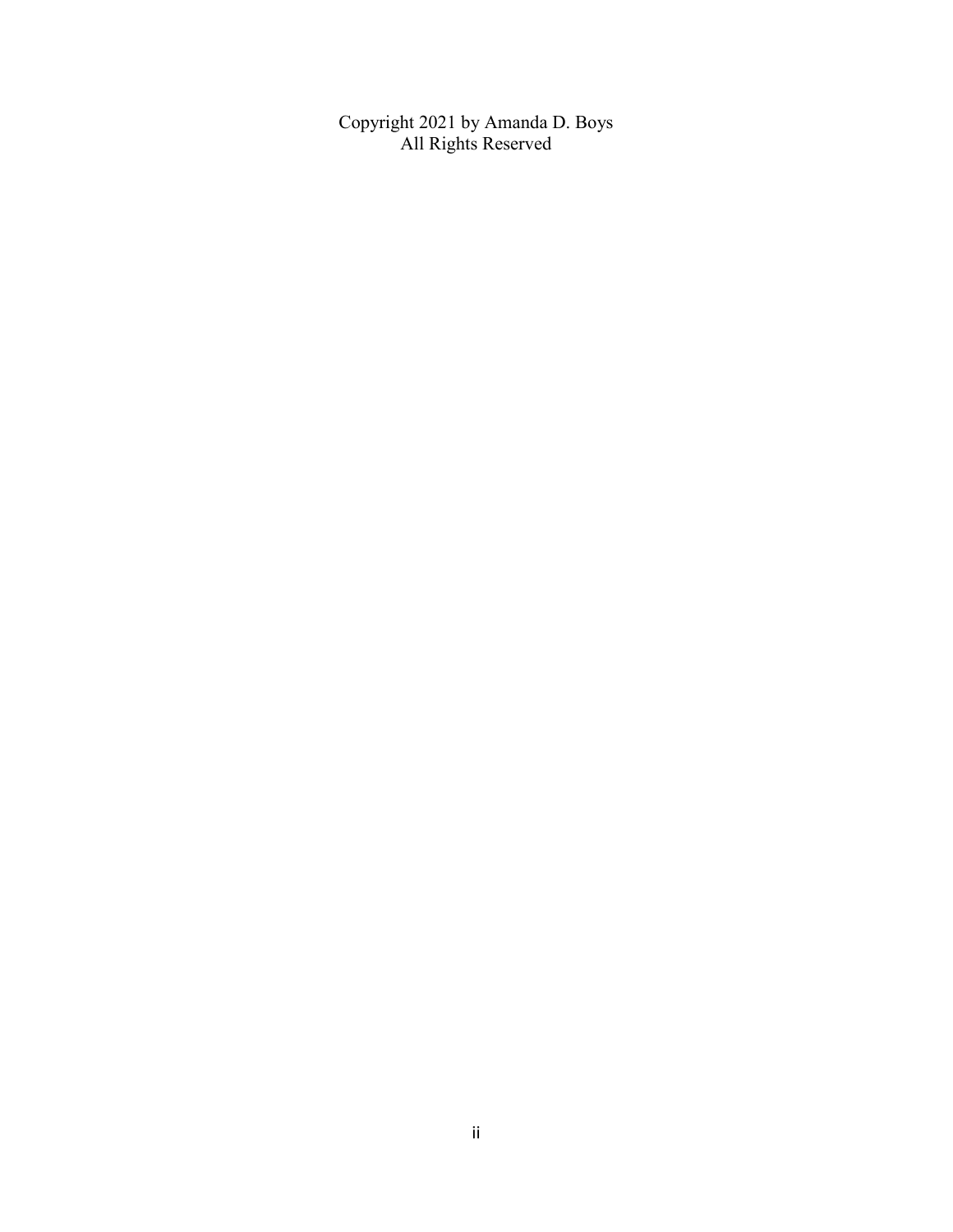# OPTIMIZING POSTPARTUM CARE: EXAMINING THE EFFECTS OF POSTPARTUM CARE ON POSTPARTUM DEPRESSION AND ANXIETY

Amanda D. Boys, M.S.

Thesis Advisor: Julia Lange Kessler, D.N.P.

### ABSTRACT

Postpartum is a vulnerable period that calls for careful monitoring, support, and anticipatory guidance. More than half of pregnancy-related deaths occur postpartum, with substantial morbidity occurring in the early postpartum period. Depression during or immediately after pregnancy is a common medical complication affecting one in seven women in the United States. There is a large body of research that supports earlier and more frequent postpartum care for all women. Healthcare governing bodies, including the American College of Nurse Midwives (ACNM) and the American College of Obstetricians and Gynecologists (ACOG) currently have guidelines in place for more frequent postpartum visits.

There is a gap between research evidence and current practice related to postpartum visits; therefore, the project was translating evidence into practice. The project design was comparative, pre-and post- (retrospective and prospective). The project's primary aim was to compare postpartum depression rates in women who received postpartum care with a six-week postpartum visit only (the pre-group) with women who received optimized postpartum care with the addition of a one-week visit in the office and a three-week virtual or in office visit if needed (the post-group).

Mothers in the pre-practice change groups had one six-week postpartum visit. Mothers in the post-practice change group were scheduled for a one-week appointment in the office after delivery and a six-week comprehensive postpartum visit. Mothers with an Edinburgh Postnatal Depression Scale (EPDS) score of eight or greater, a history of a postnatal mood disorder, or a

iii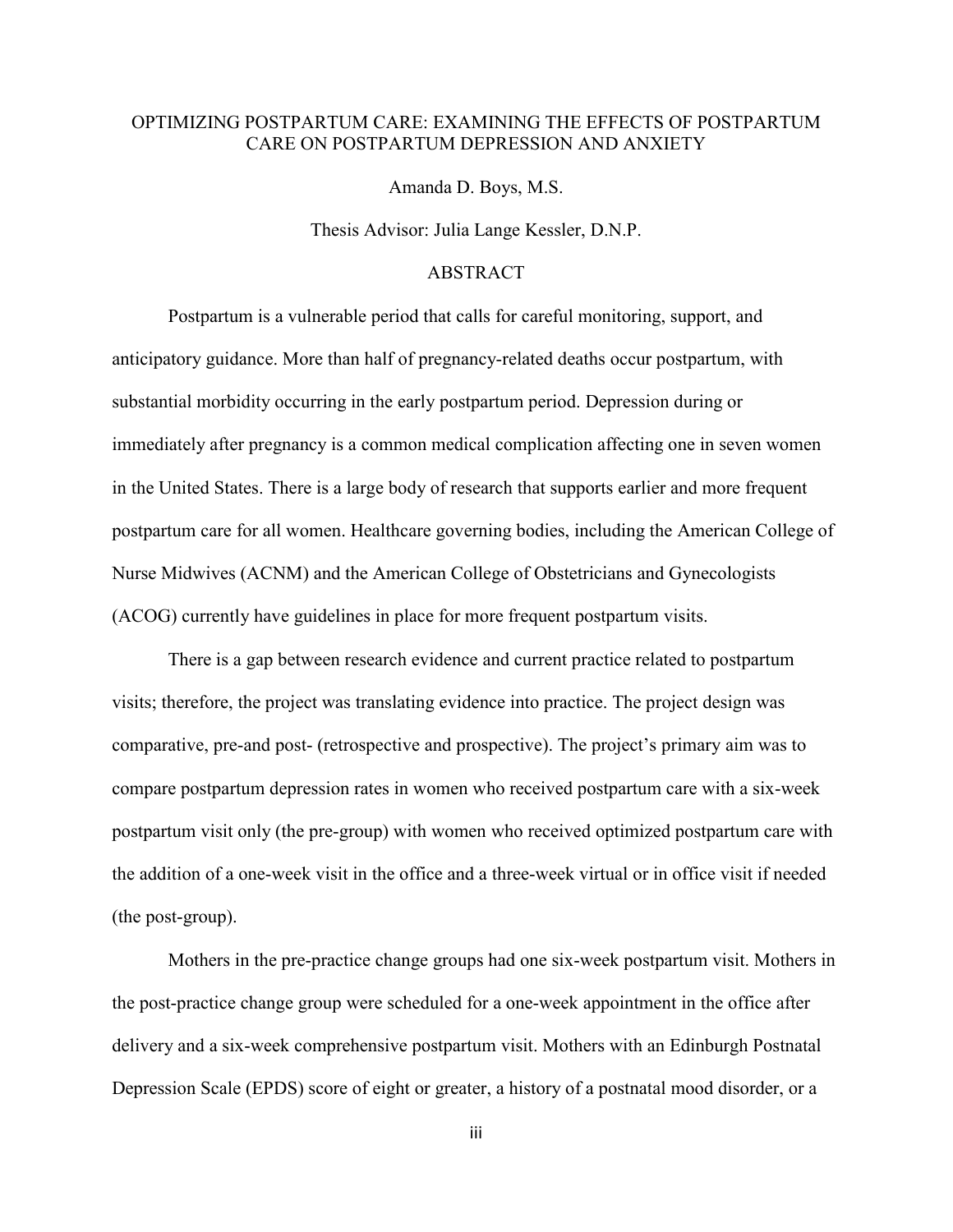history of a mood or psychiatric disorder all returned for an additional three-week postpartum visit.

The project included 297 women, 185 in the pre-practice change group and 112 in the post-practice change group. The results revealed a decrease in the mean EPDS score at six weeks postpartum in the post-practice change group  $(M = 6.2)$ , compared to the mean EPDS score in the pre-group ( $M = 7.8$ ). Early postpartum visits had a statistically significant impact overall on postpartum depression symptoms ( $p = 0.28$ ). The addition of early postpartum visits positively influenced the presence and severity of postpartum depression symptoms, and therefore could decrease maternal and infant morbidity and mortality.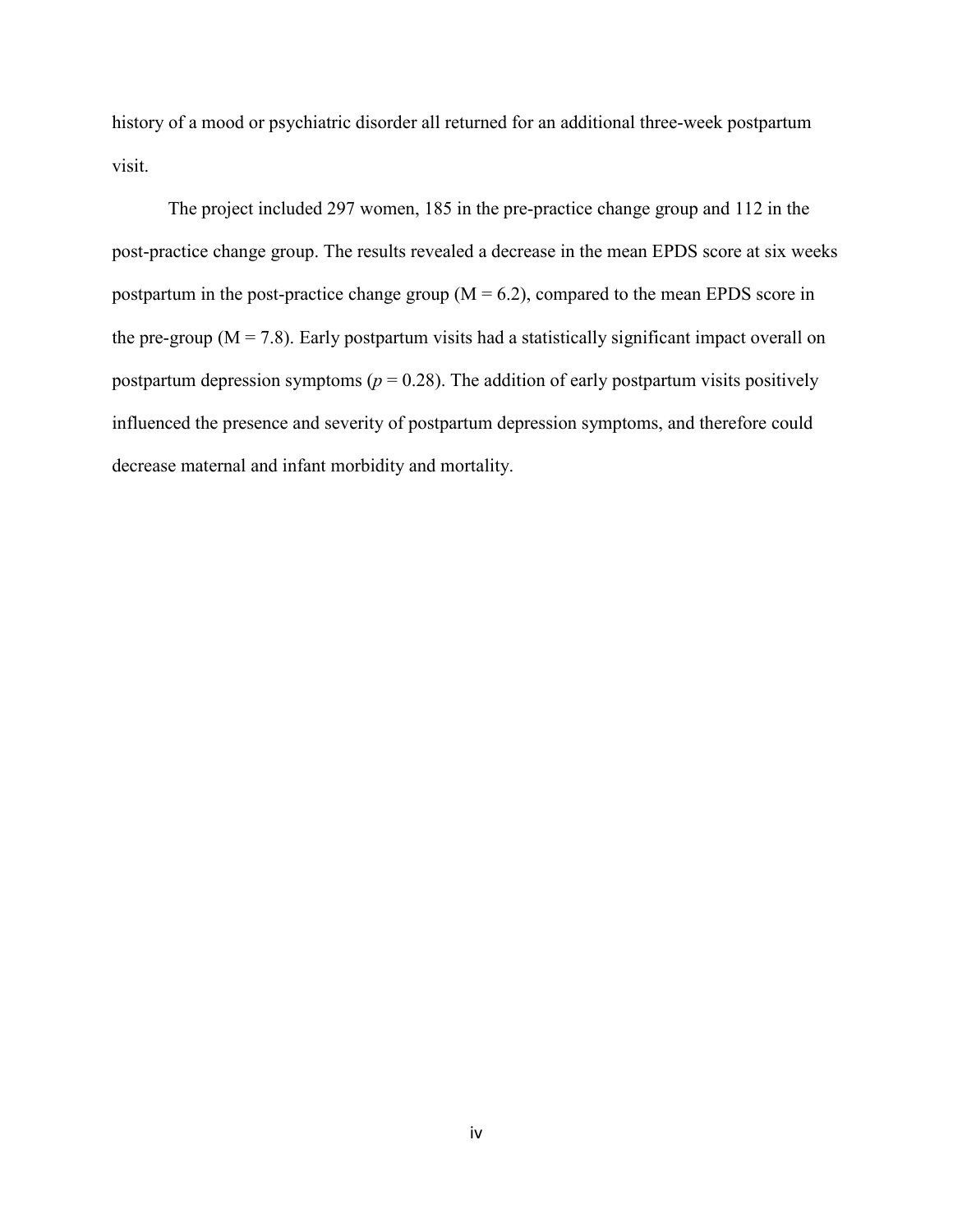### ACKNOWLEDGEMENTS

 We are told that life is not about the destination, but the journey it takes to get there. Our wisdom and personal growth comes from the people we meet along the journey, the paths we choose, and the lessons we learn along the way. My journey has blessed me with the opportunity to meet and learn from the most amazing people.

 Dr. Julia Lange-Kessler, words can neither qualify nor quantify your guidance and advice. I will forever by grateful to you for providing support when I needed it and encouraging me to see things with new eyes. You were patient and always the midwife, just being with me and present. I appreciate you so much! I would also like to thank Dr. Slota for your support and enthusiasm. You were always available to encourage and provide guidance and words of wisdom. Lastly, thank you to Dr. Dracina Wood. Your dedication to the women you care for is an inspiration. You are so knowledgeable, and it is easy to see that you love to teach. You have taught me a great deal and always had patience. I am grateful for the privilege to work with you.

 To my husband, Bill, this is honestly as much your project as it is mine. You have been with me every step of the way. Your support has been invaluable. Thank you for supporting me through my never-ending years in school. Thank you for being the calm in my craziness when I have felt like I was about to lose it. You have sacrificed along the way with me and taken on more than your share while supporting me in pursuing my dreams. I love you more than words can say.

 To my children, Melanie, Aiden, and Cohen. Thank you for all your love and patience. Thank you for your hugs and kisses when I needed them most. Thank you for understanding when I was not always able to be present. Thank you for your belief in me. I hope that you have learned through watching my journey, to never give up on your goals and that anything is possible. I love you all to the moon and back.

 To my mom and dad. I would not be where I am without your love, support, and encouragement. You both have been my biggest cheerleaders and supported me in every way possible. Words cannot thank you enough. I love you!

 To the midwives, physicians, and staff at Women's Health Specialists. Thank you for your support and encouragement throughout this journey. The compassionate, evidence-based care that you provide to women is inspiring. Dr. Bih Ndofor, Susan Paterson, and Jacqueline Campins, thank you for your encouragement and supporting my project. It is an honor and privilege to work beside all of you.

 Finally, to the Georgetown faculty. It has been an incredible honor to learn from all of you. My time as a student in the Midwifery/Women's Health Nurse Practitioner program was a dream. To be taught by midwife royalty such as Dr. Mary Brucker, Nany Jo Reedy and Dr. Cindy Farley, was an inspiring and once in a lifetime opportunity. Dr. McLaughlin, Dr. White, and Dr. Heitzler, your wisdom and knowledge have taught me so much. To Shannon and Margarita, my cohort members and now lifelong friends, your encouragement has meant the world to me. Shannon, I do not know how I would have made it through without you. You have been my partner in crime. You have talked me down when I was too hyped up and lifted me up when I was crawling. I'm so honored to have been on this journey with you and cannot wait to see what you accomplish in the future! I am excited for what the future holds and see how we can improve healthcare for all!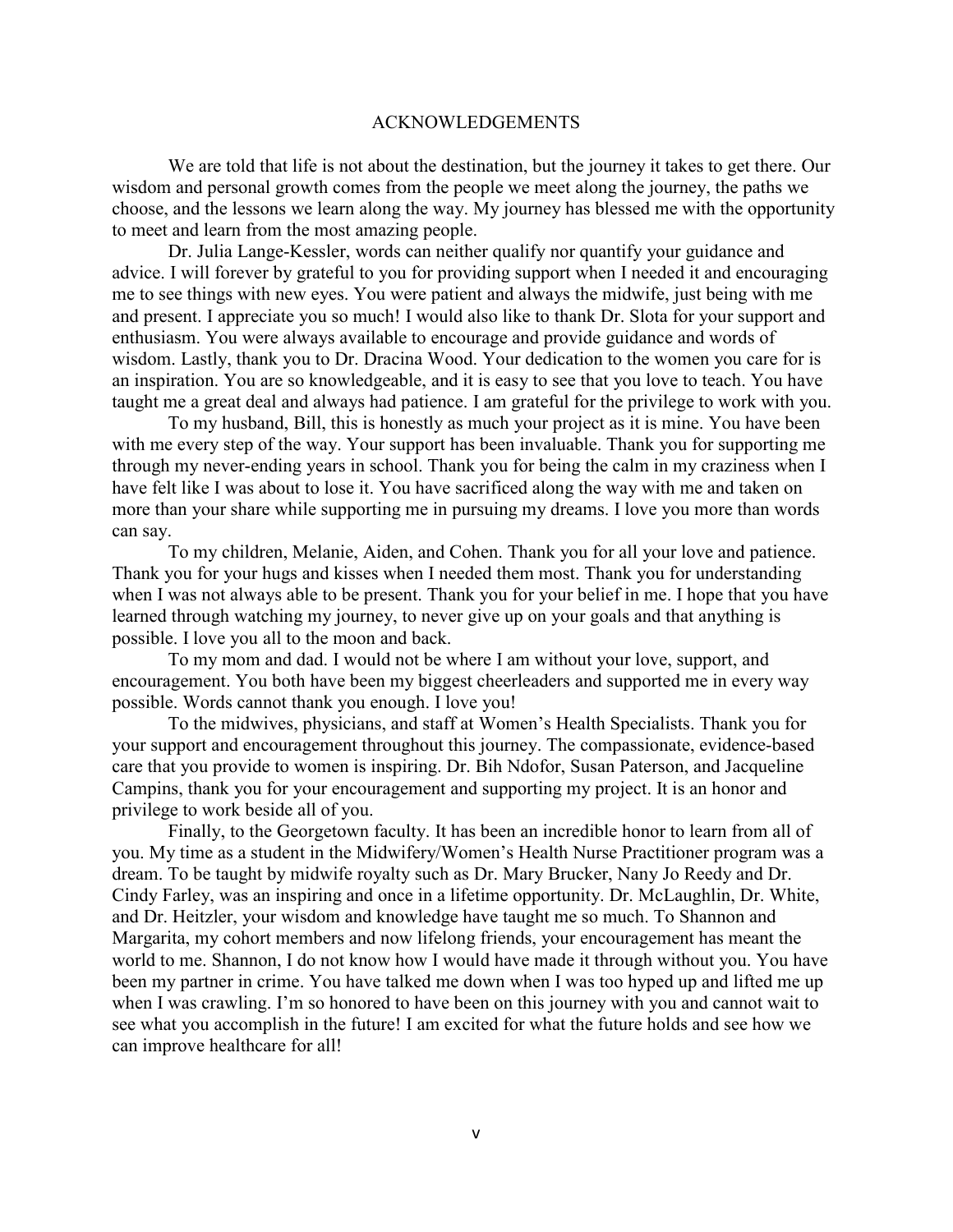# **TABLE OF CONTENT**

| .16                                                                     |  |
|-------------------------------------------------------------------------|--|
| Needs of Mothers and Families in the Postpartum Period17                |  |
| Impact of Type and Timing of Postnatal Care on Depression, Anxiety, and |  |
|                                                                         |  |
|                                                                         |  |
|                                                                         |  |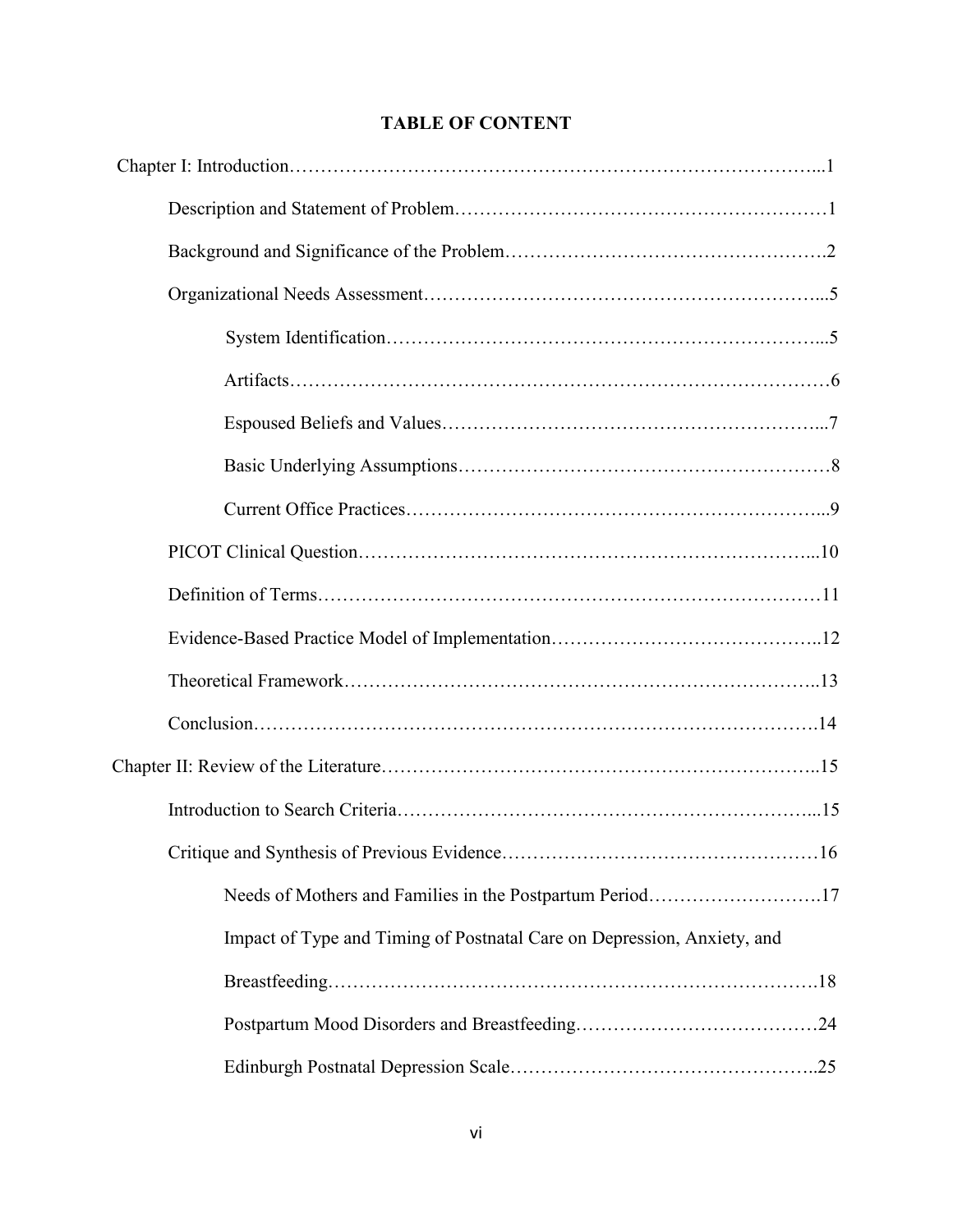| EPDS Scores Before and After Optimized Postpartum Care40 |  |
|----------------------------------------------------------|--|
|                                                          |  |
|                                                          |  |
|                                                          |  |
|                                                          |  |
|                                                          |  |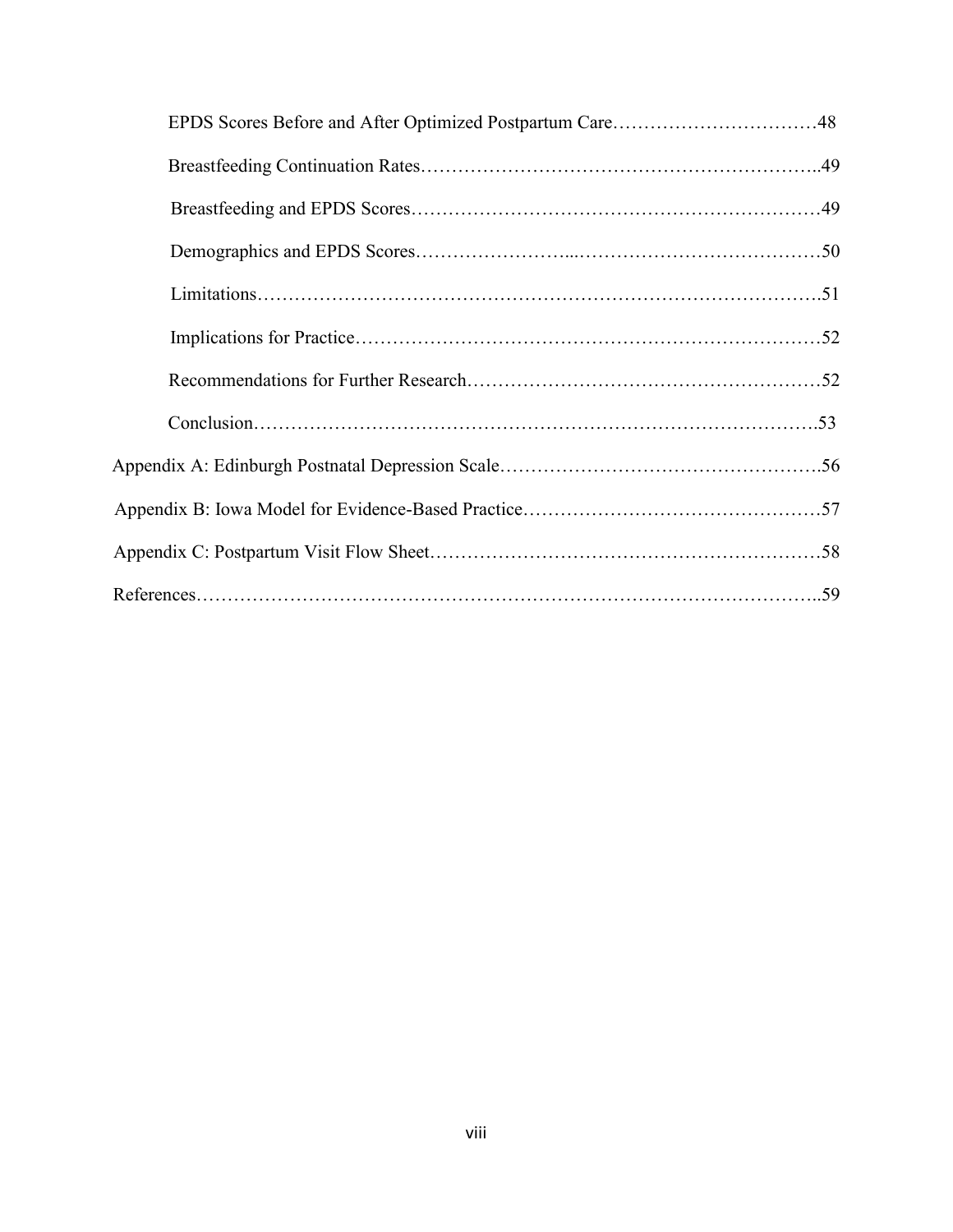# **LIST OF TABLES**

| Table 8: Type of Feeding and Average EPDS Score at Six-Week Postpartum Visit43 |  |
|--------------------------------------------------------------------------------|--|
|                                                                                |  |
| Table 10: Postpartum Depression Treatment and Type of Infant Feeding44         |  |
|                                                                                |  |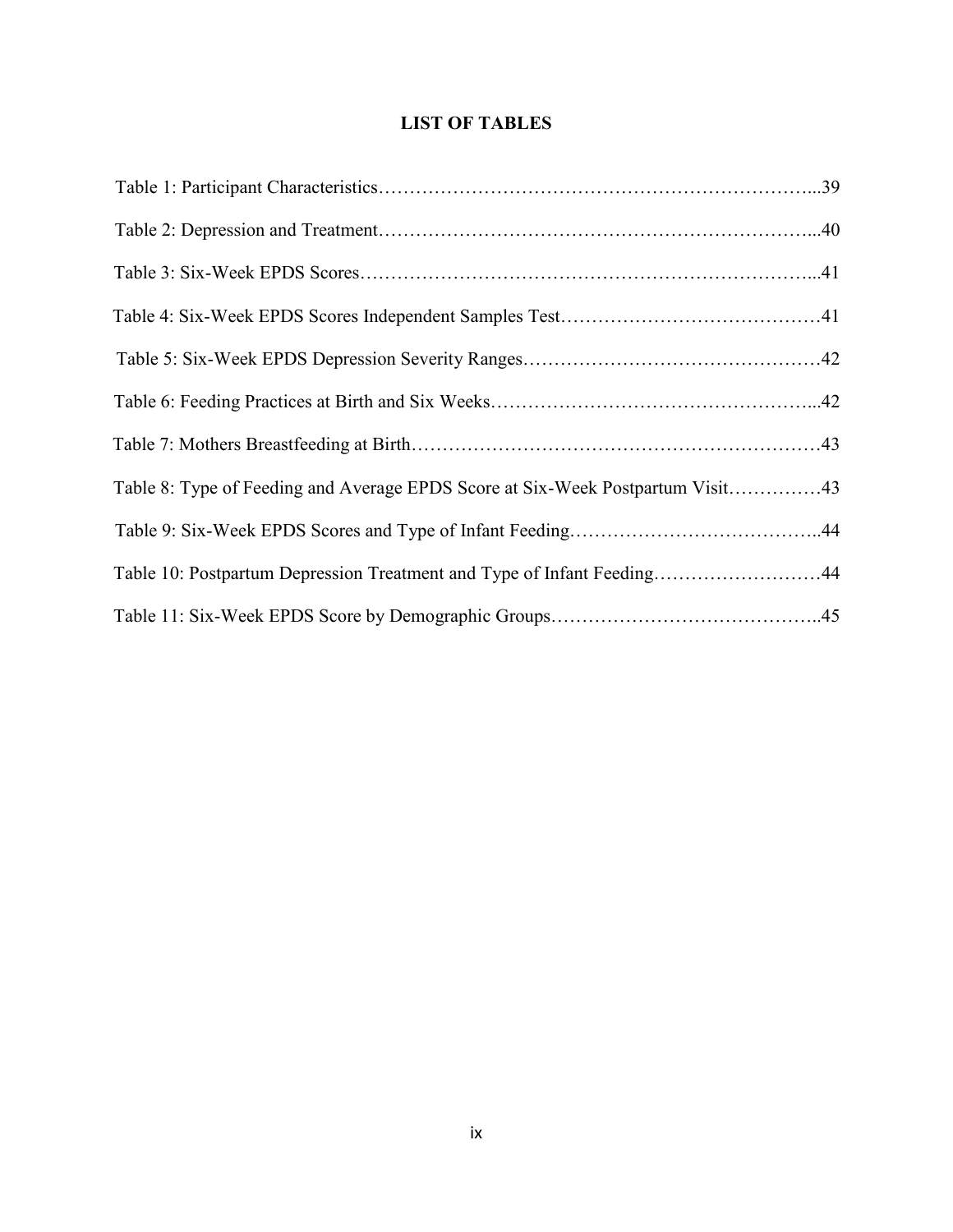### **Chapter I: Introduction**

The fourth trimester, the time between birth and 12 weeks postpartum, is a term about which many women know very little. Nonetheless, it is a critical time frame. By the time most women arrive for their postpartum visit at six weeks after childbirth, they may be struggling with breastfeeding challenges, bonding, coping with sleepless days and nights, the anxiety of being a "good" mother, and/or dealing with baby blues or postpartum depression. If women were seen earlier postpartum routinely, there is education that could be provided to them surrounding these topics. The time between birth and 12 weeks postpartum is a vulnerable period that calls for careful monitoring, support, and anticipatory guidance by all postpartum care providers. The purpose of this project was to examine whether providing more touchpoints during the postpartum period would impact the incidence of postpartum depression and anxiety, as well as how additional postpartum contact will affect breastfeeding continuation rates. This chapter includes background information on the problem, the significance of the problem, an organizational needs assessment, clinical question, the evidence-based practice model, the theoretical framework utilized, and the definition of terms in context of the project.

#### **Description and Statement of Problem**

According to the Centers for Disease Control and Prevention (CDC), 17.2 women died for every 100,000 live births in the United States between the years of 2011 and 2015. That is approximately 700 women per year who died of a pregnancy-related issue in the United Sates (Leins, 2019). Of particular interest is the fact that more than half of pregnancy-related deaths occur after the birth of the infant, with substantial morbidity occurring in the early postpartum period (Langan et al., 2016). Depression during or immediately after pregnancy is a common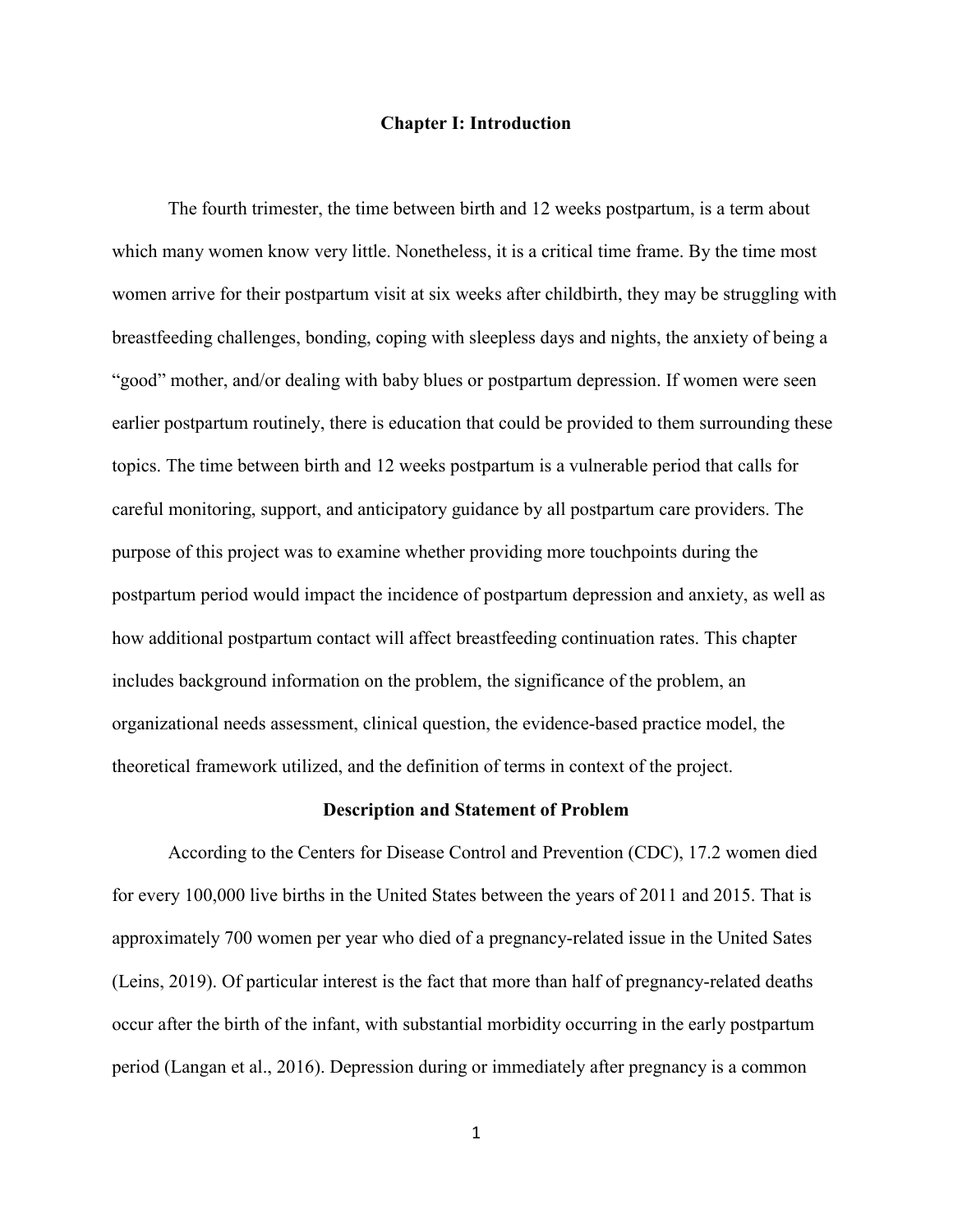medical complication affecting one in seven women (Langan et al., 2016). Postpartum depression is associated with significant neonatal morbidity including failure to thrive, attachment disorder, and developmental delays seen up to one year of age. Maternal morbidity is also seen with postpartum depression including fatigue, decreased concentration, sleep disturbances, and decreased maternal-infant bonding. "Maternal suicide is a more common cause of peripartum mortality than postpartum hemorrhage or hypertensive disorders" (Langan et al., 2016, p. 852).

There is a large body of research, both qualitative and quantitative, that supports earlier and more frequent postpartum care, even for low-risk women. Many healthcare governing bodies, including the American College of Nurse-Midwives (ACNM), the American College of Obstetricians and Gynecologists (ACOG), the National Institute for Health and Care Excellence (NICE), and the World Health Organization (WHO), currently have guidelines in place for more frequent postpartum visits. The evidence supports these guidelines, now it is time to implement them, measure the outcomes and adjust as necessary to give patients the safest, evidence-based care.

#### **Background and Significance of Problem**

Psychological distress appears to be fairly common after childbirth. Women report experiencing a range of psychological problems after birth, such as anxiety, post-traumatic stress, adjustment disorders, and depression. The incidence of "baby blues", feelings of sadness or moodiness after the birth of a child, ranges from 5 to 80 percent and the prevalence of postpartum depression varies from 1.9 to 82.1 percent with the lowest rate reported in Germany and the highest rate reported in the United States (Slomian et al., 2017). A qualitative study evaluating mothers' needs during the postnatal period and comparing the needs of mothers with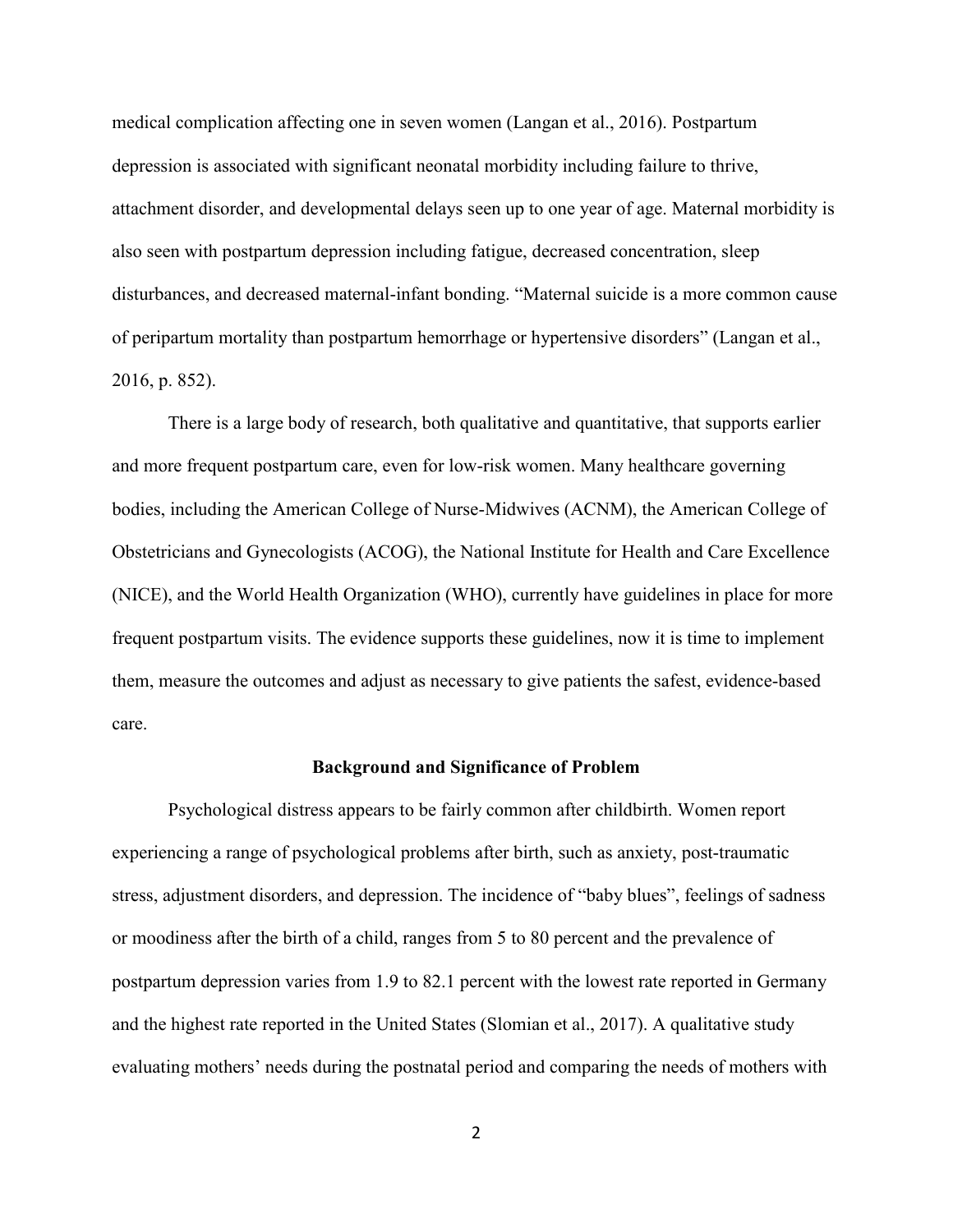and without an experience of psychological distress, found that all mothers seemed to have similar needs, but have them at different levels of intensity. Women feel neither sufficiently informed, nor sufficiently supported, not only from a psychological point of view, but from a practical point of view. They feel an overall lack of support (Slomian et al., 2017).

Postpartum care is essential to evaluate for delivery complications and breastfeeding. However, studies have shown that postpartum care that includes interventions for reducing sleep disorders of mothers after childbirth, education about increasing physical activity, aromatherapy, and yoga reduced rates of postpartum depression (Parsa et al., 2019). Research has also shown that breastfeeding training based on the Beliefs, Attitudes, Subjective Norms, and Enabling Factors (BASNEF) model decreased the intensity of postpartum blues (Parsa et al., 2019). Health professionals and midwives can minimize the adverse effects of postpartum depression by screening for postpartum depression and early mental disorders during the postpartum period (Parsa et al., 2019).

The Edinburgh Postnatal Depression Scale (EPDS) is a validated screening tool used in the United Stated for postpartum depression (MGH Center for Women's Mental Health, 2018). It has high specificity and sensitivity for depression and takes approximately five minutes to administer. Women whose screening suggest suicidal thoughts warrant prompt evaluation with psychiatric intervention. Suicide contributes to approximately 1.5 of 100,000 maternal deaths in the United States (Brown, 2019). Women with lower income, lower education, unintended pregnancy, history of depression or anxiety, history of postpartum depression, traumatic birth events, premature birth with a need for neonatal intensive care and/or birth defects, and low levels of social support are at higher risk for postpartum depression and may need earlier or more frequent follow-up visits (Brown, 2019).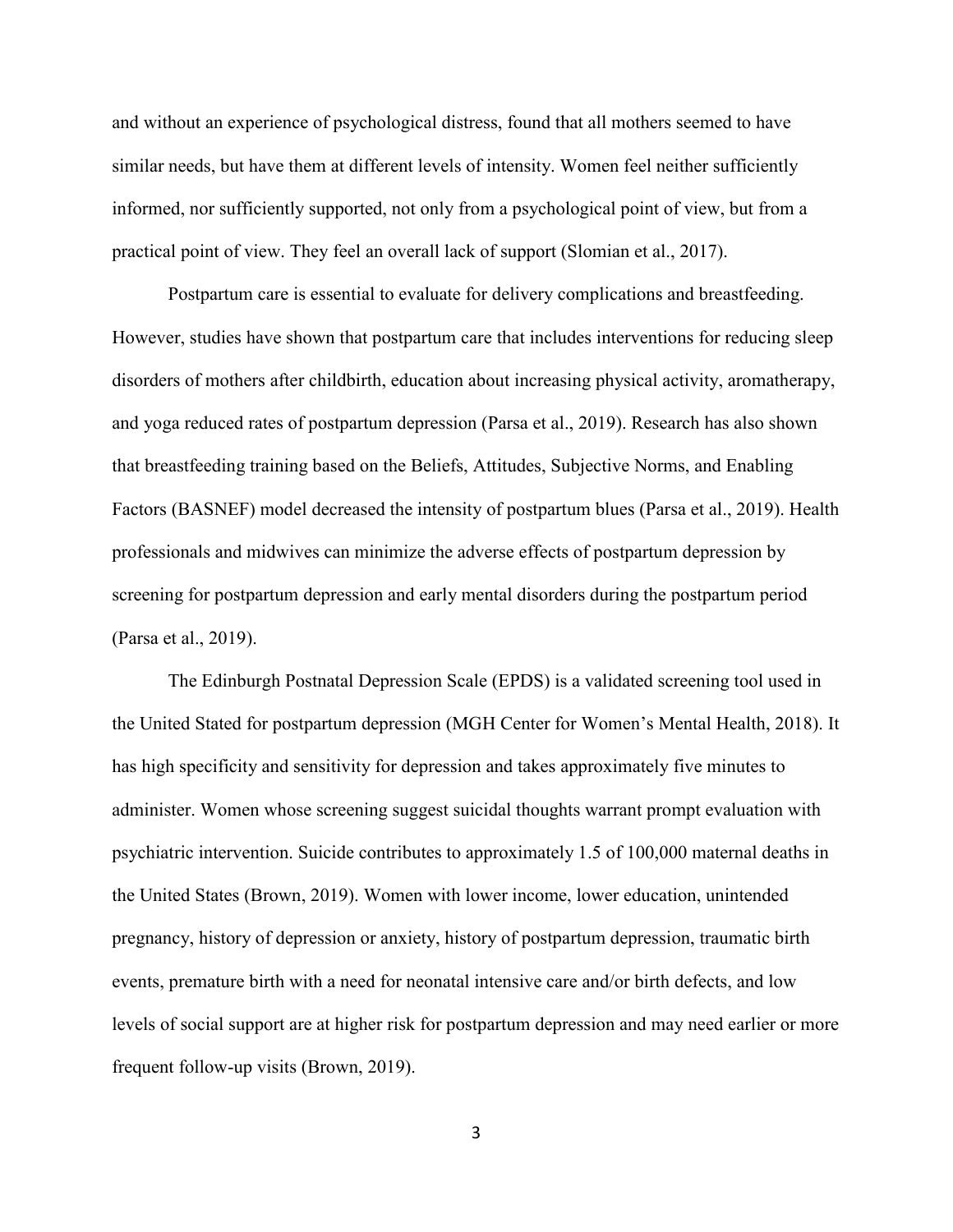Given the urgent need to reduce maternal morbidity and mortality, ACOG revised their recommendations in May of 2018 for care in the fourth trimester and proposed new guidelines for postpartum care (Stuebe et al., 2018). Currently, despite there being frequent visits focused on women's health prenatally, postpartum care typically only includes a visit at four to six weeks after childbirth. Current ACOG recommendations are as follows: postpartum care should include (a) individualized care for each woman, (b) an initial assessment, either in person or by phone, within the first 3 weeks postpartum to address acute postpartum issues, (c) ongoing care as needed, and (d) a comprehensive well-woman visit no later than 12 weeks after delivery (Stuebe et al., 2018).

The World Health Organization (WHO) guidelines for postpartum care include seeing women at three days post-delivery, 1-2 weeks and 6 weeks after birth (World Health Organization, 2013). The National Institute for Health and Care Excellence (NICE) guidelines recommend screening all women for postpartum depression and anxiety at 10-14 days after birth (National Institute for Health and Care Excellence, 2021). Research has also found that postpartum visits in the first few weeks after birth may encourage women to meet their breastfeeding goals (Stuebe et al., 2018). A national survey revealed that less than one half of women who attended a postpartum visit received information about postpartum depression, birth spacing, healthy eating, exercise, or changes in their sexual response or emotions (Stuebe et al., 2018). "In a randomized controlled trial, 15 minutes of anticipatory guidance before hospital discharge, followed by a phone call at two weeks, reduced symptoms of depression and increased breastfeeding duration through six months postpartum among African American and Hispanic women" (Stuebe et al., 2018, p. 142).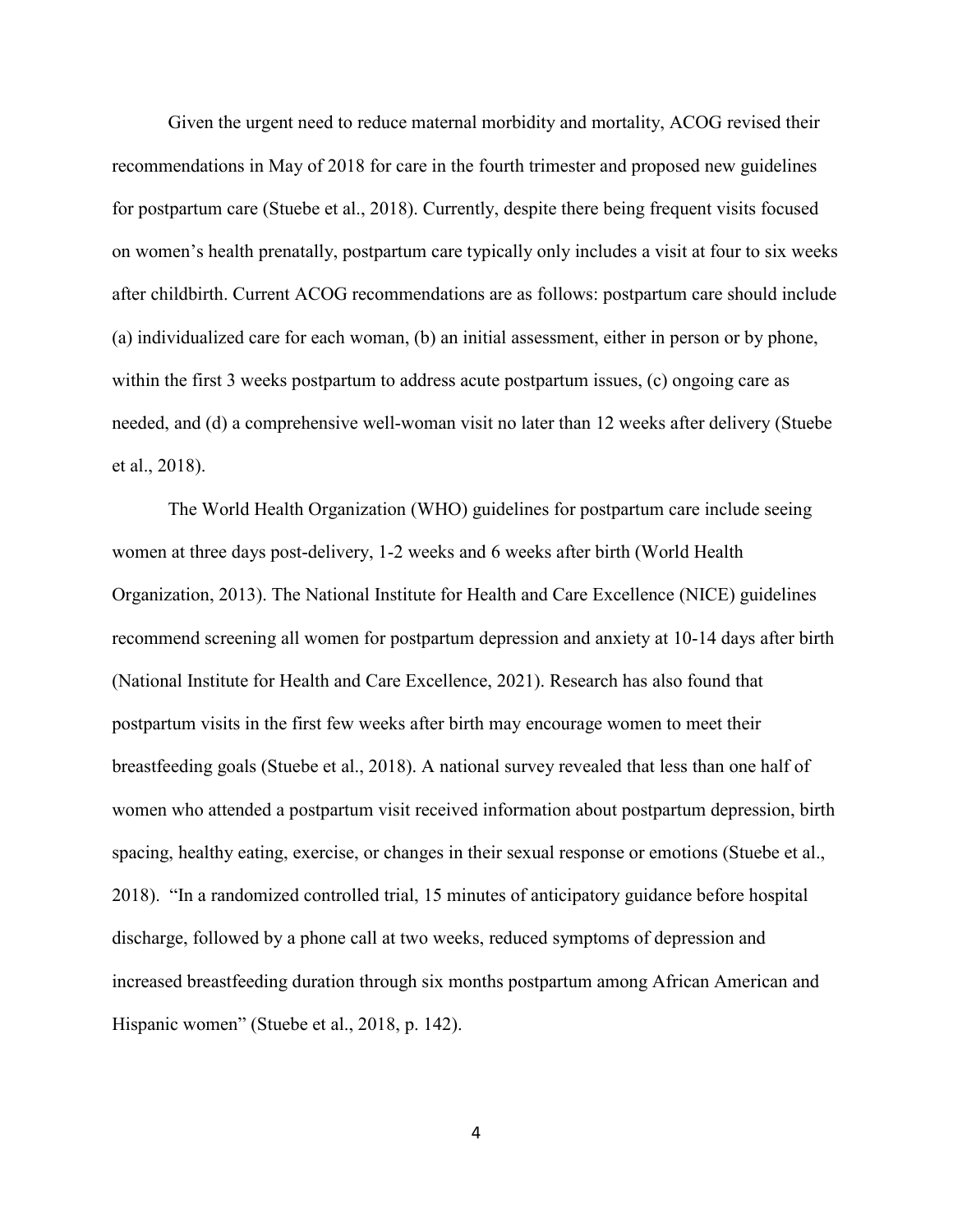Given that the United States has elevated maternal morbidity and mortality rates, it is vital to improve postpartum care in order to improve healthcare outcomes, mental health and better serve mothers within the United States.

### **Organizational Needs Assessment**

When one thinks about the culture of a system, or organization, it can feel like a very broad term and hard to define. Assessing or analyzing a culture can feel like an impossible task. There are two important factors to consider regarding organizational change. First, an organization must be able to change with the changes occurring in the world around them. Second, in order for a change leader to successfully make a change in a system, they must understand the culture in which the change will be taking place. Schein (2017), states that "culture can be analyzed at several different levels. These levels range from very tangible to the deeply embedded, unconscious, basic assumptions that we are defining as the essence of culture or its DNA" (p. 17). The three levels include culture artifacts, espoused beliefs and values, and basic underlying assumptions. These three levels were used to perform an organizational needs assessment of the practice setting in which this project took place.

### **System Identification**

This system culture assessment and analysis was performed on a hospital owned obstetrics and gynecology practice. The practice is a part of a not-for-profit, Catholic hospital in the Midwest. The hospital is a member of a larger national hospital organization. The office provides obstetric and gynecologic care to women, from pre-adolescence to the elderly. The practice is comprised of two board certified obstetrician/gynecologists (OB/Gyn) and three Certified Nurse Midwives (CNMs). The office is overseen by the Northeast Regional Manager of Practice Operations. She is not in the office routinely but keeps in close contact with the Office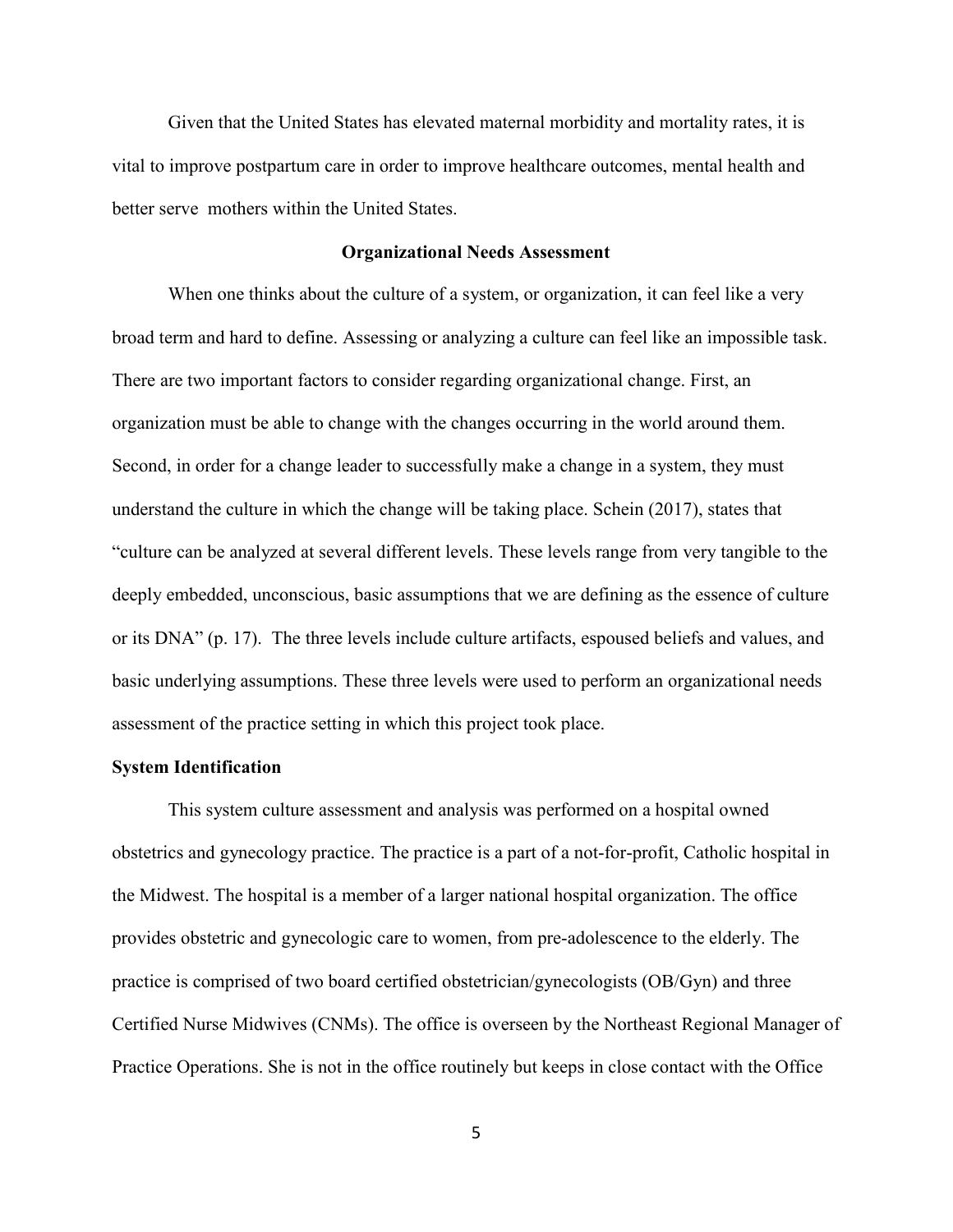Supervisor, who oversees the day-to-day operations of the office. The office staff consists of three front office employees and eight back-office employees, including registered nurses, licensed practical nurses, and medical assistants. The front office staff are responsible for checking patients in upon arrival, scheduling procedures, and taking payments. The back-office staff are responsible for rooming patients, taking vital signs, giving injections, placing patients on the fetal monitor for non-stress tests, and triaging phone calls. The physical space of the office includes 12 patient exam rooms, two labs, three non-stress test rooms, one procedure room and four patient restrooms. Given that there are only 12 patient exam rooms, the maximum number of providers working in the office at any one time is four, due to limited space.

## **Artifacts**

Artifacts are things that one might see, hear, and/or feel when first encountering a group or organization (Schein, 2017). The practice site has their mission visible upon entering the office, and the mission and values are on the back of every employee's name badge, to remind them of why they are there. The mission states that the healthcare organization is rooted in the loving ministry of Jesus and that its employees are committed to serving all persons with special attention to the poor and vulnerable. The Catholic health ministry dedicates itself to spiritually centered, holistic care, with the goal of sustaining and improving the health of individuals and communities. The mission also includes using actions and words to advocate for a compassionate and just society. The mission is found in everything that is done within the organization, from expressing priorities, to providing patient care and services. This mission is foundational to transforming healthcare. The organization's values include service of the poor, reverence, integrity, wisdom, creativity and dedication. These values define what is expected to be respected by every employee, from provider to medical assistant, in the practice setting.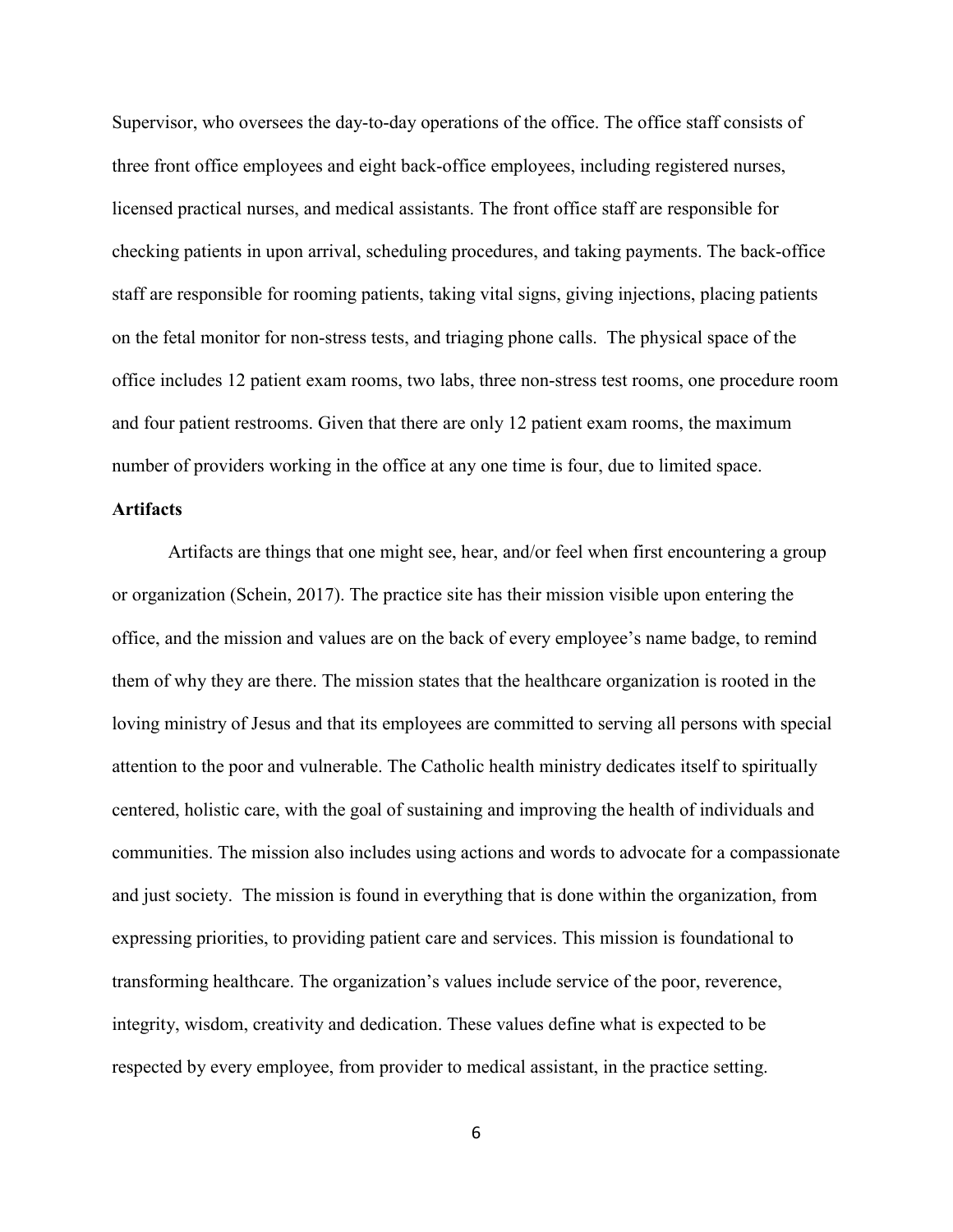### **Espoused Beliefs and Values**

The beliefs of the organization are valued by the employees and embedded into the dayto-day tasks that are carried out throughout the office (Schein, 2017). Service of the poor, or generosity of spirit for those most in need, is highly valued by the office employees. Employees are involved in volunteer activities sponsored by the hospital within the community, such as coat drives, a food pantry, free blood pressure checks at the mall, or providing free pap smears at yearly events. The nurses are frequently seen, going out of their way, to find prescription assistance for patients that cannot afford their medication, or trying to find the pharmacy with the best pricing. Also, one can often see them working to find transportation for patients to get to appointments or to Maternal Fetal Medicine appointments for high risk pregnancies in a neighboring city.

Wisdom and creativity are seen in the providers implementation of evidence-based practice to provide the best care for the group's patients. The office has implemented performing loop electrosurgical excision procedures (LEEP) within the office, so that patients do not incur a surgery cost or have to be cleared for surgery and anesthesia. Creativity was seen in the physicians' determination to get approval from the ethics committee at the hospital to allow removal of fallopian tubes during cesarean section for ovarian cancer risk reduction in women who do not want any further children. This was a long battle, as the hospital is a Catholic organization and saw that procedure as a form of sterilization, which is not allowed within the hospital. Yet, prophylactic salpingectomies, as an option for women undergoing surgery with access to the fallopian tubes, are found to be best practice according to the American College of Obstetricians and Gynecologists.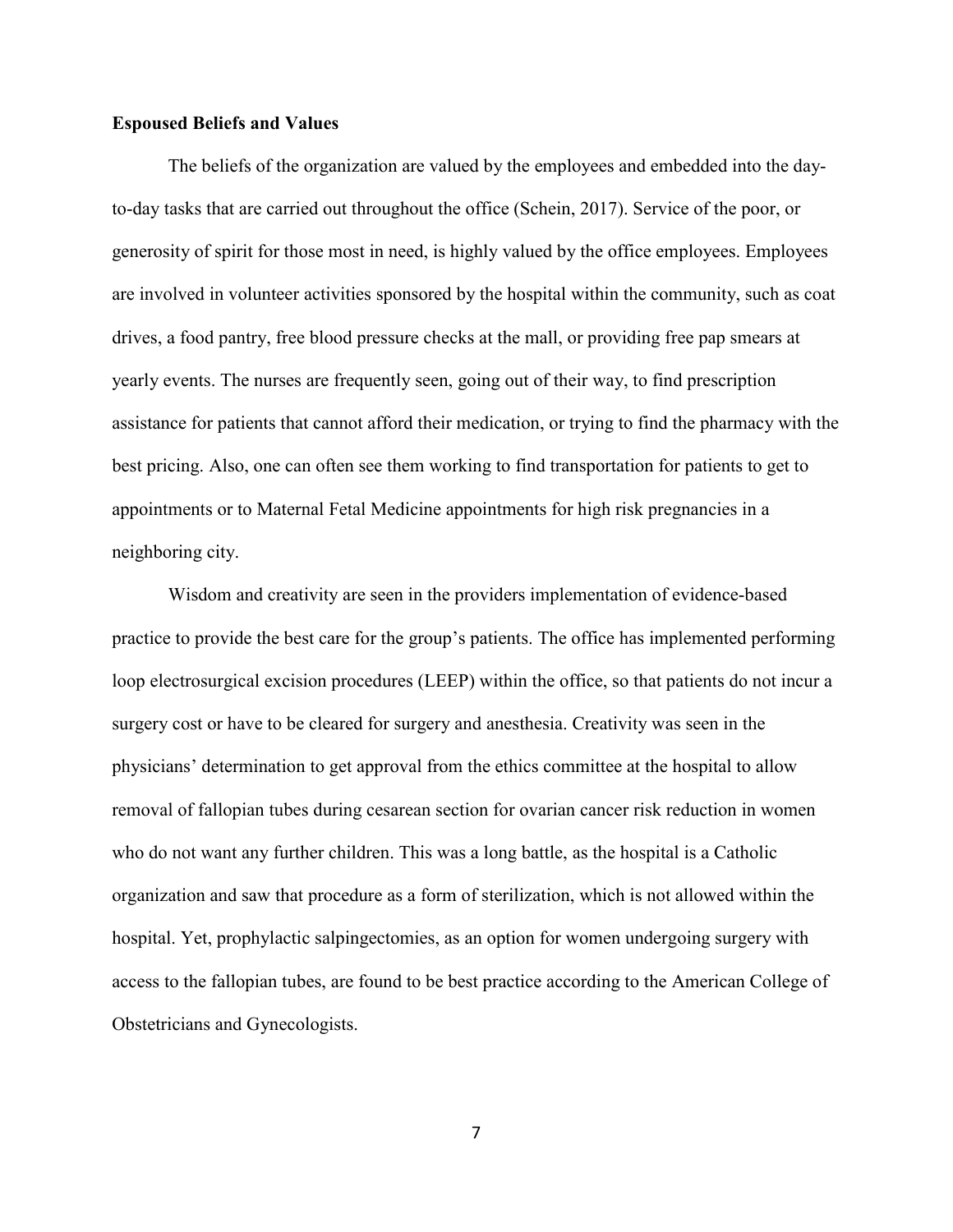Finally, dedication is seen throughout the staff. Hours have been extended within the last year, so that the office starts seeing patients at 0700, instead of 0830, and is open late with the last patient being seen at 1640, instead of 1540. These extended hours offer patients increased options to be seen without losing hours at their place of employment. Ultimately, this serves as best practice for the patients.

### **Basic Underlying Assumptions**

According to Schein (2017), basic assumptions are beliefs and values that are so taken for granted and strongly held within the group that members cannot conceive behaving differently. The group of employees within the practice setting are a very cohesive group. They work together, go out after work together, and spend much of their time together. Because the group is so close, with many of the employees being long term employees, there is little variation in the way they think about service to patients and provide patient care. They are very friendly to new employees and draw them into their group, but the employee is expected to adapt to their underlying assumptions and take them on for themselves.

The front and back-office staff have been through the turnover of seven physicians and the hiring of five new providers in the last seven years. They know and understand what works in the office when it comes to triage, nurse visits and patient flow. It is as if they train the physicians over time to fall in line with the way the front and back office staff run the office.

Change can be difficult because the group is so cohesive. It is difficult to obtain buy-in from one or two employees, instead the whole team must be convinced of the need for change. For example, each provider typically works with one or two specific nurses. A change was implemented to rotate nurses through providers. This change would allow all nurses within the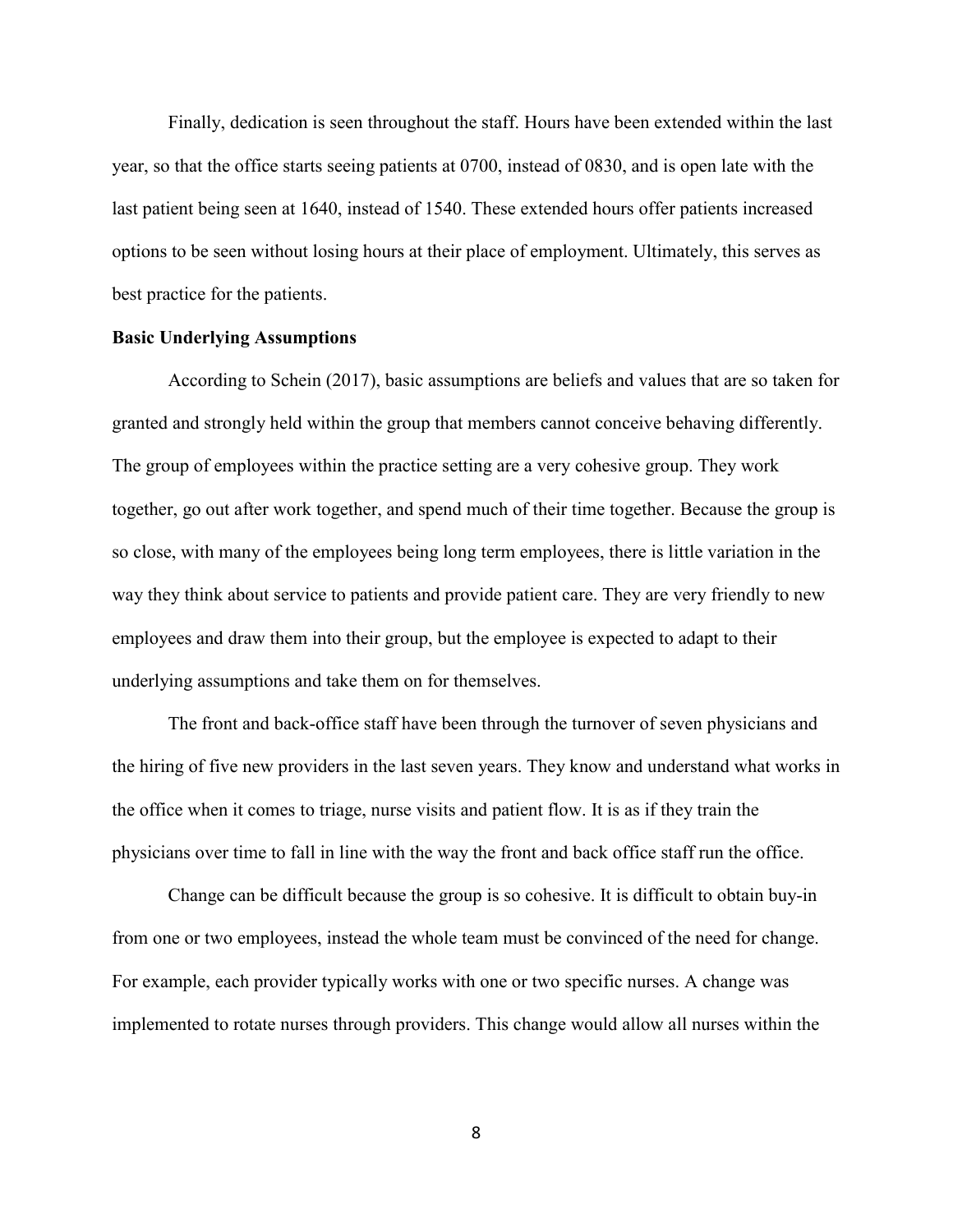office to be exposed to the different providers and know their likes and dislikes. This change was short-lived due to the underlying beliefs that the "old way" was better.

### **Current Office Practices**

 Each provider in the practice sees approximately 20 patients in the office per day. Each provider has their own gynecologic patients; however, obstetric patients are shared and rotate through all five providers throughout their pregnancy. Postpartum patients are seen by the provider who is present at their delivery. The practice has an average of 30 deliveries per month, equating to 30 patients that need postpartum care monthly, however there is a significant number of patients that "no show" to their postpartum visits.

The patient population being served is primarily Caucasian with smaller percentage of African American and Hispanic/Latino patients. The median household income of the county in which the hospital resides is \$44,551. The zip code in which the hospital resides, has the lowest median household income of \$26,917 when compared to other zip codes within the county. The county has 11.3 percent of families living in poverty. Education in the hospital's county demonstrates a high school graduation rate of 77.6 percent, however Bachelor's Degree attainment is 8% lower than the state average. Furthermore, the zip code in which the hospital resides has the lowest high school degree attainment within the county, the highest unemployment rates, the highest number of households without a vehicle, and the greatest socioeconomic need (Healthy Communities Institute, 2015).

The office was recently remodeled, increasing the number of exam rooms available. This helped facilitate change by increasing space, allowing for more appointment times. Due to the recent coronavirus pandemic, much has been learned about telemedicine and billing practices, as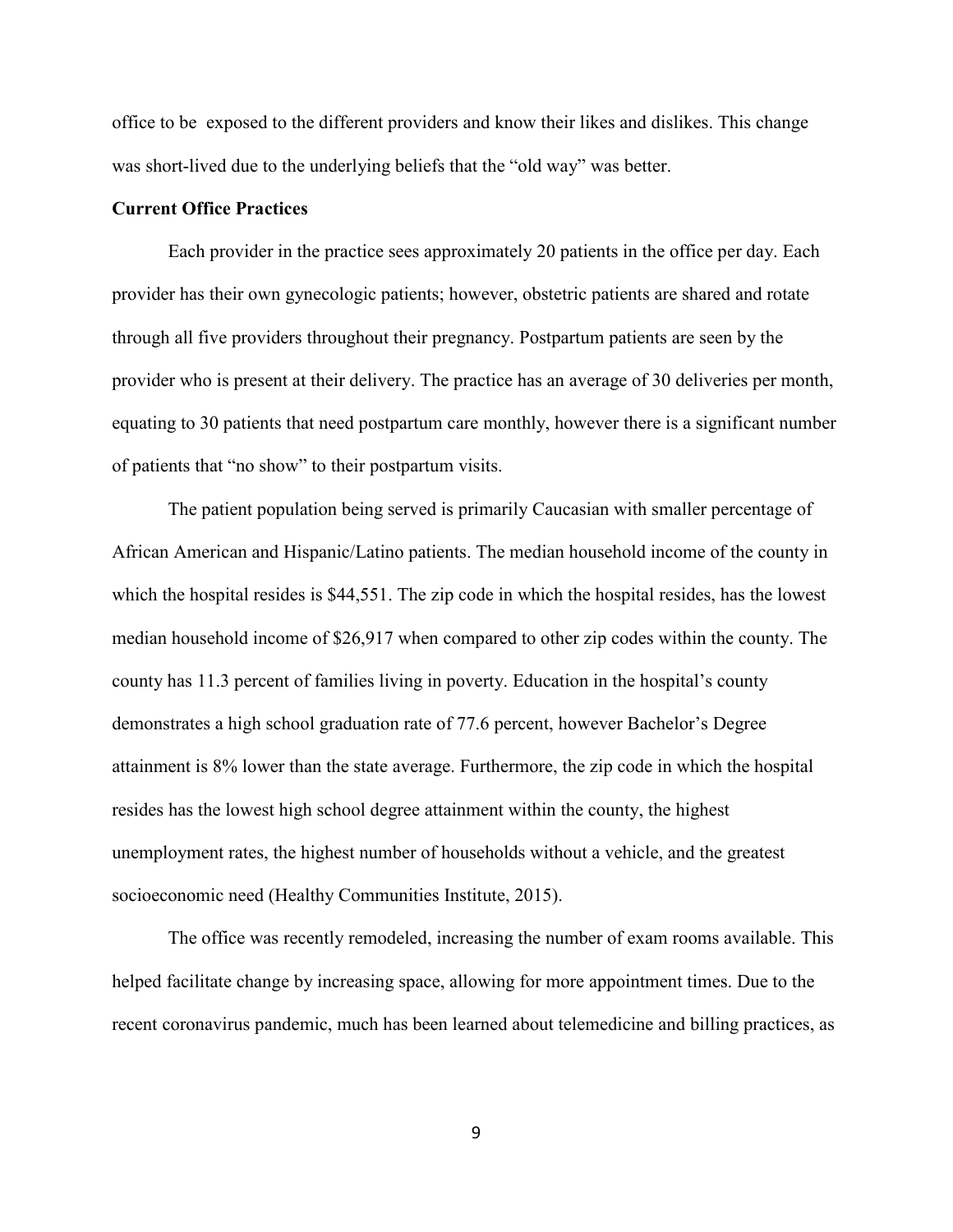well as insurance coverage for telemedicine. The office continues to use telemedicine as needed for prenatal and gynecologic visits.

The current office policy for postpartum care differs slightly for vaginal delivery versus cesarean delivery. If a patient delivers vaginally, the patient is scheduled for one single postpartum visit in the office at five to six weeks post-delivery. If a patient delivers by cesarean section, the patient is scheduled for a nurse visit at 10 to 14 days post-operatively for an incision check. The patient is then scheduled for a postpartum appointment in the office at five to six weeks post-delivery. As stated previously, WHO guidelines for postpartum care include seeing women at three days post-delivery, 1-2 weeks and 6 weeks after birth (World Health Organization, 2013) and ACOG has revised its guidelines to include an initial assessment within the first 3 weeks postpartum and conclude with a comprehensive well-woman visit no later than 12 weeks after delivery. The current practice regarding postpartum care in the office, does not reflect the recommended guidelines.

 In summary, the organizational assessment identified strengths and challenges. Based on the organizational need's assessment, this practice was a suitable, and appropriate environment in which to implement the DNP project.

#### **PICOT Clinical Question**

The PICOT acronym stands for patient population, intervention, comparison, outcome, and time frame (Echevarria & Walker, 2014). It aids in the formation of a clinical question that will guide the literature review. The PICOT question for this Doctor of Nursing Practice scholarly project is as follows: In women who have had a vaginal or cesarean delivery, how does the addition of anticipatory guidance at hospital discharge and three postpartum touchpoints (1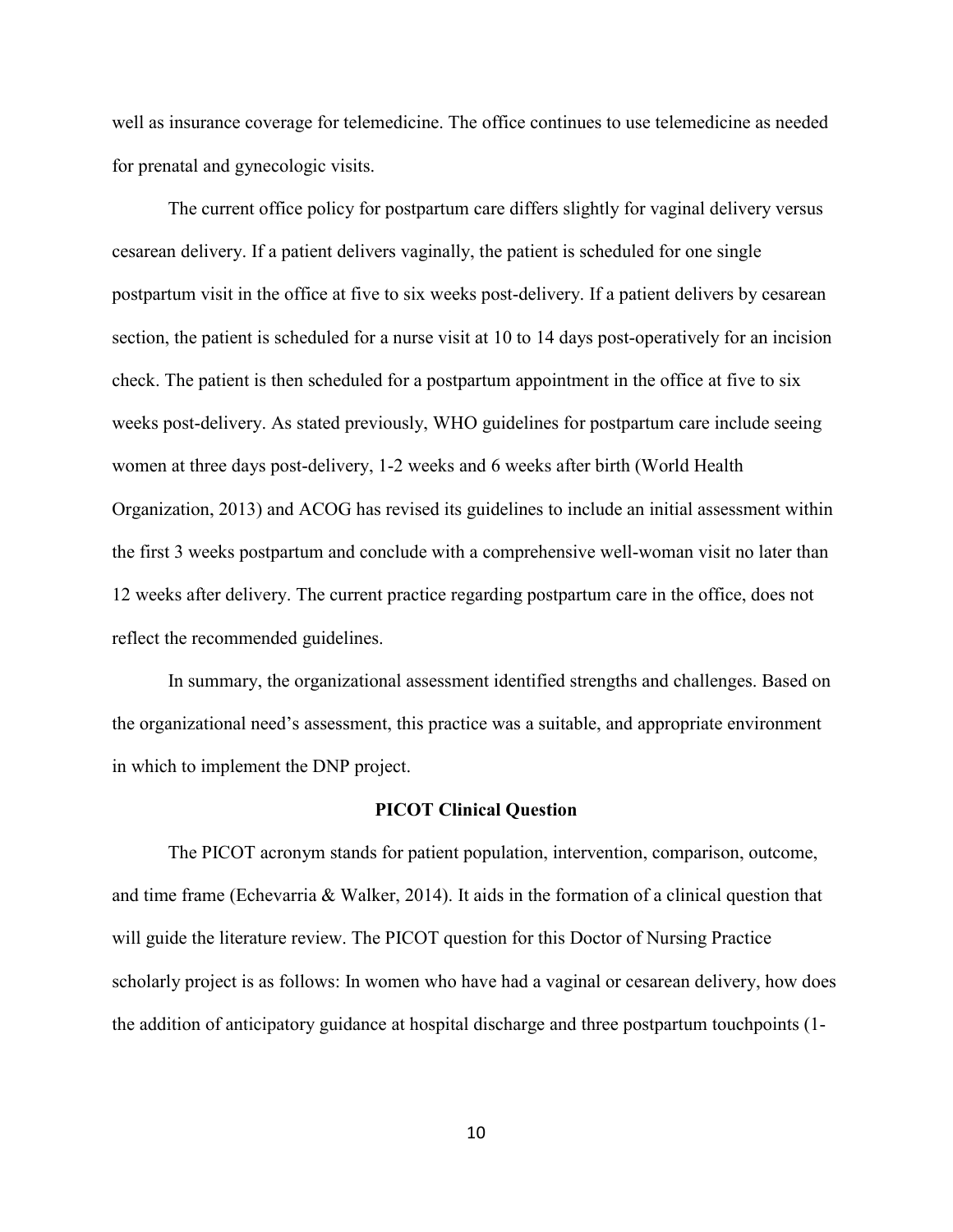week, 3-week, and 6-week) compared to the usual six-week postpartum visit alone impact postnatal depression disorders?

### **Definition of Terms**

The key variables involved in this scholarly project include postpartum depression and breastfeeding continuation rates.

*Population:* patients delivering vaginally or by cesarean section will be included. The population will include all ethnicities and races. Women under the age of 18 will be excluded. *Postpartum depression*: a mood disorder that can affect women after childbirth. Mothers experience feelings of extreme sadness, anxiety and fatigue, making it difficult to care for themselves or others, as well as carry out daily tasks (National Institute of Mental Health, n.d.). Postpartum depression is operationally defined by the Edinburgh Postnatal Depression Scale (EPDS) completed at 1 week, 3 weeks and 6 weeks postpartum. The EPDS is a current part of the office practice, administered at 6 weeks postpartum, and is currently embedded into the electronic medical record (EMR).

*Breastfeeding continuation rates*: defined as mothers who continued to exclusively breastfeed or breast and bottle feed. Any amount of breastfeeding qualifies as breastfeeding continuation. Breastfeeding continuation rates will be operationally defined by the patients' self-report of breast, bottle or combination breast and bottle feeding at 1 week, 3 weeks, and 6 weeks postpartum.

*Combination feeding:* defined as a combination of breast and bottle feeding. *Independent variable*: the addition of anticipatory guidance and touchpoints in the postpartum period.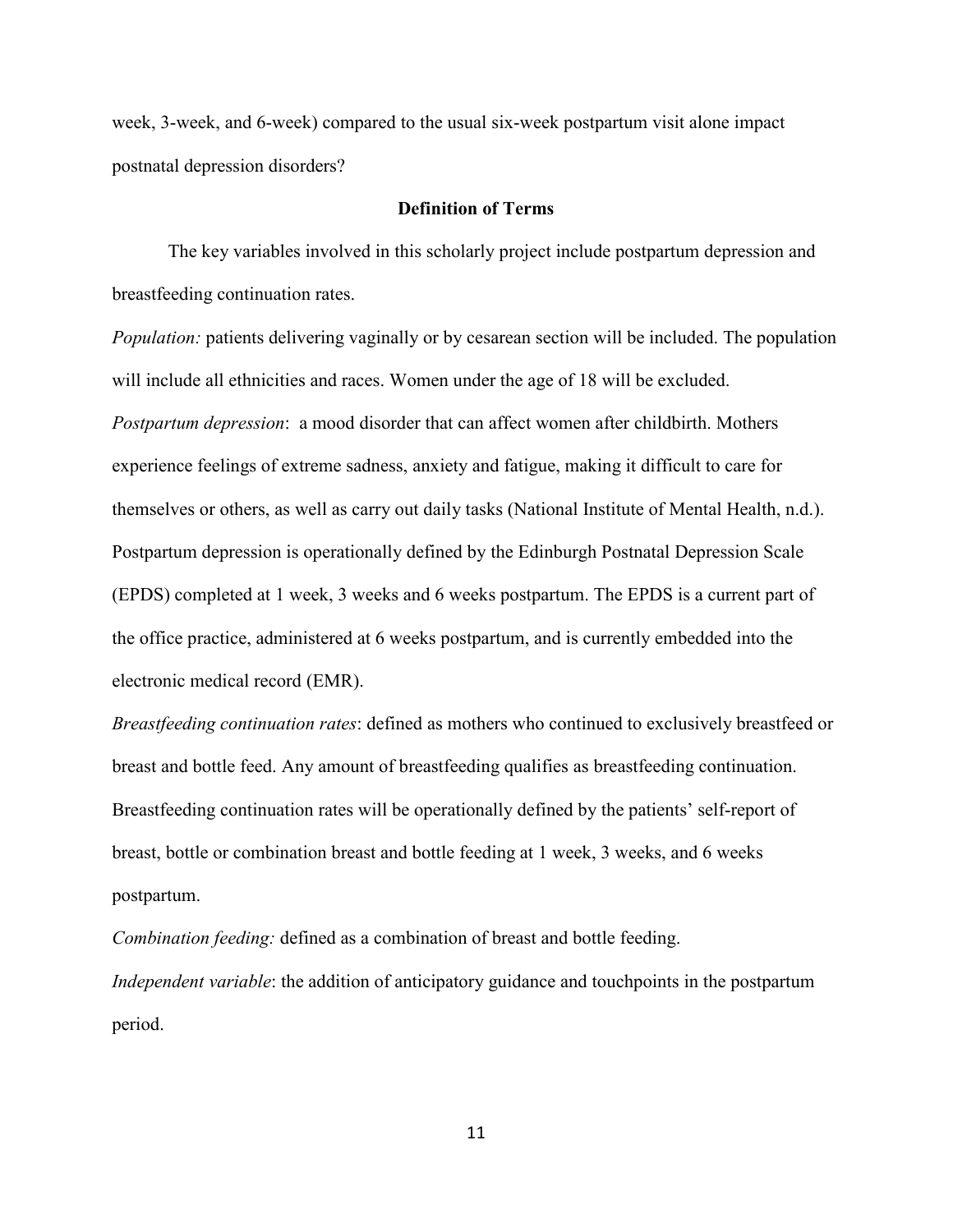*Time*: Six weeks postpartum. The six-week timeframe was selected, and is reasonable, because most healthcare insurance companies cover pregnancy related care throughout the pregnancy and up to six weeks post-delivery.

#### **Evidence-Based Practice Model of Implementation**

The evidence-based practice model that was used to guide this scholarly project was the Iowa Model of Evidence-Based Practice. The Iowa Model is widely used to implement evidencebased practice in the clinical setting. The first question asks for the clinician to identify triggering issues or opportunities. These issues or opportunities can include clinical or patient identified issues, organizational, state or national initiatives, data or new evidence, accrediting agency requirements or regulations, and philosophies of care. The next step is to state the question or purpose of the evidence-based practice project, enabling a more focused approach.

The first decision point arrives. Is this topic a priority? If the topic is not aligned with the organization's mission or vision, it is unlikely to obtain resources to bring it to fruition. If the topic is of high priority, the next step would be to form a team and then assemble, appraise and synthesize the body of evidence. Decision point two arrives. Is there sufficient evidence? If not, then the recommendation is to conduct research. If yes, then the next step would be to design and pilot the practice change. The third decision point follows the pilot study. Is the practice change appropriate for adoption? If not, consider alternatives and redesign. If yes, then integrate and sustain the practice change. The last step would be to disseminate the results (Iowa Model Collaborative, 2017).

 The Iowa Model is intended for use by novice to expert point of care clinicians and its usefulness has been demonstrated in a variety of settings. In this scholarly project, the Iowa model was used in an OB/GYN office setting. The Iowa Model is application oriented and a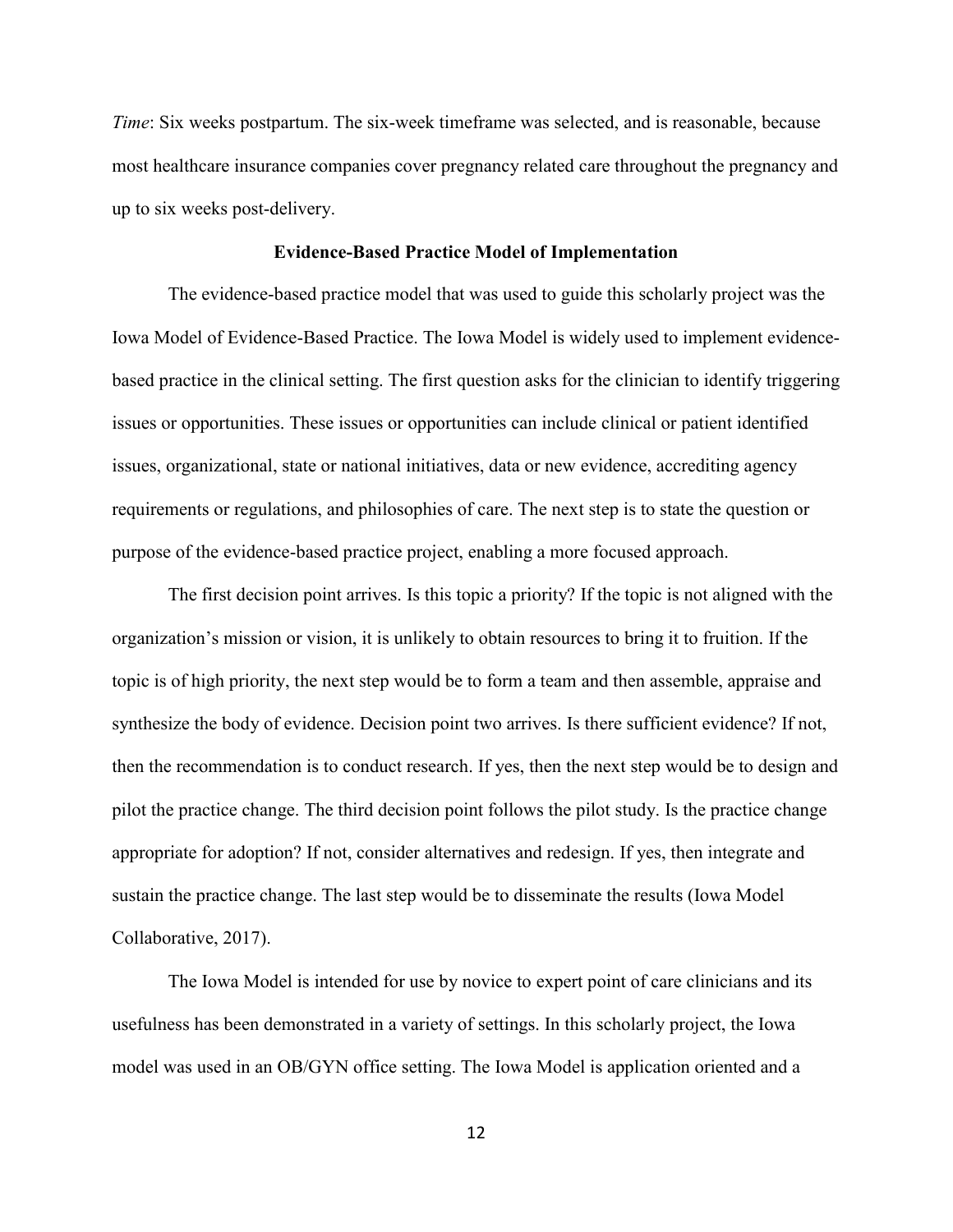step-by-step guide for the evidence-based practice process. The first step of the process has been completed. An opportunity for improvement has been identified. Postpartum care is not adhering to current practice guidelines and there are recommendations for increasing the amount of postpartum care provided in the United States. In addition, postpartum depression is a problem that leads to morbidity/mortality if left untreated. The purpose or question has been stated: in addition to the standard six-week postpartum visit does adding anticipatory guidance at hospital discharge, a one-week postpartum visit in the office and a three-week postpartum visit in the office or virtually for women who have had vaginal or cesarean deliveries affect postpartum depression compared to the standard six-week postpartum visit alone? Finally, is the topic a priority? Yes, it is. ACOG has made recommendations to increase the frequency of postpartum care. It is imperative that providers follow the guidelines of their governing bodies and provide the best evidence-based care to their patients (Iowa Model Collaborative, 2017).

#### **Theoretical Framework**

Ramona Mercer's midrange nursing theory, Maternal Role Attainment, was utilized as a theoretical framework. Maternal Role Attainment is a process that occurs over a period of time, where the mother becomes attached to her infant and develops competence in care-taking tasks, as well as expressing pleasure and gratification in the role (Mercer, 2004). Social support, the amount of help received in the first year postpartum, the patient's satisfaction with the help received and the network of persons providing that help, is a major concept within the Maternal Role Attainment Theory. Mercer describes four areas of social support including: emotional, informational, physical, and appraisal. Emotional support is the feeling of being loved, understood and cared for. Informational support is the provision of information that will help the mother help herself in dealing with a problem or situation. Physical support is helping the mother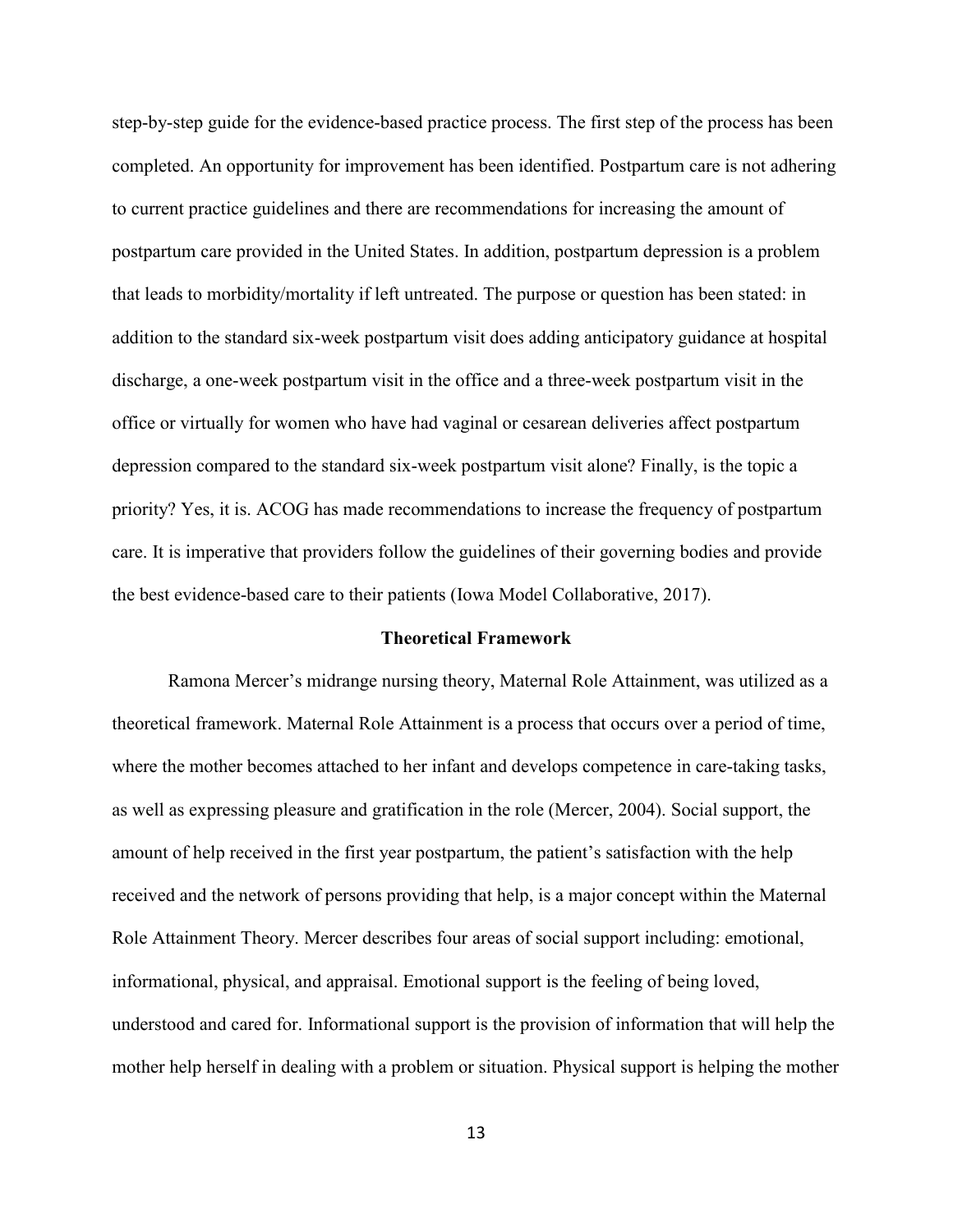directly. Finally, appraisal is a kind of support which tells the mother how she is performing in the role. According to Mercer, the process of becoming a mother or Maternal Role Attainment, is influenced by social support, stress, family functioning, and the relationship between the mother and father or significant others. Anxiety and depression are major concepts that can influence the ability to achieve the maternal role identity (Mercer, 2004).

### **Conclusion**

Postpartum care is an important aspect of decreasing the morbidity and mortality rates related to pregnancy. It is imperative that healthcare providers begin to have more contact with mothers in the postpartum period in order to provide emotional, informational and physical support. Providing these additional touchpoints during the postpartum period may decrease the incidence of postpartum depression and anxiety, while increasing mother-infant bonding and breastfeeding continuation rates.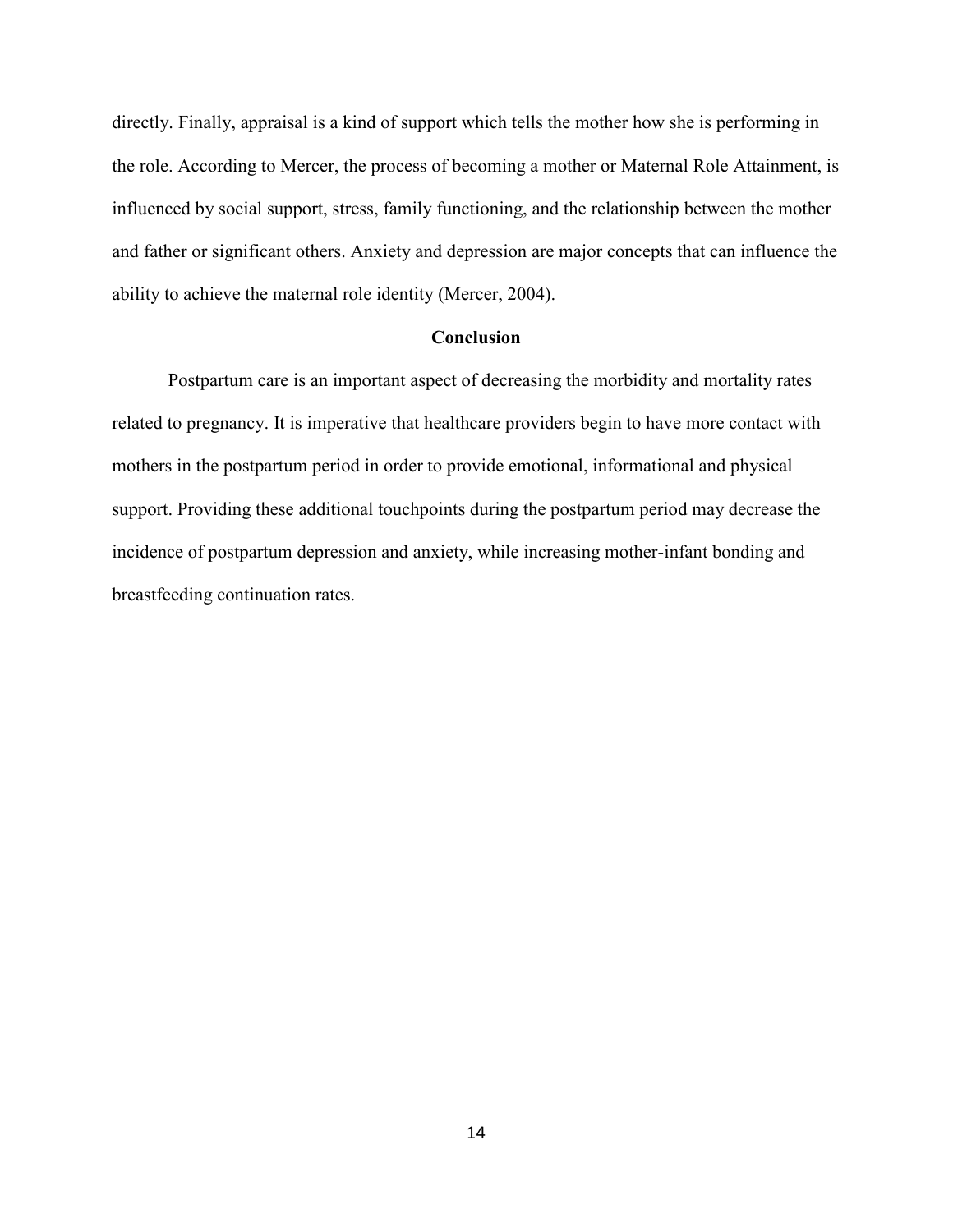#### **Chapter II: Review of the Literature**

 This chapter discusses the literature review process in detail. The critique and synthesis of previous evidence regarding postpartum care is articulated. Finally, the rationale for the DNP project is reviewed.

## **Introduction to Search Criteria**

A comprehensive review of the literature was completed. The purpose was to find all relevant and up to date articles published that related to the impact of additional office visits or telephone calls to patients during the postpartum period, and its effect on postpartum depression. In addition, articles were found that related to the impact of additional postpartum visits on breastfeeding.

 Databases employed were MedLine, Cumulative Index to Nursing and Allied Health Literature (CINAHL), and PsychInfo. The databases utilized were chosen because of the relation to health care and psychology. Search terms included depression, Edinburgh Postnatal Depression Scale, postnatal care, postpartum depression, breastfeeding, telehealth, and telemedicine. Boolean operators were used to combine search terms. Search combinations included: depression AND Edinburgh Postnatal Depression Scale, postnatal care AND postpartum depression, postnatal care, AND breastfeeding, and breastfeeding AND postpartum depression. Articles critiqued for the literature review were from all the above combinations of searches, as well as from handsearching reference lists of articles previously critiqued.

 Inclusion criteria for articles were those from primary sources, meta-analyses, or systematic reviews, were written in English, and had full text available. Exclusion criteria included articles unrelated to the PICOT question, studies performed outside of high resource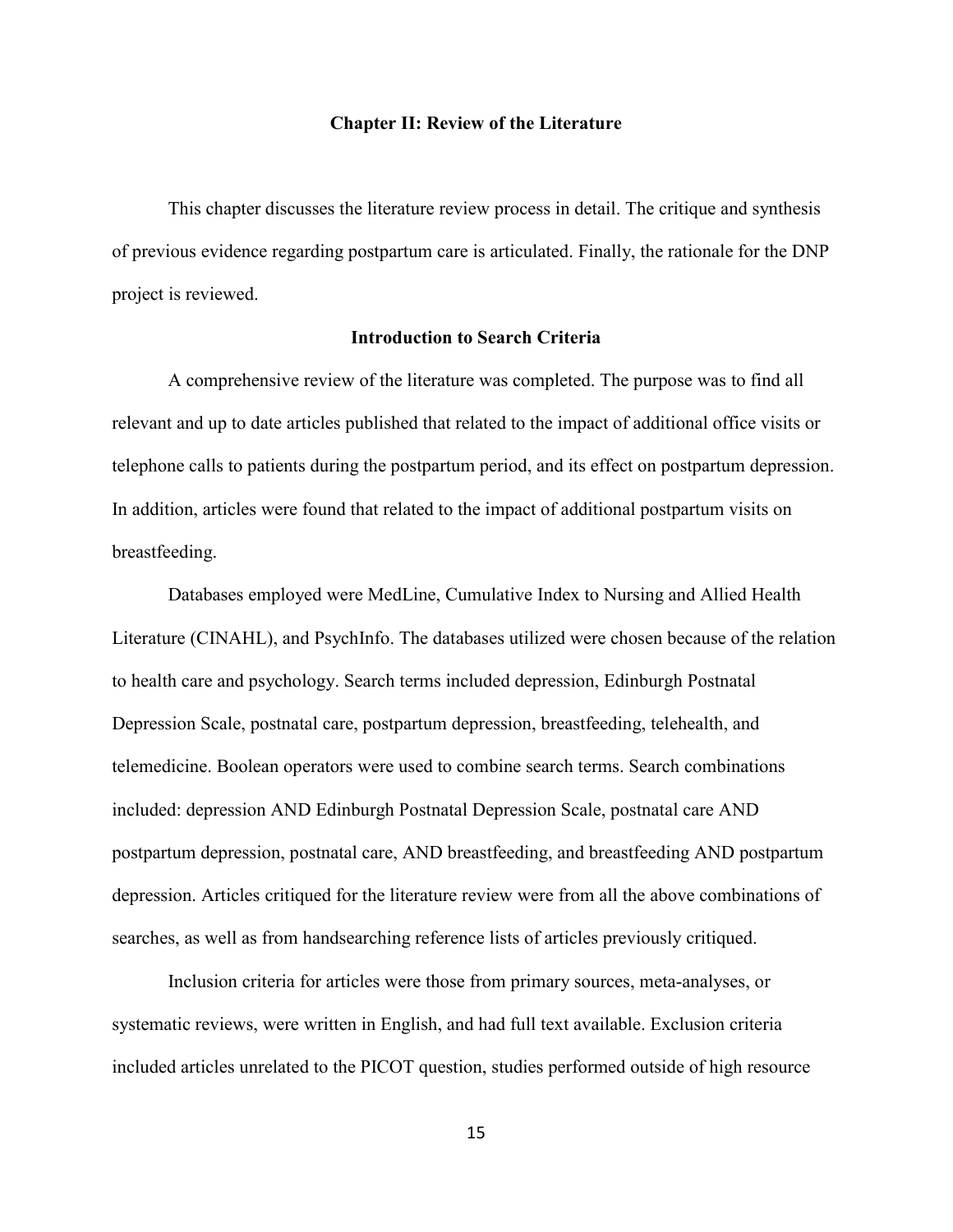countries, and initially excluded articles published greater than five years previously. After the initial review of the literature, the search was later expanded to include articles published prior to 2015 in order to capture articles relating to the validity and reliability of screening tools to be used within the project. The researcher's literature search produced 14 articles which were retained for detailed appraisal and leveling.

Literature was appraised using the Let Evidence Guide Every New Decision Model (LEGEND) (Cincinnati Children's Hospital Medical Center, 2019). LEGEND appraises individual articles based on their level of evidence from one to five. One being a meta-analysis or systematic review to five being guidelines, case-reports, local consensus, or published expert opinion (Cincinnati Children's Hospital Medical Center, 2019). Articles are also given a letter value of **a** if the study is of good quality and **b** if the article is a lesser quality study. The body of literature is then graded high, moderate, low, or very low depending on the number of studies, quality of studies, and consistency of results (Cincinnati Children's Hospital Medical Center, 2019).

After appraisal it was found that there were seven level 4a (Dennis, 2004; Goulet et al., 2008; McCabe-Beane et al., 2016; Navarro et al, 2007; Posmontier et al., 2016; Slomian et al., 2017; Wouk et al., 2016), two level 4b (Austin et al., 2010; Tully et al., 2017), one level 3a (Wisner et al., 2013), two level 2a (Howell et al., 2012; Labarere et al., 2005), and one level 1a study (Hadfield & Wittkowski, 2017). The overall body of evidence according to LEGEND was moderate (Cincinnati Children's Hospital Medical Center, 2019).

#### **Critique and Synthesis of Previous Evidence**

The 13 articles demonstrated a significant amount of research addressing the importance of care during the postpartum period and its effect on maternal health and breastfeeding. Five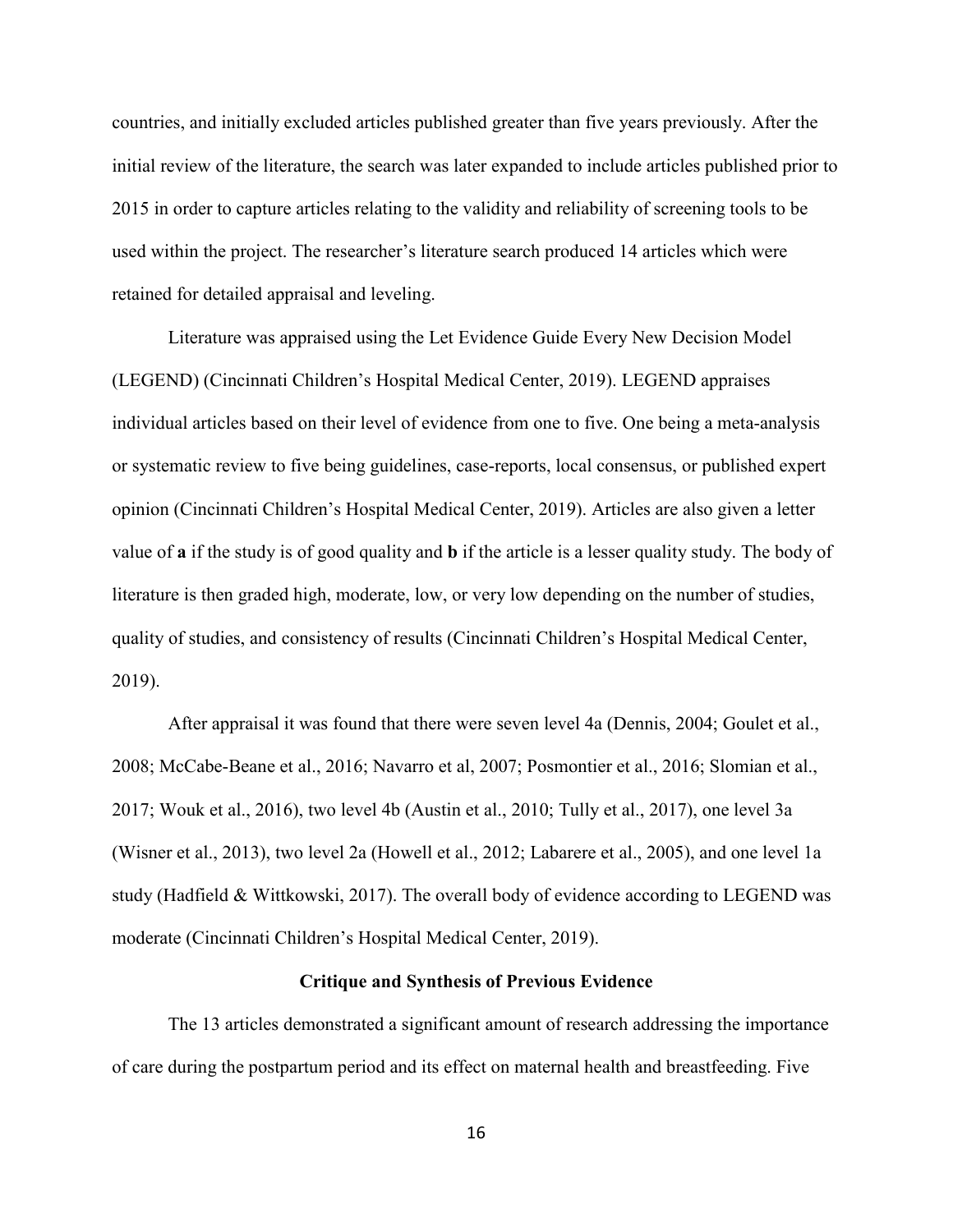studies examined the Edinburgh Postnatal Depression Scale and its effectiveness for screening for postpartum depression and anxiety (Austin et al., 2009; Dennis, 2004; McCabe-Beane et al., 2016; Navarro et al, 2007; Wisner et al., 2013). Two studies explored what mothers and families need most during the postpartum period (Slomian et al., 2017; Tully et al., 2017). Four studies addressed the type and timing of postpartum care and its effect on maternal mental health and/or breastfeeding outcomes (Goulet et al., 2007; Howell et al., 2012; Labarere et al., 2005; Posmontier et al., 2016). One study examined the association between postpartum depression and breastfeeding (Wouk et al, 2017). One article was a synthesis of qualitative research exploring women's experiences of psychological and psychosocial support for postpartum depression (Hadfield & Wittkowski, 2017).

#### **Needs of Mothers and Families in the Postpartum Period**

A qualitative study performed by Slomian et al. (2017) in Belgium explored the needs of mothers in the year following childbirth, to compare these needs between mothers who did not have the feeling of living with a psychological disorder or depression versus mothers who did live with a psychological disorder or depression. The sample size included 22 women, ten of them being mothers for the first time, ten of them for the second time and two of them for the third time. Similar needs were experienced by all women, but at different levels of intensity. Mothers' needs were separated into four categories: need for information, need for psychological support, need to share experiences, and need for practical and material support (Slomian et al., 2017). Strengths of this study included: two independent researchers analyzed results, topic saturation was achieved, interviews and focus groups were audio recorded and transcribed. Limitations of the study included: small sample in fathers' focus group, limiting the representativeness of the results of the focus group, and peer debriefer and member checking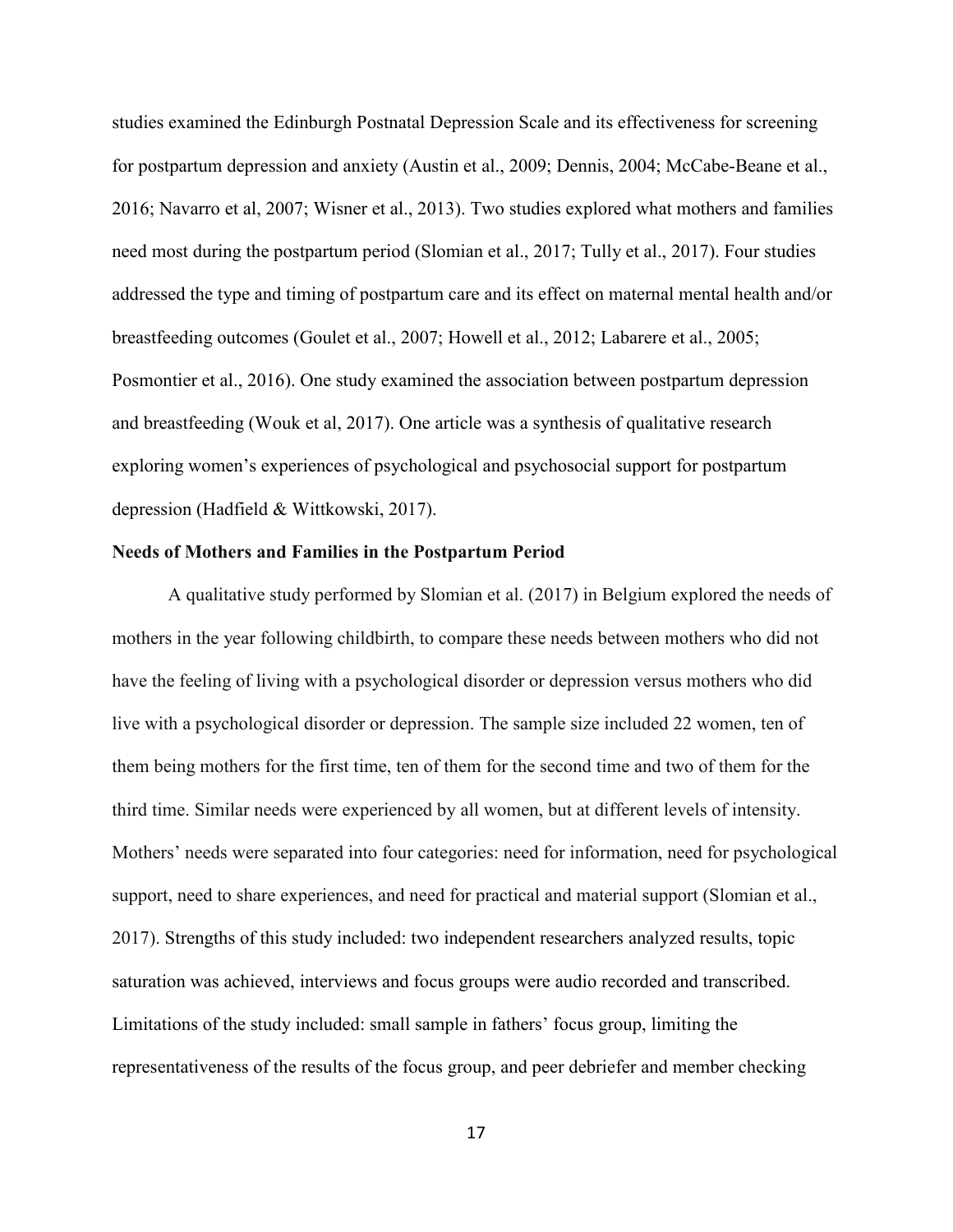were not utilized. The LEGEND score of this research study is 4a.

 Another qualitative study completed by Tully et al. (2017) investigated what families need most in the first year postpartum. The sample size included 87 individuals: 18 new mothers residing in North Carolina and additional participants included nurses, physicians, health department staff, researchers, clinic directors, breastfeeding coordinators, and Women, Infant and Children (WIC) leaders. Four major topics emerged: 1) the intense focus on women's health prenatally is unbalanced by infrequent and late postpartum care, 2) medical practice guidelines often do not align with women's experiences and constraints, 3) validation of women as experts of their infants and elevating their strengths as mothers is necessary to achieve health goals, and 4) mothers need comprehensive care (Tully et al., 2017). A strength of this research design was that participants included multiple different stakeholders and mothers. The diversity of the sample was another strength identified. Limitations included: no mention of whether saturation was achieved, the article did not state if interviews/webinars/meetings were recorded, members were checked, or had more than one reviewer. This research study's LEGEND score is 4b.

 These two articles reveal that all women experience similar feelings in the postpartum period, with the need for information and support being of great importance. Overall, the theme was that mothers need comprehensive care. The body of evidence for this sub-section was graded as very low because studies were qualitative, of lower quality with validity threats.

### **Impact of Type and Timing of Postnatal Care on Depression, Anxiety, and Breastfeeding**

A meta-synthesis performed by Hadfield and Wittkowski (2017), synthesized qualitative research exploring women's experiences of professional psychological and psychosocial support for postpartum depression. Seventeen studies were included in the meta-synthesis which comprised the views of 585 women from the United Kingdom, Canada, Japan, and Australia.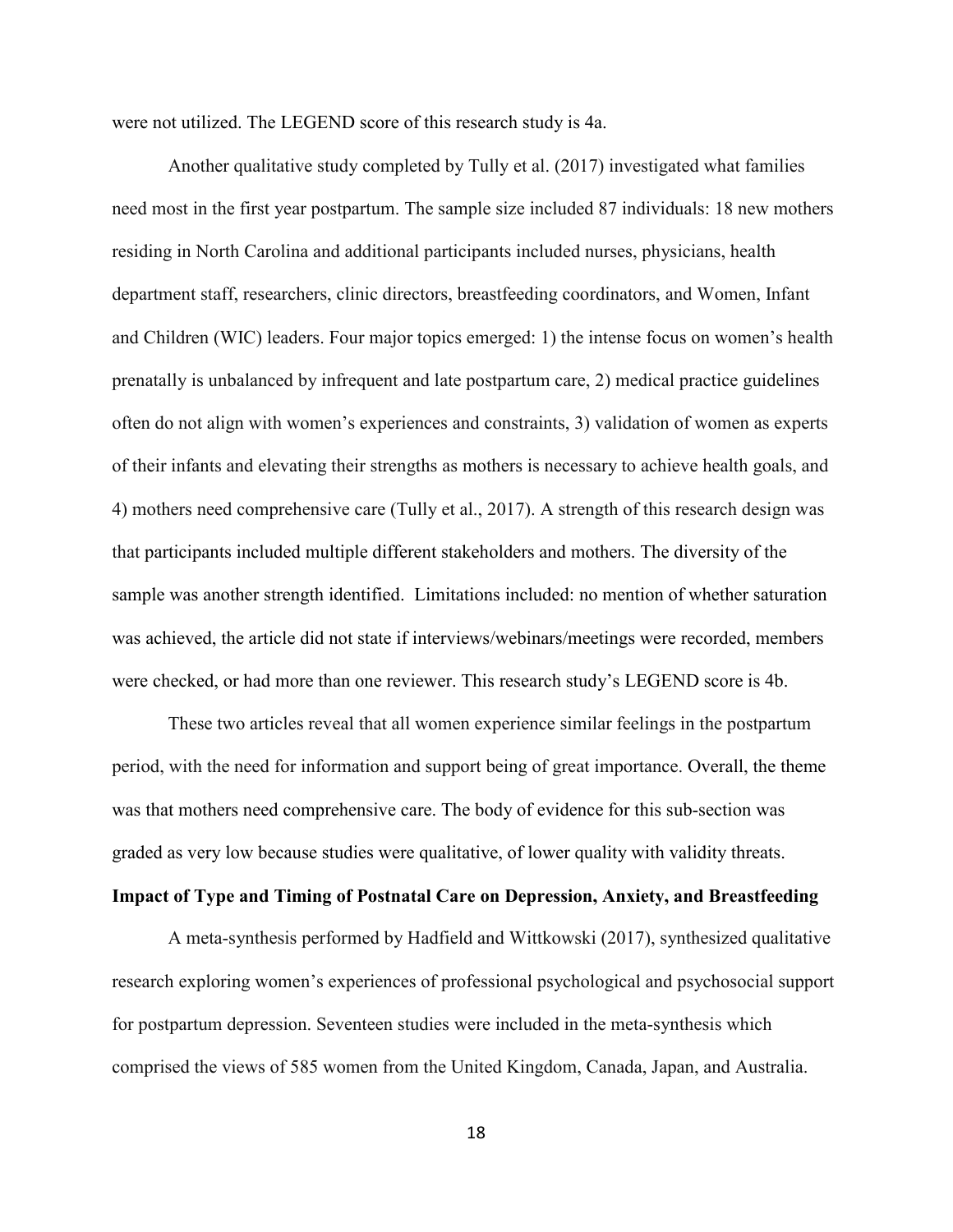Four themes were developed: 1) the process of seeking help, 2) the barrier to seeking and accepting support, 3) valued aspects of support, and 4) outcomes. Views about healthcare, knowledge, views about postpartum depression, and negative views of the self with postpartum depression impeded the process of seeking and accepting help. Once women in the study received help, the support was valued and perceived as contributory to change. The relationship with their healthcare professional was a valued aspect of support, as well as having their experiences validated in a confidential, nonjudgmental environment, which assisted with the development of coping strategies, as well as learning more about postpartum depression and parenting (Hadfield & Wittkowski, 2017). Strengths of this meta-synthesis included: studies from different countries and cultures, most studies were of very good methodologic quality, and multiple databases were used in the search strategy. Limitations of the meta-synthesis were that studies included were limited to those written in English, the review did not capture experiences unique to specific types of therapy, and only two of the 17 studies included referred to reflexivity, the process by which the researcher reflects upon the data collection and interpretation process. The LEGEND score of this meta-synthesis was 1a.

A study performed by Posmontier et al. (2016) tested the feasibility, effectiveness, and acceptability of interpersonal psychotherapy (IPT) administered by certified nurse-midwives via telephone as a treatment for postpartum depression. The population included women between six weeks and six months postpartum, aged 16 years and older, who were English speaking and had access to a telephone, had an EPDS score higher than nine, and met criteria for major depression on the MINI International Neuropsychiatric Interview. The intervention group consisted of women who were administered IPT therapy by telephone for eight sessions lasting 50 minutes each, for a maximum period of 12 weeks. Women in the comparison group were offered usual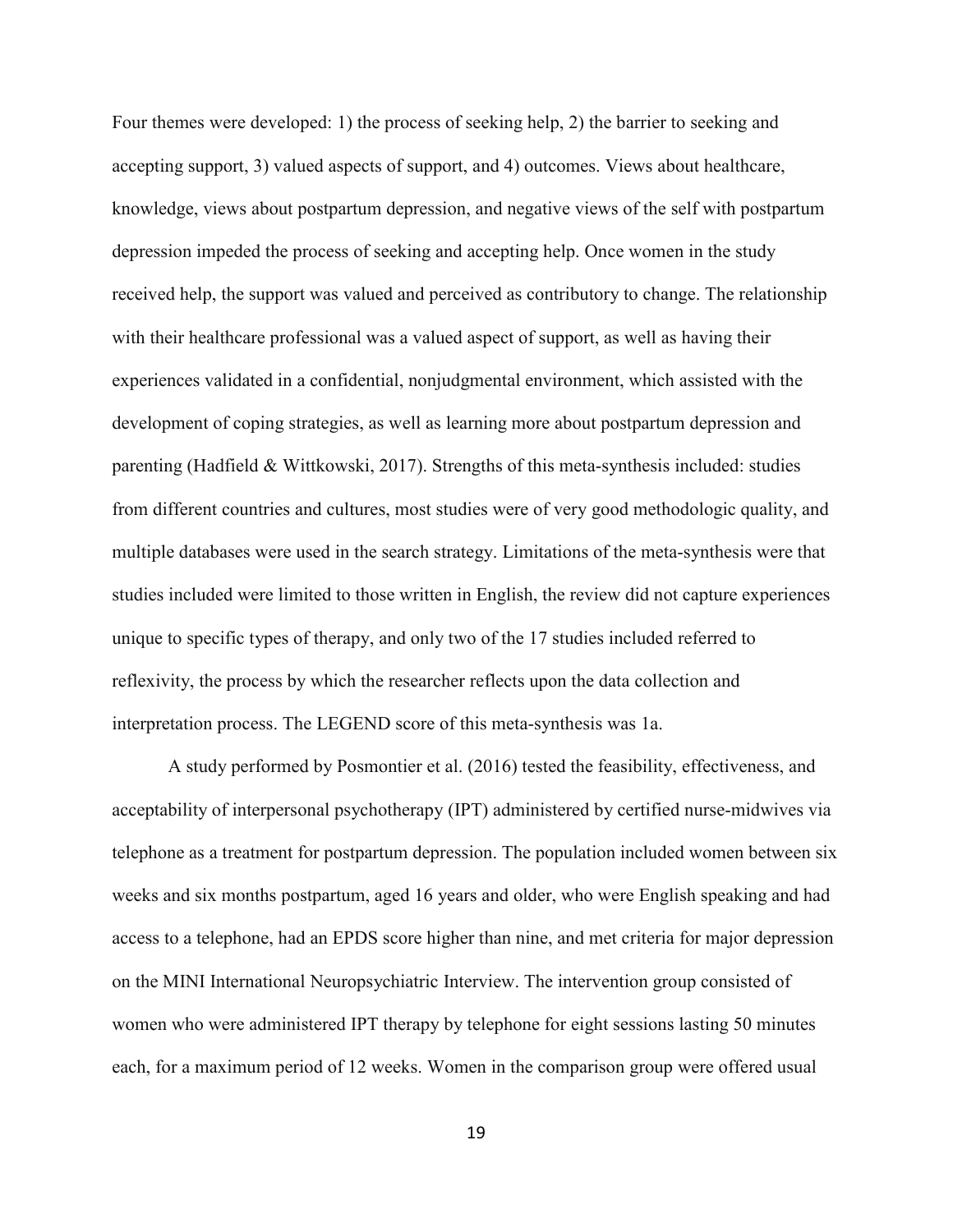treatment consisting of referral to a variety of mental health professionals who provided various psychotherapeutic modalities such as supportive and psychodynamic psychotherapy. Results revealed that there was a statistically significant difference between women in the treatment group and women in the control group on the mean score of the Hamilton Rating Scale for Depression after eight and 12 weeks of enrolling in the study ( $p = .47$  at eight weeks and  $p = .29$ ) at 12 weeks) in favor of women in the intervention group. The adjusted mean score on the Hamilton Rating Scale for Depression for women in the control group was 12.30 and 12.43 at eight weeks and 12 weeks respectively, while the adjusted mean score on the Hamilton Rating Scale for Depression score for women in the treatment group was 7.92 and 7.49 at weeks eight and 12 respectively. While there was no significant difference in EPDS scores between the two treatment groups, there was a significant reduction in the Edinburgh Postnatal Depression scores over time (Posmontier et al., 2016). Strengths of the research study included: 80% power being obtained, and all sessions were audio-recorded so the IPT supervisors could evaluate the CNM-IPT counselor fidelity and adherence to protocol. Limitations included: the small sample size, lack of randomization, the study may have been underpowered to detect small and moderate effects for social support and mother-infant bonding, and the research assistant was not blinded to treatment conditions that could influence measurement. This research study's LEGEND score is 4a.

Goulet et al. (2007) conducted a study in Quebec, Canada examining what constitutes adequate postnatal follow-up after hospital discharge. The sample included 2,583 mothers who delivered vaginally without complications at 36 weeks gestation or greater with a single live newborn and were discharged at less than 60 hours after birth. Women who were followed by midwives were excluded due to their number being too small. Telephone interviews were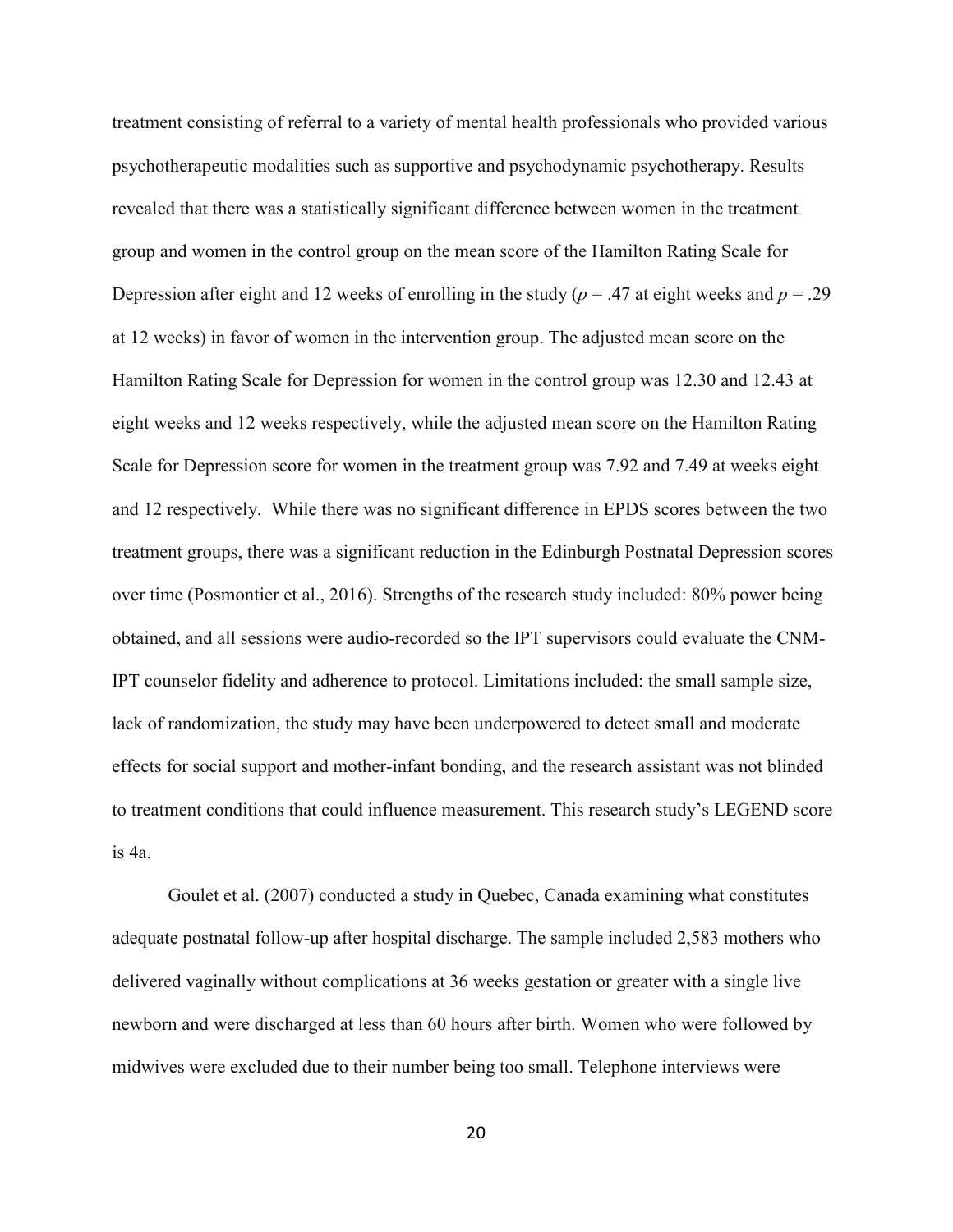conducted regarding postpartum hospital length of stay, mothers' mental health, breastfeeding, newborns' health, post discharge follow-up services and maternal assessment of services. Goulet et al. (2007) found that mothers who were in touch with a health professional soon after discharge, whether by telephone call, nurse's home visit, or appointment with a physician, were less likely to show moderate or severe depressive symptoms at one month postpartum. Mothers with more and earlier postpartum contact were  $60\%$  less likely to show depressive symptom. However, Goulet et al. (2007) also found that neither the type nor the timing of the follow-up services were associated with breastfeeding continuation up to one month postpartum. Conversely, mothers who showed signs of moderate to severe depression at one month postpartum were 50% less likely to continue to breastfeed. This study had many strengths. A survey firm conducted the telephone interviews. Mothers received a letter of information during their hospital stay which presented the objectives and methods of the study, including stating that they were free not to participate in the study either by contacting the research team or by refusing to be interviewed if they receive a call from the survey firm. Potential confounders were identified with univariate logistic regression analysis, then multivariate logistic analysis. A *p* value of  $\leq 0.05$  was used to determine significance. The study had a large sample size of 2,583 mothers and was conducted in both urban and rural settings. The study also had a few limitations. Selection bias was possible with a response rate of 72%. Recall bias could not be excluded since information was collected retrospectively. The results cannot be generalized to mothers who do not speak English or French, who delivered by cesarean section, or who were followed by midwives, since these women were excluded from the study. The survey was also conducted three years apart in Montreal, Canada and in the four other regions. This research study's LEGEND score was 4a.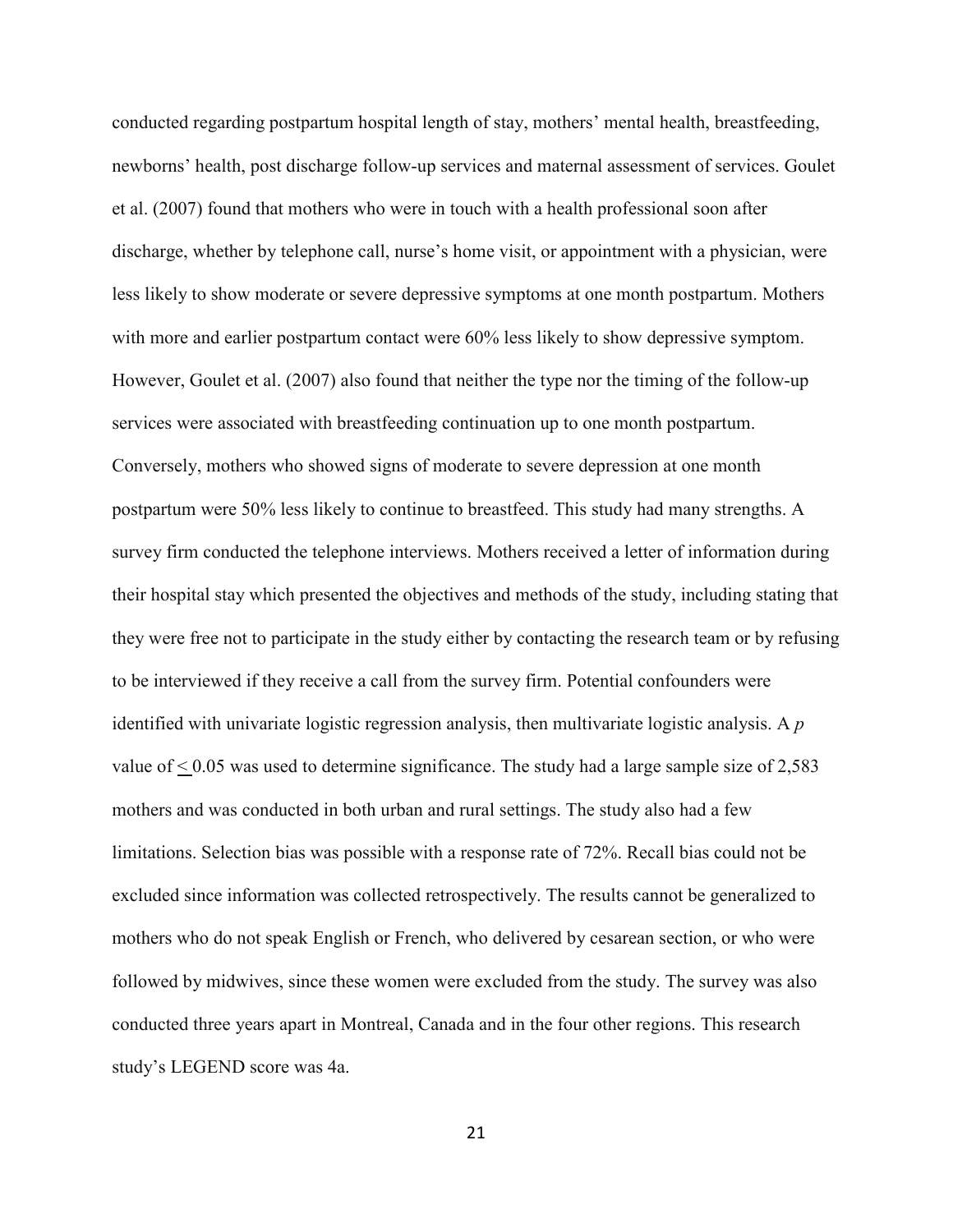Howell et al. (2012) examined the effectiveness of a behavioral education intervention on reducing postpartum depressive symptoms. The sample included 540 self-identified black and Latina postpartum mothers at a large tertiary inner-city hospital located in East Harlem in New York City. Mothers either received enhanced usual care or a behavioral educational intervention. Enhanced usual care included postpartum hospital education and a 2-week post-delivery call to inform them of future surveys and a list of health-related and community resources. The behavioral educational intervention included a 15-minute in-hospital review of patient education pamphlet and partner summary sheet and a 2-week-postdelivery phone call in which a social worker assessed patients' symptoms, skills in symptom management and other needs. The intention-to-treat analysis  $(N = 540)$  showed that mothers in the intervention group were less likely to screen positive for depression than mothers in the control group: at 3 weeks, 8.8% (20) of 227) compared with 15.3% (37 of 242; *p* = .03), respectively; at 3 months, 8.4% (20 of 237) compared with 13.2% (32 of 242;  $p = .09$ ), respectively; and at 6 months, 8.9% (19 of 214) compared with 13.7% (29 of 211;  $p = .11$ ), respectively. Repeated-measure analysis revealed that mothers who experienced the intervention were 67% less likely to screen positive for depressive symptoms for up to 6 months of follow-up. (Howell et al., 2012). Results indicated that a behaviorally focused educational intervention in the postpartum period has the potential to reduce the likelihood of a positive depression screen (Howell et al., 2012). Strengths of this study include appropriate power obtained with the 540-sample size with 90% power, randomization was performed, interviewers were blinded to study arm assignment, attrition rate was low and equivalent across treatment groups, and intention-to-treat analysis was used. Limitations of this study included: the study was only implemented in one institution, which limits generalizability, the rate of positive depressive symptom screens was much lower than rates in previously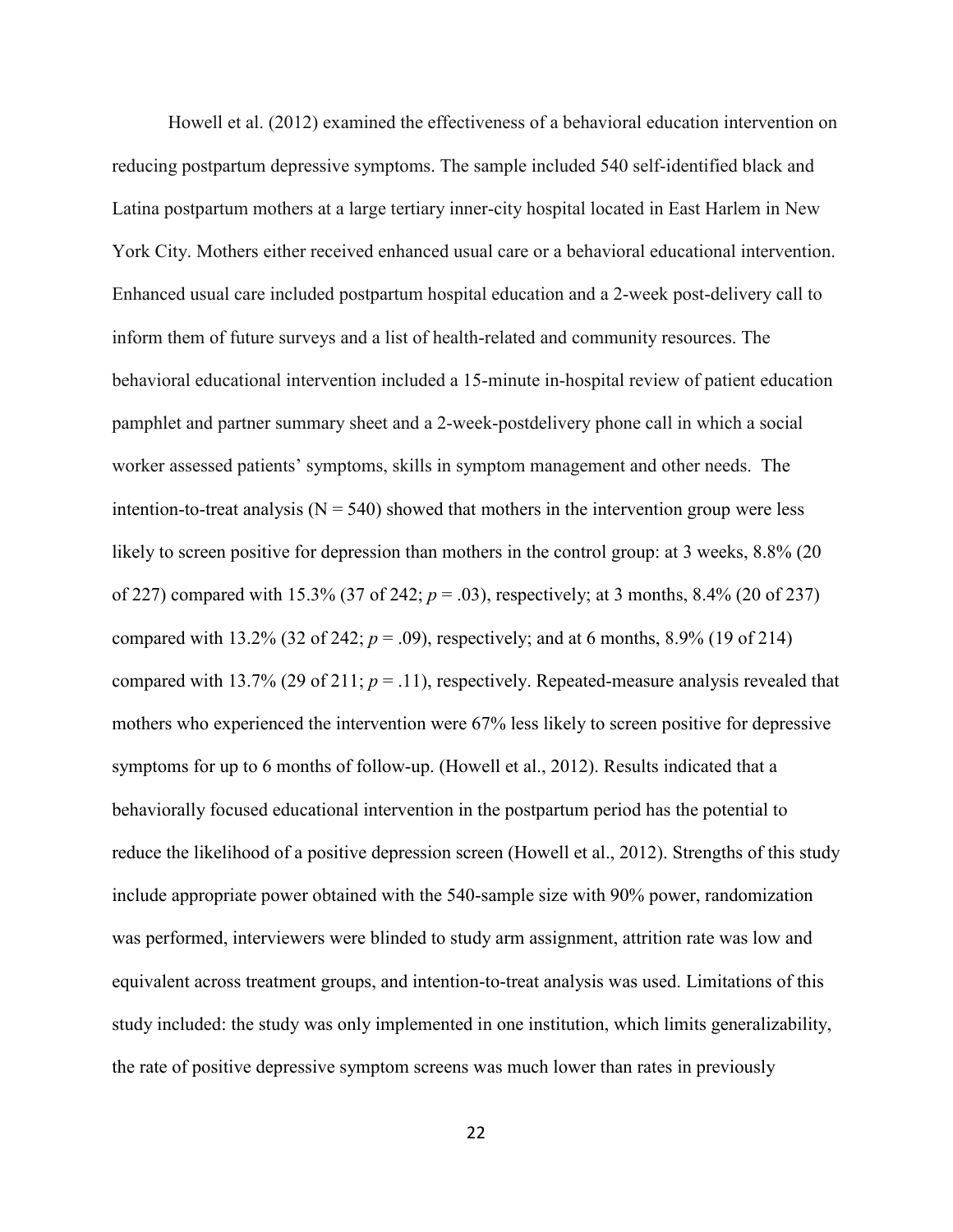published literature on women of color, and a depression screening tool was used rather than a formal structured interview to diagnose depression. The LEGEND score for this research study was 2a.

Another study aimed to ascertain whether attending an early postpartum outpatient visit delivered in a primary care office would improve breastfeeding outcomes (Labarere et al., 2005). The sample included 231 mothers who had delivered a healthy newborn at 37 weeks gestation or greater and were breastfeeding on the day of discharge. The study took place at a level three maternity facility in France. The control group had post-discharge follow-up in a primary care physician's office at one, two, three, four, five, and six months postpartum. The intervention group received post-discharge follow-up within two weeks after the birth and were seen by a provider that had received five hours of breastfeeding education. The rate of exclusive breastfeeding at four weeks of infant age was significantly higher in the intervention group than in the control group. In the multivariate analysis, the association between the intervention and exclusive breastfeeding at four weeks remained two and a half times higher than in the control group after adjustment for potential confounding factors (Labarere et al., 2005). The median breastfeeding duration was higher in the intervention group, with the median duration being 18 weeks, than in the control group, which was 13 weeks. The mothers in the intervention group were also less likely to report any difficulties with breast-feeding. Findings demonstrated that compared with usual care, the attendance of a routine outpatient visit two weeks after birth is associated with a significant increase in the rate of exclusive breastfeeding at four weeks of age and longer median breastfeeding duration (Labarere et al., 2005). Strengths of this study included: randomization generated by the statistical adviser of the study and randomization assignments that were unknown to any of the investigators, 85% power was reached with a two-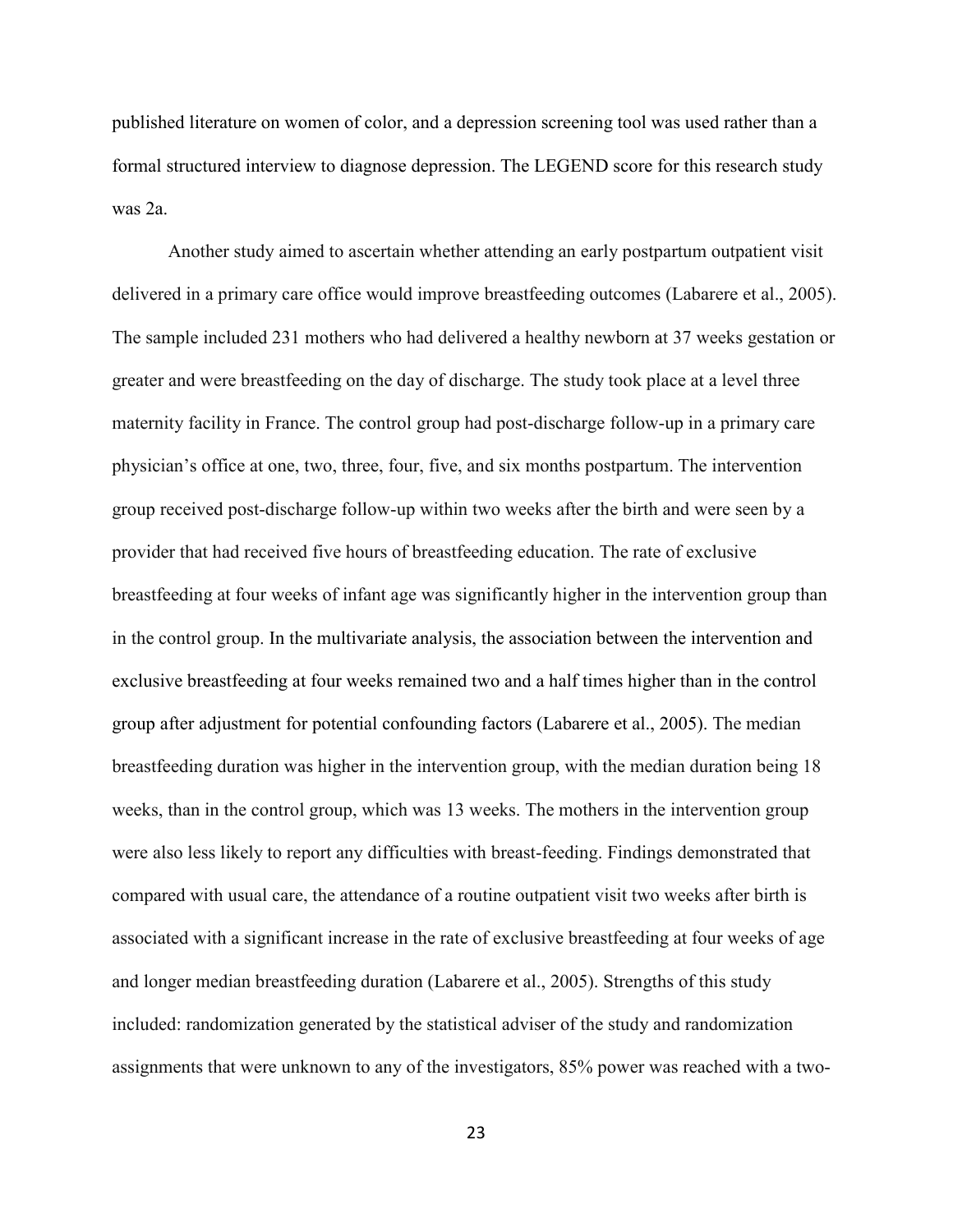tailed alpha error of  $\leq 0.05$ , there was low attrition rates, and intention-to-treat analysis was used. There were a few limitations of this research study as well. Physicians were self-selected and therefore most likely motivated, which could have contributed to the improvements in breastfeeding outcomes in the intervention group. It was not possible to blind observers. Breastfeeding duration was assessed retrospectively at 26 weeks, which could lead to recall bias. The study was conducted in a single setting and focused on socioeconomically low-risk population living in a medium-sized city, limiting the applicability of results to other settings or health care facilities. This research study's LEGEND score is 2a.

These four studies synthesized together reveal that women generally value increased postpartum support, whether it be in person or by telephone or virtually. Additional postpartum support soon after hospital discharge does appear to decrease moderate or severe depressive symptoms and may improve breastfeeding outcomes. The overall body of evidence for this subsection was graded as high.

#### **Postpartum Mood Disorders and Breastfeeding**

A study performed by Wouk et al. (2017) examined the association between postpartum depression, anxiety and breastfeeding. This study used a national, stratified, random sample of mothers from the United States to evaluate the extent to which depression and anxiety affect breastfeeding odds. The 2010-2011 Pregnancy Risk Assessment Monitoring System (PRAMS) was used to conduct a secondary analysis regarding maternal attitudes and health behaviors before, during, and after pregnancy. Questionnaires were administered two to four months postpartum. Twenty-nine states and New York City met the response rate threshold of 65% and were included in the analysis. Approximately 36.9% of women with PPD symptoms were breast and bottle feeding at three months postpartum, while 51.0% of women without PPD symptoms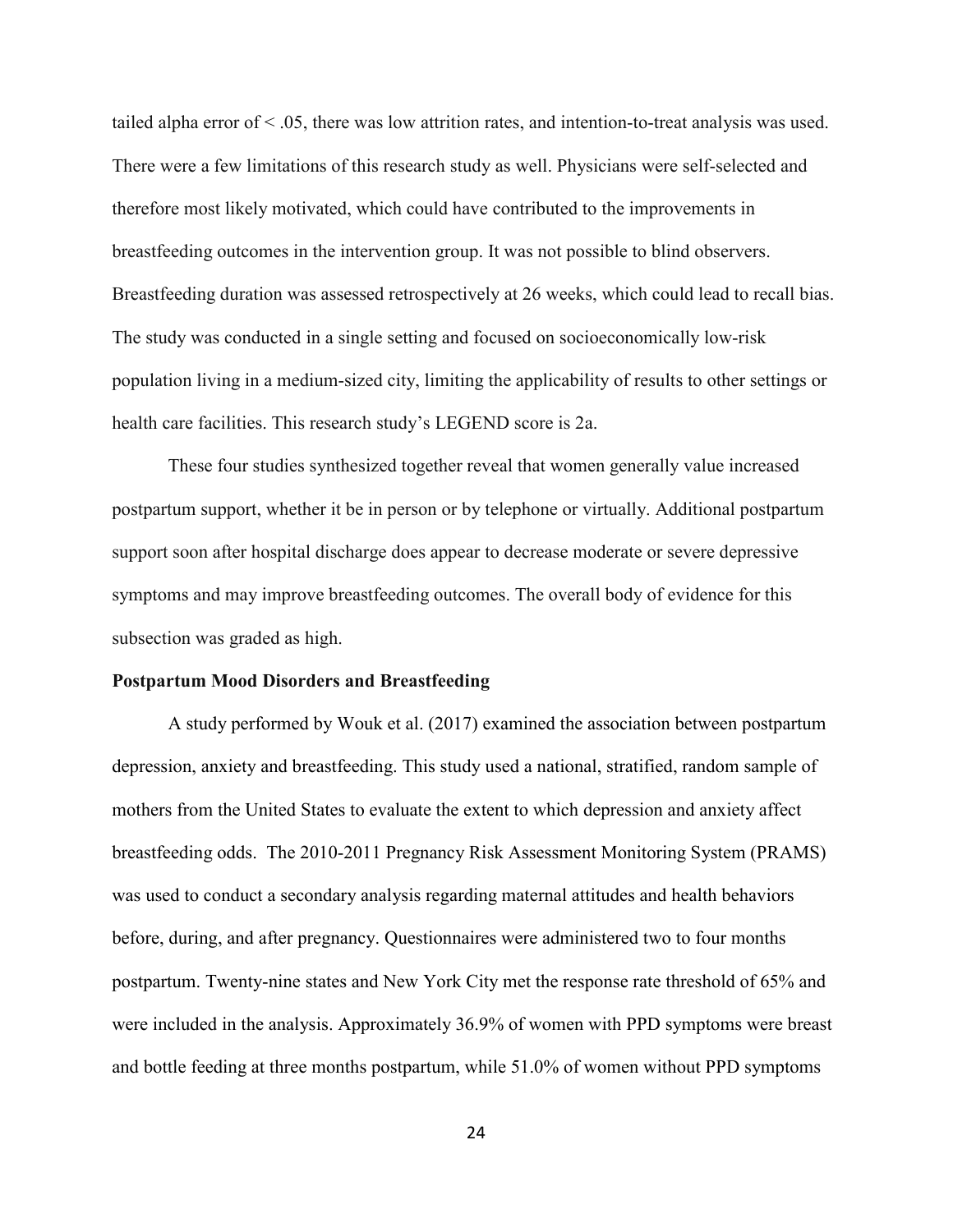were breast and bottle feeding at three months postpartum. Women exclusively breastfeeding at three months postpartum approximated at 18.3% for women experiencing symptoms of PPD, while 28.1% of women without PPD symptoms were exclusively breastfeeding at three months postpartum. When pre-pregnancy mental health visits, prenatal morbidity, pregnancy intention, and stressful events in the 12 months before birth were adjusted for, women with PPD symptoms were found to be 79% less likely to be breastfeeding of any type at three months postpartum (Wouk et al., 2016). For women with and without postpartum anxiety, 42.4% versus 53.4% of women, respectively, were doing any type of breastfeeding at three months postpartum, and 15.5% versus 26.1% were breastfeeding exclusively at three months. After adjustment, women reporting postpartum anxiety symptoms were 87% less likely to be breastfeeding of any type at three months postpartum, and 92% less likely to be exclusively breastfeeding at three months postpartum compared with women without symptoms (Wouk et al, 2016). Strengths of this study included: the number of participants in a national data set weighted to be representative of postpartum mothers, the smallest sample size being 44,294 women and the largest being 74,429 women, the size and diversity of the 29 states and New York City included in the survey make the results broadly generalizable to mothers in the United States, and potential confounders were largely able to be controlled due to the survey providing data on a variety of demographic and clinical variables. Limitations of the study included: data collection was cross-sectional, possible reverse causation due to women reported both depression and anxiety symptoms and breastfeeding practices at the same time, data were not available on pregnancy depression, which has been shown to predict PPD and shorten breastfeeding duration, and possible reporting bias due to mothers underreporting depression symptoms. This study's LEGEND score is 4a.

#### **Edinburgh Postnatal Depression Scale**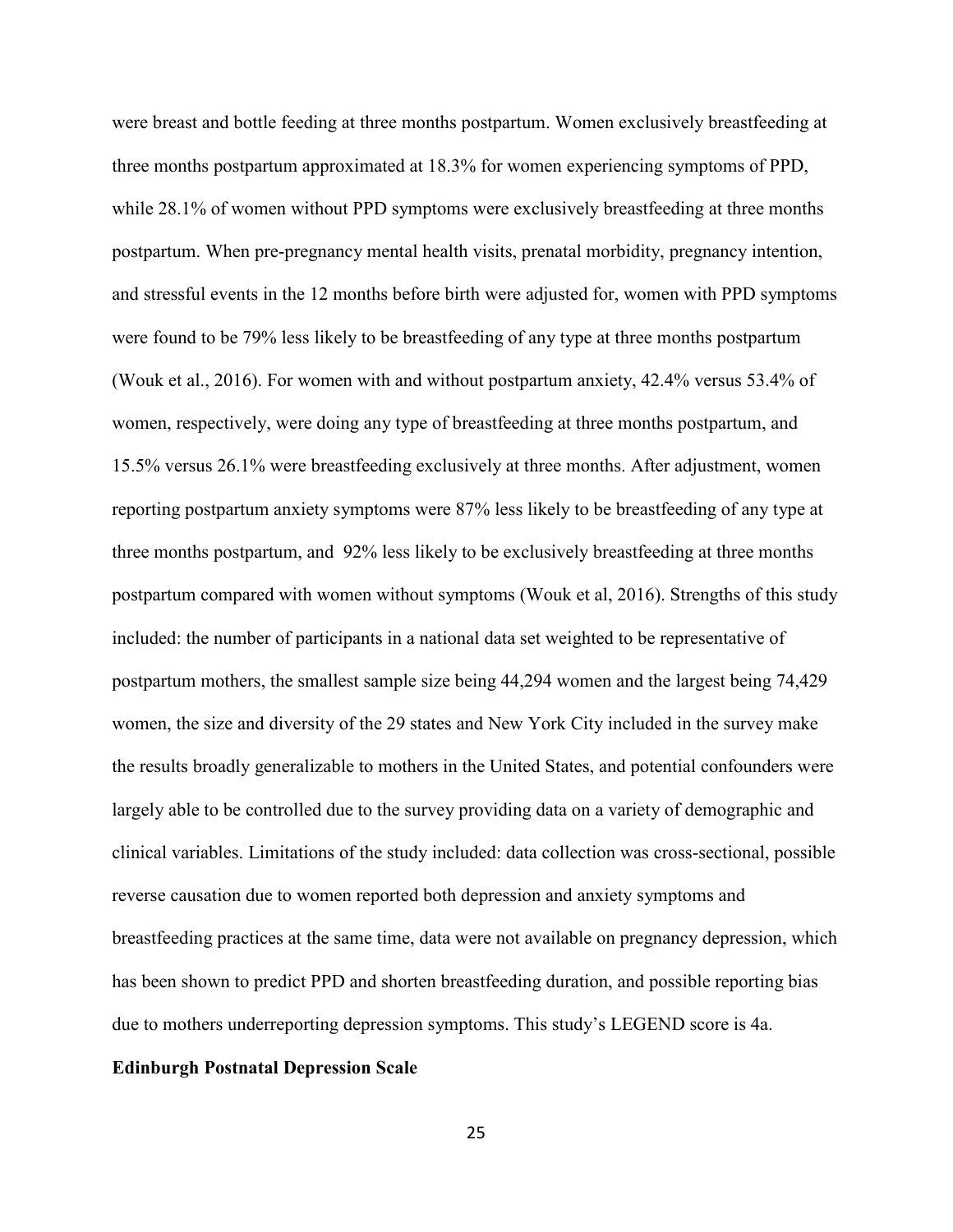McCabe-Beane et al. (2016) aimed to establish severity cut-off scores for the EPDS based on a widely used depression symptom severity measure, the Beck Depression Inventory (BDI). The study utilized data collected as a part of a larger project, which used a convenience sample from four counties in Iowa and from women receiving services from maternal and child health centers in Iowa and Michigan. The sample included 1516 women. Women completed both the EPDS and BDI questionnaires. Women, on average, were 22 weeks postpartum when they completed the questionnaires. This study used 'linking', broadly referring to statistical transformations that make scores on one test comparable to scores on another test, through scalealignment approaches to develop concordance between the EPDS and BDI. The Pearson correlation between the EPDS and the BDI was .81, which suggested that these questionnaires were assessing similar constructs. Among the participants sampled, the average score on the EPDS was 7.0 (SD = 5.2, range 0-25) and 10.3 (SD = 7.7, range 0-46) on the BDI. Through linking EPDS scores with BDI scores, a score of 10 on the BDI is equated to a score of 7 on the EPDS because approximately the same percentage of women scored at or below these numbers (59.3% and 59.2%, respectively). These results suggest that none or minimal depression on the BDI corresponds to scores of 0-6 on the EPDS. Mild depression on the BDI corresponds to scores of 7-13 on the EPDS. Moderate depression on the BDI corresponds to scores of 14-19 on the EPDS and severe depression on the BDI corresponds to scores of 19-30 on the EPDS. Ninety-five percent confidence intervals were calculated for EPDS percentiles that represented lower cut-offs of the severity levels, 7 for mild, 14 for moderate and 19 for severe. Strengths of the study included the large sample size, and the mean depression scores were slightly higher than those reported in other studies, which allowed for a greater range of severity on the EPDS and BDI. Weaknesses of the study included the fact that few women scored in the severe range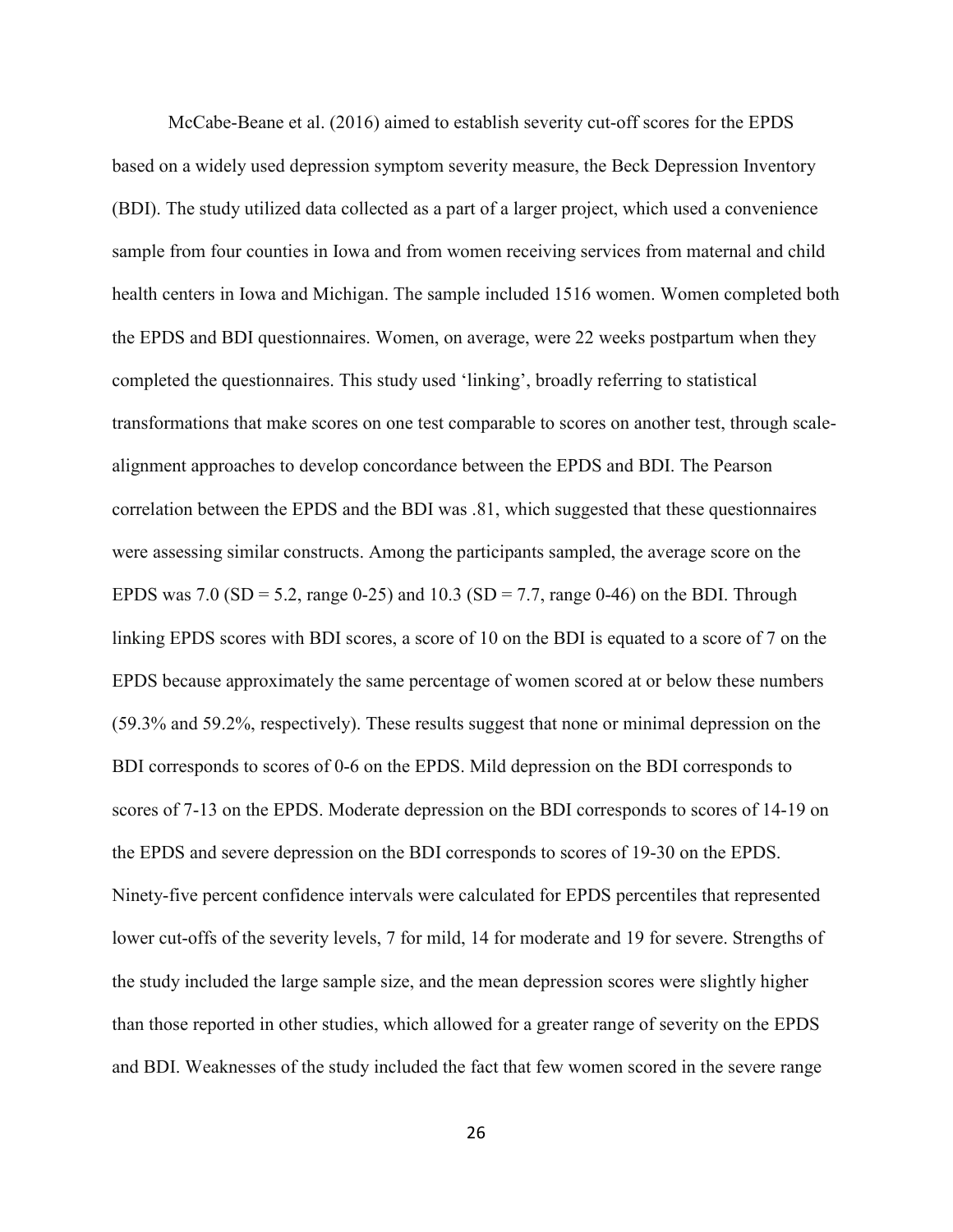of depression, making it impossible to establish score equivalencies for the extreme EPDs scores greater than 25, and the fact that while the BDI has been validated for use in postpartum women, the BDI severity ranges have not. This study's LEGEND score is 4a

Dennis (2002) examined whether the EPDS can be used in the immediate postpartum period to predict postpartum depression so that preventative interventions can be implemented. A population-based sample of 594 women participated in the study. Mothers completed the EPDS at one week, four weeks, and eight weeks postpartum. At one week postpartum, 29.5% of mothers scored greater than nine on the EPDS. The number of mothers scoring greater than nine decreased to 23% at 4 weeks postpartum and decreased further to 20.5% at eight weeks postpartum. The one-week EPDS was significantly correlated to the four-week ( $r = 0.72$ ,  $p <$ .001) and eight-week  $(r - 0.65, p = 0.61)$  EPDS. Mothers who scored greater than nine on the EPDS at one week postpartum were 30.3 times more likely at four weeks  $(95\% \text{ CI} = 17.5-42.3)$ and 19.1 times more likely at eight weeks (95% CI = 11.0-32.9) to experience postpartum depression symptoms. Limitations of the study included low numbers of ethnic minorities and single mothers and no psychiatric interviews were conducted. This study's LEGEND score is 4a.

Wisner et al. (2013) aimed to screen for depression in postpartum women utilizing the EPDS to determine the value of screening for postpartum depression. This study was a sequential case series of postpartum women in an urban academic women's hospital. Women were screened with the EPDS at four to six weeks postpartum by telephone. Women who screened positive were then invited to undergo psychiatric evaluation in their home. A cut-off score of ten on the EPDS was used to determine a positive screen. Ten thousand women completed the four-to-sixweek EPDS screening, with 1396 women receiving a positive screen. A telephone diagnostic interview was completed by 826 women. All women who had the highest level of thoughts of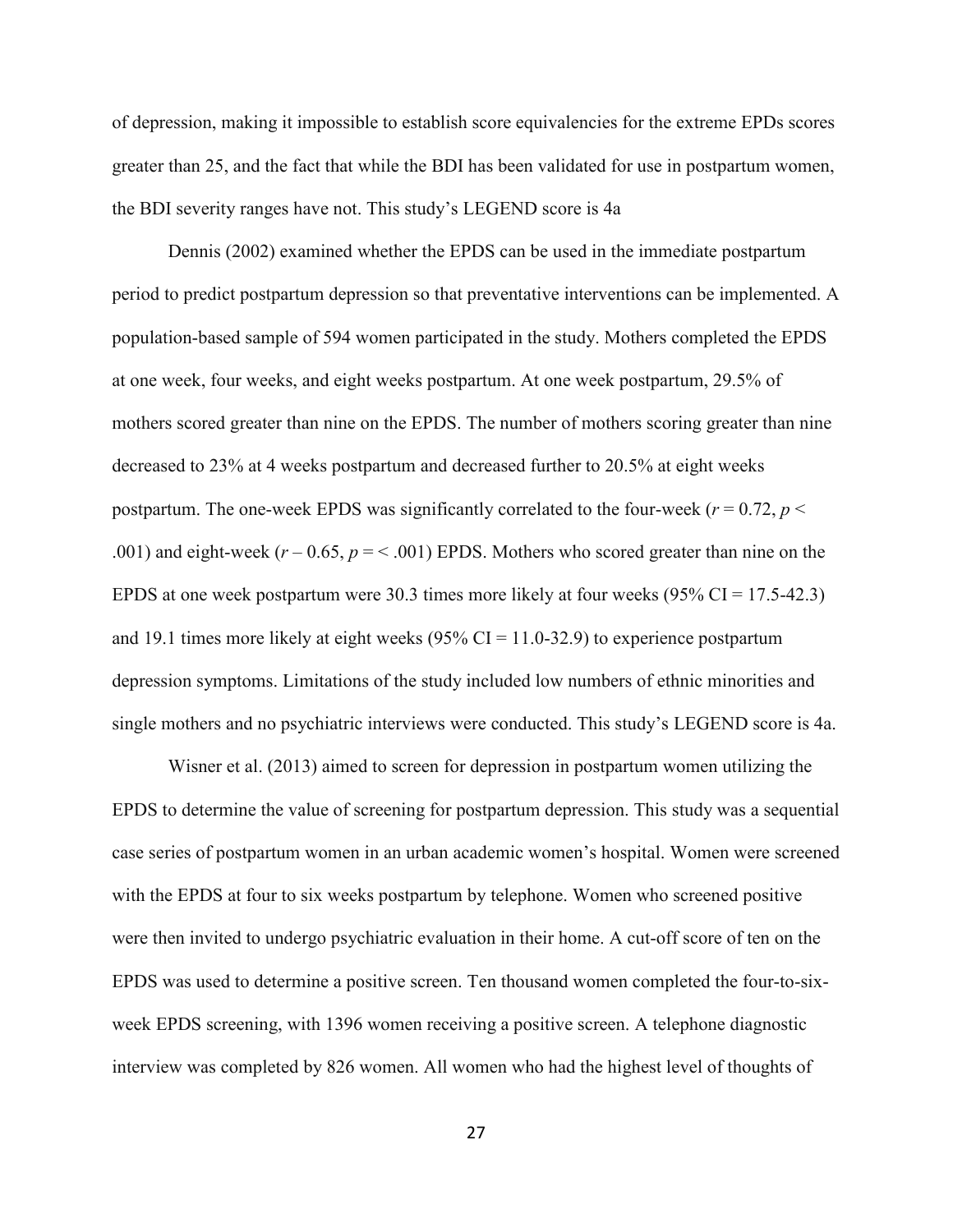self-harm scored above the EPDS cut-off score of ten or higher. Women with positive EPDS screens were diagnosed with the following psychiatric disorders using the Structured Clinical Interview for DSM-IV for Axis 1 diagnoses (SCID): unipolar depression (68.5%), bipolar disorder (22.6%), no primary axis 1 diagnosis (2.1%). Almost two-thirds of women with major depressive disorder also had an anxiety disorder, such as generalized anxiety disorder. Strengths of the study included the sample size, the largest study ever in the United States using screening with the EPDS. A limitation of the study was that a significant number of women (30%) did not receive post-screening diagnostic evaluation. The findings of this study indicate that the EPDS could be used to screen during pregnancy, as early as one week postpartum, and at four-to-six weeks postpartum. Finally, a cutoff score identifies those women with the most intense self-harm ideation. This study's LEGEND score is 3a.

These three research studies combine to reveal that the EPDS identifies women at risk for depression and self-harm ideation and can be used early and throughout the postpartum period. Using the EPDS early in the postpartum period can be predictive of postpartum depression in the later postpartum period. Finally, the EPDS severity ranges can be used to classify severity of depressive symptoms and guide treatment decisions. The overall body of evidence for this subsection is graded as low

#### **Rationale for Project**

The intense focus on women's health during pregnancy is unbalanced by infrequent and late postpartum care (Tully et al., 2017). After completing the literature review, it was evident that there is a significant amount of research describing the importance of postpartum care and its effect on maternal mood disorders, such as postpartum depression and anxiety. Research evidence confirms that mothers who were in touch with health professionals soon after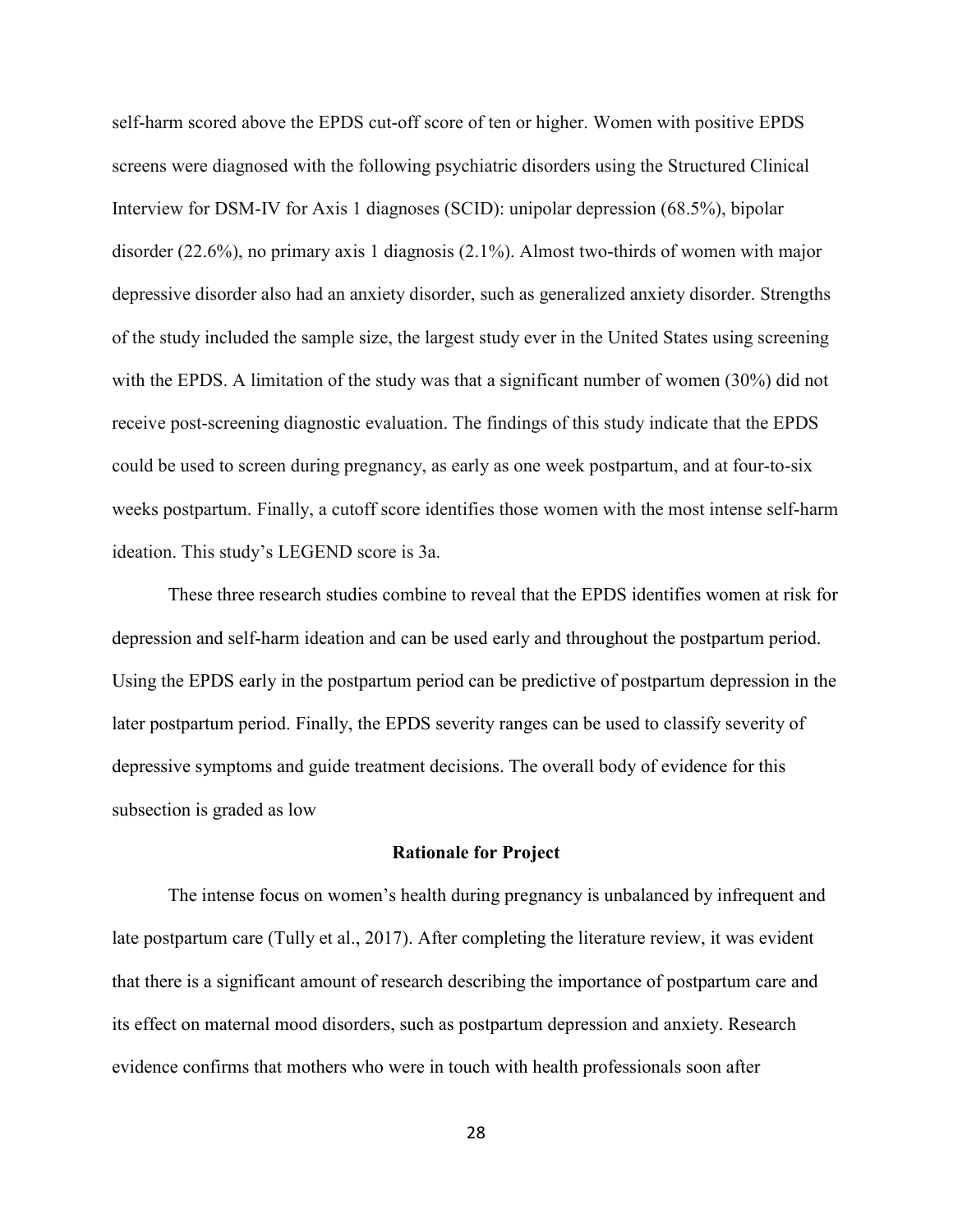discharge, whether by telephone call, home visit, or in office appointment, were 60% less likely to show moderate or severe depressive symptoms at one month postpartum (Goulet et al., 2007). The literature review demonstrated that the addition of early postpartum visits, telephone calls, or virtual visits can affect postpartum depression and/or anxiety, as well as breastfeeding. Having this data allows providers to properly evaluate their postpartum care schedule and provide patients with optimized postpartum care.

The fourth trimester, or postpartum period, is a largely neglected aspect of women's health care. This project addresses this practice gap and affords women the attention they deserve during the postpartum period. Given that more than half of pregnancy-related deaths occur after the birth of the infant, with substantial morbidity occurring in the early postpartum period, increasing the number of visits and amount of time spent with patients during the postpartum period may improve patient outcomes, decreasing morbidity and mortality in the fourth trimester (Langan et al., 2016). In addition, depression during or immediately after pregnancy is a common medical complication affecting one in seven women and is associated with significant neonatal and maternal morbidity (Langan et al., 2016). Finally, the addition of earlier postpartum patient touchpoints brings the practice setting into compliance with the ACOG recommendation for optimized postpartum care. The office will now be practicing to the standards of care. This project directly addresses the impact of increased postpartum care on postpartum depression. The more time that providers can spend with patients, providing support and education, during this critical time period, the more likely that depression and anxiety can be addressed at an early stage.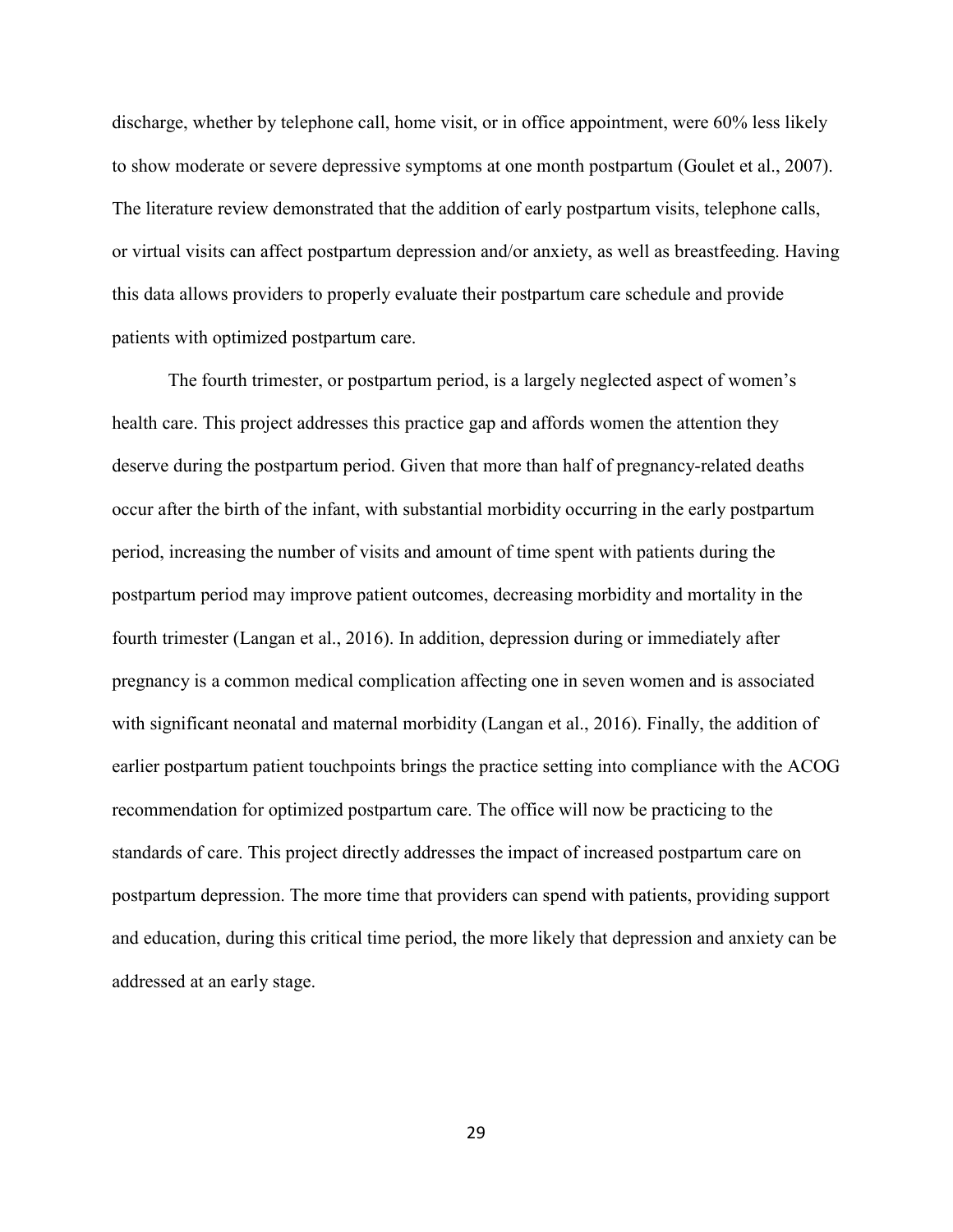#### **Chapter III: Methods**

The following chapter discusses the DNP project in detail. The project type and design are reviewed. The population is discussed, followed by the outcome measures. Finally, the data analysis plan is reviewed, and the data management is examined and discussed.

# **Project Type and Design**

The project type of this DNP project was translating evidence into practice. According to Moran et al., (2020), the focus of implementing evidence into practice is identifying and applying best-practice approaches to health care with the final goal of improving patient outcomes. There exists a gap between research evidence and current practice related to postpartum visits at the project site. The goal was to bridge this gap. ACOG guidelines exist for optimizing postpartum care. The project design was comparative, pre- and post- (retrospective and prospective). Retrospective chart review was used to obtain information regarding Edinburgh Postnatal Depression Scale (EPDS) scores and breastfeeding continuation rates, while a prospective design was used to collect the after implementation of evidence-based practice data (Moran, 2020). Repeated measures were also used with EPDS scores.

# **Primary and Secondary Aims**

This DNP project's aim was to implement optimized postpartum care and measure outcomes, such as postpartum depression, as well as breastfeeding continuation rates, to evaluate if these outcomes were improved by implementing evidence-based practice.

The project's primary aim was to compare postpartum depression rates in women who received usual postpartum care with a six-week postpartum visit only (the pre group) with women who received optimized postpartum care with the addition of a one week visit in the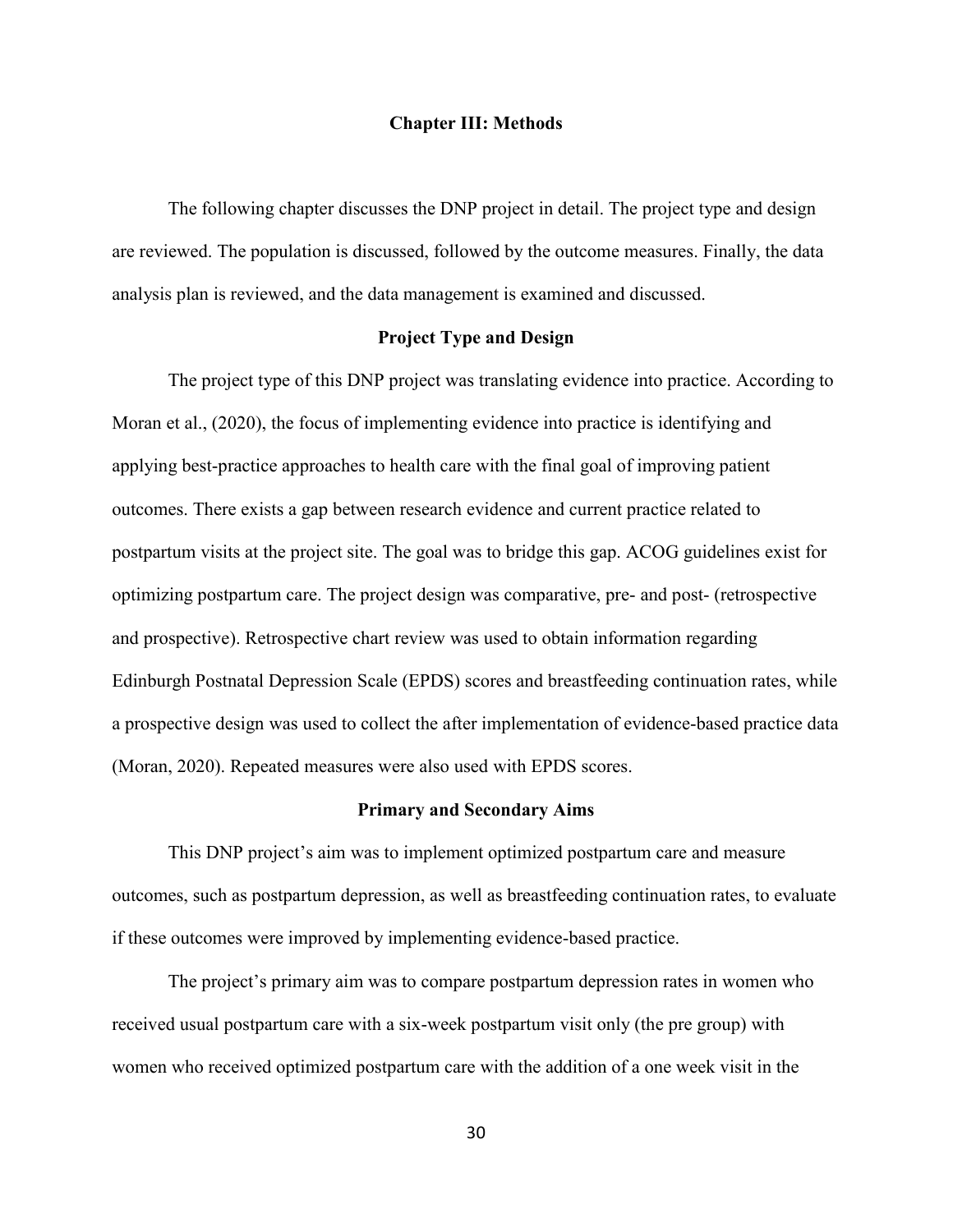office and a three-week virtual or in office visit if needed (the post group). There are three secondary aims of the project. These aims are to: (1) compare breastfeeding continuation rates before and after the practice change; (2) compare breastfeeding rates with postpartum depression symptoms; and (3) compare demographic characteristics such as parity, maternal age, marital status, race with EPDS scores.

## **Population**

The population included in the project were women who were active obstetrical patients at the project site and had delivered vaginally or by cesarean section. The usual postpartum care groups (pre-group) included women who delivered vaginally or by cesarean section during the time frame of April through July 2020 and April through July 2019. It was anticipated that the corona virus pandemic, which began in March 2020, may potentially affect the outcomes in the pre-group April through July 2020 (AJMC Staff, 2021). Due to this potential impact, a second pre-group of April through July 2019 was utilized. The *after-practice* change group took place from April through July 2021. Inclusion criteria: women 18 years or older who have experienced vaginal delivery, cesarean delivery, vaginal birth after cesarean delivery, or vacuum assisted vaginal delivery. Exclusion criteria: women who did not show for their postpartum appointments. Using G\*Power, the minimum sample size required for Analysis of Variance (ANOVA) with three groups is 159, or 53 per group, to achieve a power of 0.80 with an alpha of .05 and medium effect size. However, the minimum sample size for repeated measures ANOVA among the practice change group is 73. Therefore, a minimum of 53 records from 2019 and 53 from 2020 needed to be included in the sample. For the after-practice change group, the goal was to recruit a minimum of 73 patients.

## **Measurement Tools**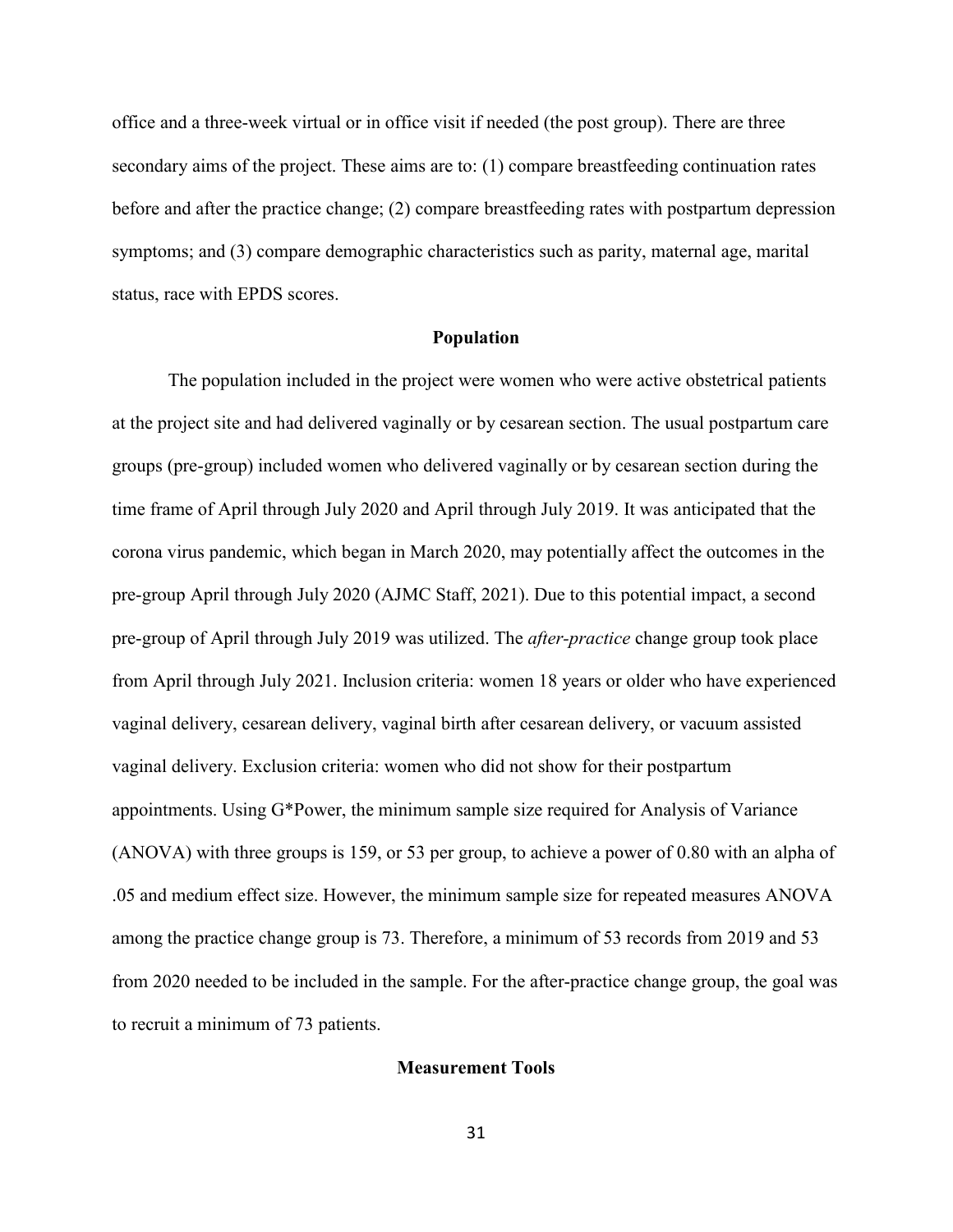One tool was used during the implementation of this project. The Edinburgh Postnatal Depression Scale (EPDS) was used to screen for postpartum depression. The EPDS is reviewed in the following section. The reliability and validity of the EPDS is also discussed.

# **Edinburgh Postnatal Depression Scale**

 The EPDS is a ten-item questionnaire that was developed in the United Kingdom, in 1987 with the purpose of screening postpartum women for symptoms of depression or anxiety (Shrestha et al., 2016). The EPDS assesses the mother's emotional experiences over the past seven days with ten Likert-scale questions. The test can be completed in approximately five minutes (Shrestha et al., 2016). The EPDS was already being used in the office at the postpartum visit for the assessment of postpartum depression. The scale was embedded into the electronic medical record (EMR). No permission was required to use this tool. The EPDS was administered at the one-week, three-week and six-week visits at project implementation.

The EPDS has well-established estimates of sensitivity and specificity. Combined sensitivity and specificity were maximized when a cut-off value of 11 or higher was used, with a sensitivity of 81% and specificity of 88% (Levis et al., 2020). The EPDS exhibits excellent validity. The EPDS optimal cut-off score was  $9/10$ , with  $85.5\%$  sensitivity (95% CI = 79.5 -90.3), and 85.3% specificity (95% CI = 80.1 - 89.7). The EPDS has been validated against a full range of DSM-IV diagnoses with encouraging results (Navarro et al., 2007).

## **Procedures**

 A Gantt chart was created to facilitate a timeline. The Institutional Review Board (IRB) application was submitted and approved prior to project implementation. Staff education occurred during staff meetings to facilitate proper scheduling of postpartum appointments. Data collection took place over a 25-week period.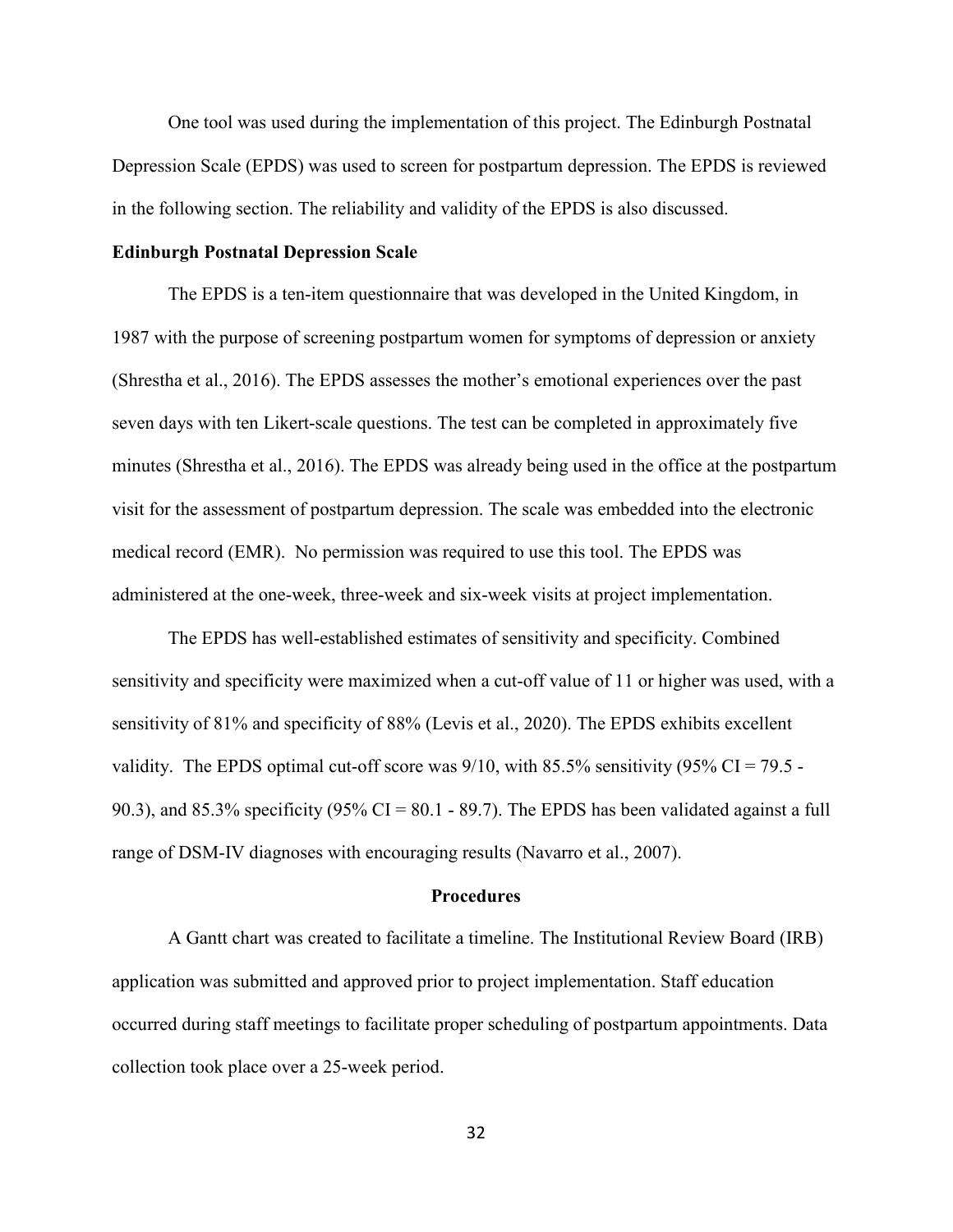# **Retrospective Chart Review**

 The principal investigator (PI) performed the chart review for the months of April through July 2019 and April through July 2020. A password protected EXCEL spreadsheet was used to document information from the chart review with no patient identifiers. Patients were tracked on the EXCEL spreadsheet via their delivery number from labor and delivery. EPDS scores and breastfeeding data were collected from the six-week postpartum visit. Demographic data including maternal age, race, insurance coverage, and marital status were also collected.

# **Implementation of Practice Change**

 The practice change to more frequent touchpoints began on April 1, 2021. Patients who delivered April through July 2021 were scheduled for a one-week follow-up appointment in the office after delivery and a 6-week comprehensive postpartum visit. Patients with an elevated EPDS score of eight or greater, patients with a history of postpartum depression, and patients with a history of depression, anxiety, or bipolar disorder all returned for an in office or virtual three-week postpartum visit. The one-week and six-week appointments were scheduled for the patient prior to discharge from the hospital after delivery. The front office staff called the labor and delivery unit after the patient delivered to notify the nurse caring for the patient of the patient's postpartum appointments. The nurse then gave the patient appointment cards with their appointment dates and times prior to hospital discharge. The increase in the number of postpartum visits was discussed with the patient during prenatal care prior to delivery by the provider.

 The one-week postpartum visit included completion of the EPDS upon check-in to the office. The EPDS was administered via a computer tablet and transferred immediately to the EMR. The patient was then roomed by the medical assistant or nurse and vital signs were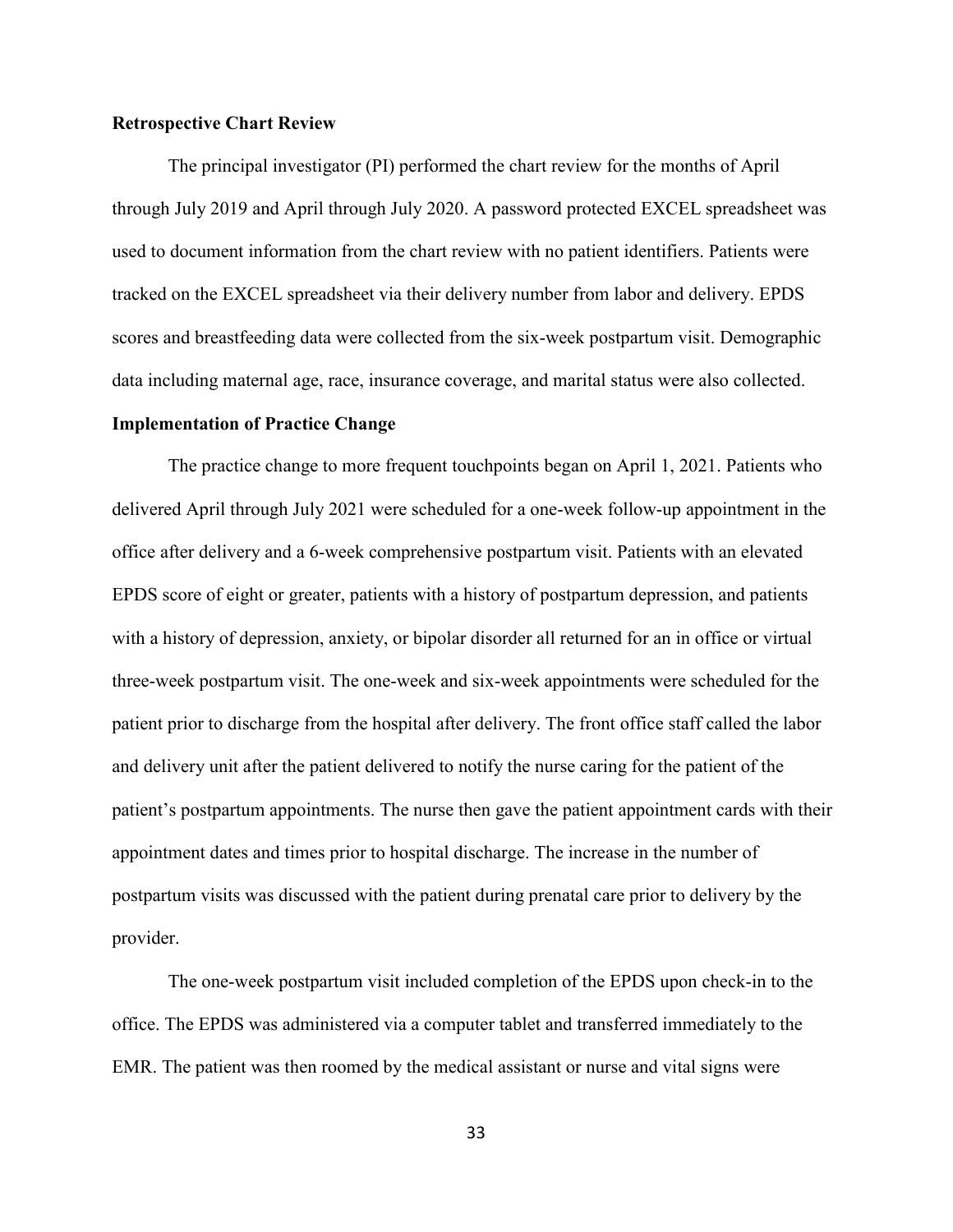obtained. The patient was then seen by the PI. The EPDS was reviewed and discussed with each patient. Things to expect postpartum were discussed and acute postpartum issues such as fatigue, pain, breastfeeding problems/questions, postpartum depression, anxiety, and urinary incontinence were addressed.

 The three-week postpartum visit, if needed, was either a virtual or in office visit. The medical assistant or nurse administered the EPDS upon check in for a virtual visit. Patients who were seen in the office were administered the EPDS via the computer tablet. The patient was then be seen by the PI. The EPDS was reviewed and discussed. Postpartum expectations were reviewed, and any acute postpartum issues were discussed.

 The six-week comprehensive postpartum visit took place in the office. The EPDS was administered upon check-in to the office via a computer tablet and transferred immediately to the EMR. The patient was roomed by the medical assistant or nurse and vital signs were obtained. The patient was then seen by one of the providers at the practice. The provider reviewed the EPDS with the patient. A full physical exam was performed. Postpartum expectations and acute issues were discussed. Finally, postpartum education was reviewed.

### **Protection of Subjects**

 The Institutional Review Board (IRB) application was submitted and approved prior to project implementation. Active obstetric patients are seen by all five providers within the practice. The principal investigator is one of the five providers at the practice site. Patients did not need to be recruited or consented as this was a generalized evidence-based practice change, therefore all patients were included in the addition of postpartum touchpoints. The primary investigator was granted permission by the project clinic site to conduct the project at the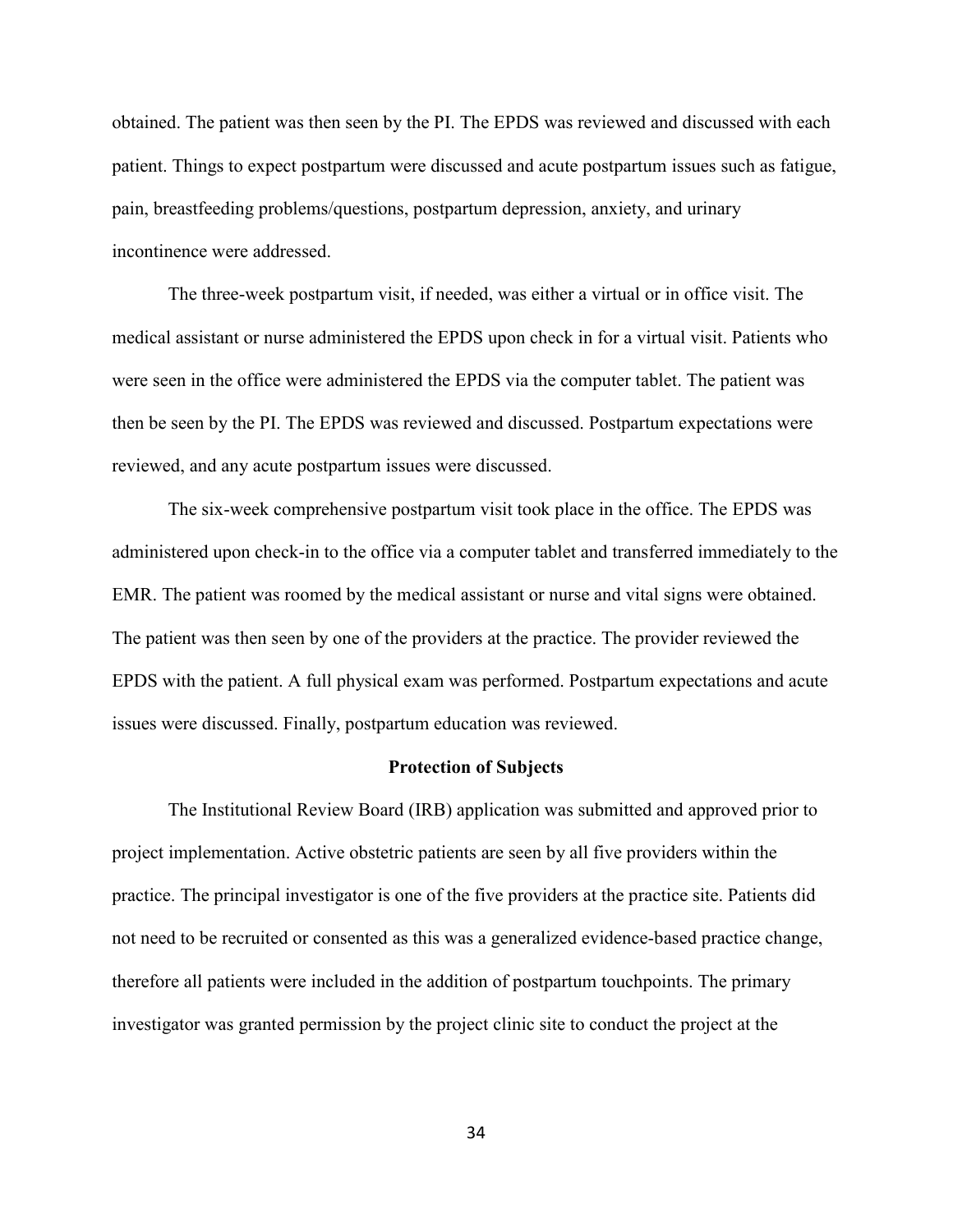practice site and have access to the EMR. The project clinical site has written a letter of support for this project.

## **Data Management**

 Data was collected both retrospectively and prospectively. Data was abstracted by the PI from the password protected EMR system. Data was entered into a Microsoft Excel spreadsheet. The project database did not contain any personally identifiable information, protecting patient confidentiality. Patient sociodemographic, clinical data, and project specific data were collected without any personally identifiable information. Only project-mandated data was utilized to answer the evidence-based practice questions. Data was extracted from the EMR and stored on a password protected computer. All births were logged by month and number. Cumulative data was reviewed weekly by the PI. Only the PI and statistician had access to the data. No data existed in hard copy. The data will be stored for three years.

#### **Data Analysis Plan**

A data analysis plan was completed with a statistician to meet the project objectives. The primary aim of the project, "evaluate postpartum depression rates in women with optimized postpartum care compared with usual postpartum care", was evaluated utilizing the EPDS. An independent samples t test was used to determine the difference between EPDS scores among the pre-practice change and post-practice change groups at six-weeks postpartum.

Secondary aim #1, compare breastfeeding continuation rates before and after the practice change, will be evaluated using the Chi-Square test. Secondary aim #2, compare breastfeeding rates with postpartum depression, will be evaluated using the ANOVA and Chi-Square test. The paired t-test will be used to examine the relationship between breastfeeding rates and postpartum depression scores. Secondary aim #3, compare demographic characteristics such as insurance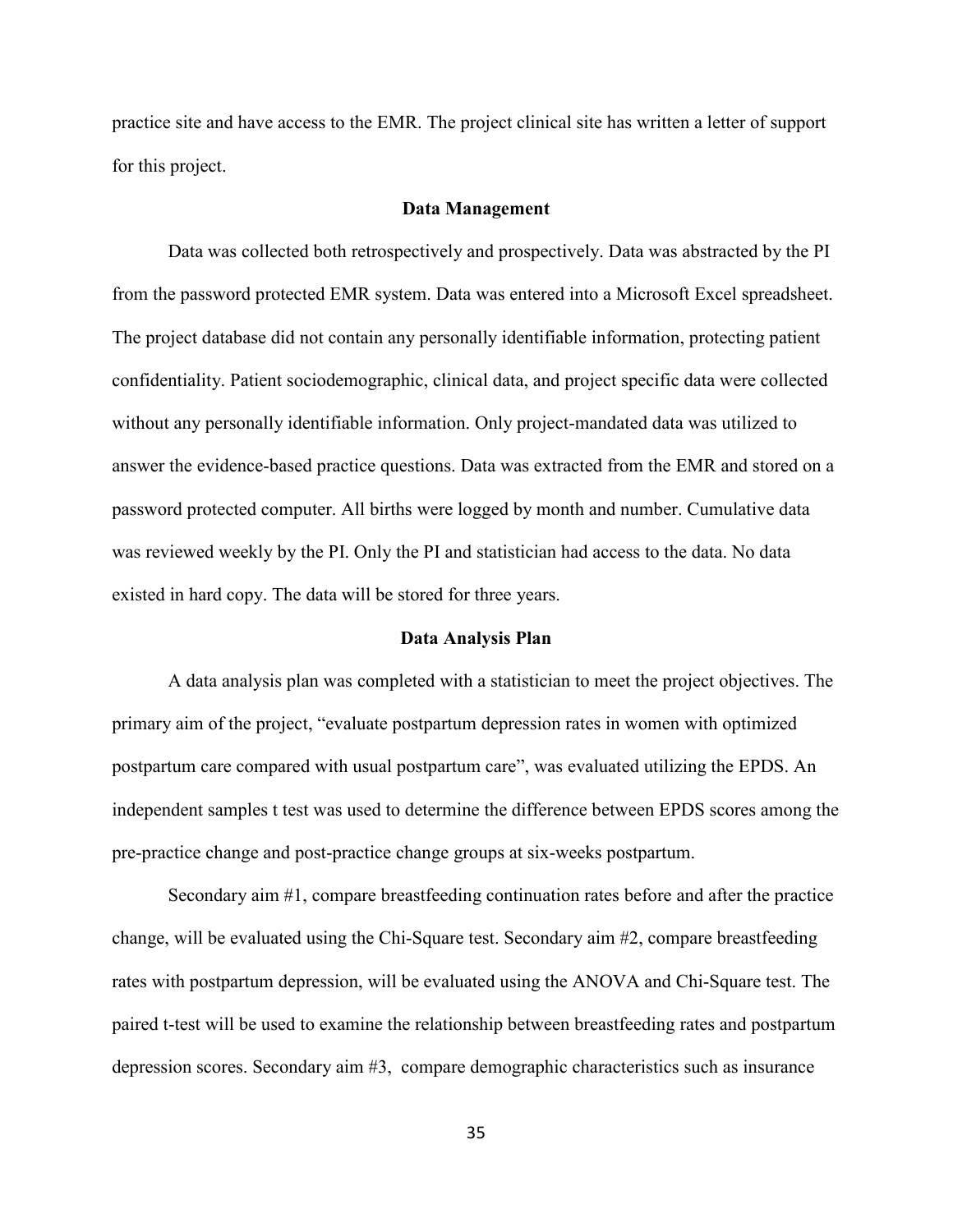status, , marital status, delivery type, and race/ethnicity with EPDS scores will be evaluated using one-way ANOVA and independent samples t-tests.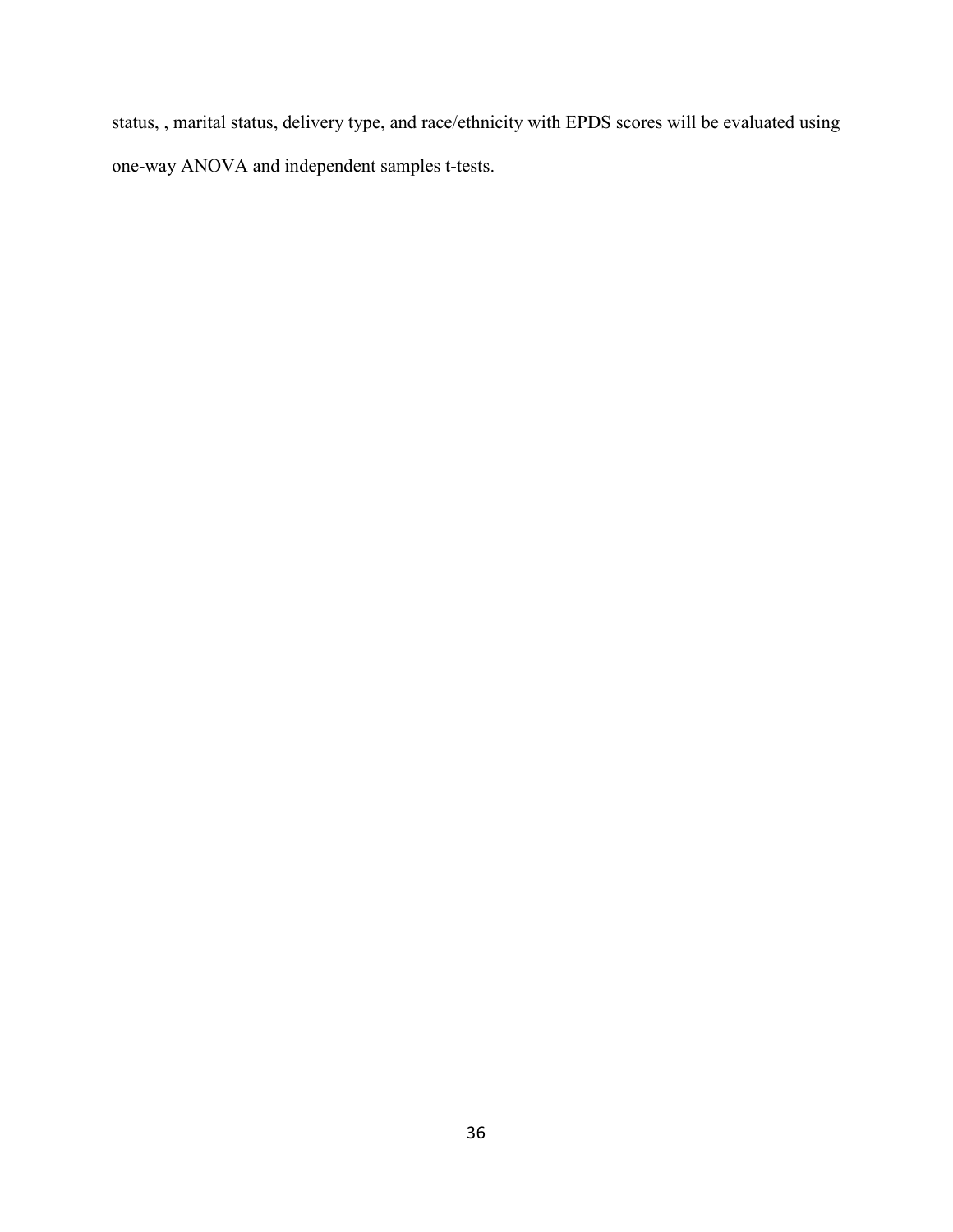#### **Chapter IV: Results**

Data collection and analysis were utilized to evaluate the outcomes' measures of the doctoral project. The four aims of the project were (1) to compare postpartum depression rates in women who received usual postpartum care via a six-week postpartum visit only (the pre group) with women who received optimized postpartum care with the addition of a one week visit in the office and a three-week virtual or in office visit if needed (the post group); (2) compare demographic characteristics such as insurance status, maternal age, marital status, and race with EPDS scores; (3) compare breastfeeding rates with postpartum depression symptoms; and (4) compare breastfeeding continuation rates before and after the practice change. The purpose of chapter four is to present the data and the analysis of the project through statistical methods. In keeping with the most scientific data analysis, the alpha value was set at 0.05. This means that there was a five percent chance of a type one error, rejecting the null hypothesis when it is true. The alpha value was not decreased to balance the risk of making a type-two error, accepting the null hypothesis when it is false.

## **Analysis of Data**

Data was collected both retrospectively and prospectively. The principal investigator (PI) performed the chart review for the months of April through July 2019 and April through July 2020. EPDS scores and breastfeeding data were collected from the six-week postpartum visit. Demographic data including maternal age, race, insurance coverage, and marital status were also collected. EPDS and breastfeeding status were collected at each 1-week, 3-week, and 6-week postpartum visit after the addition of early postpartum visits. Data that was collected was sent to a statistician via an Excel file who imported the data into SPSS. Using G\*Power, the minimum sample size required for Analysis of Variance (ANOVA) with three groups is 159, or 53 per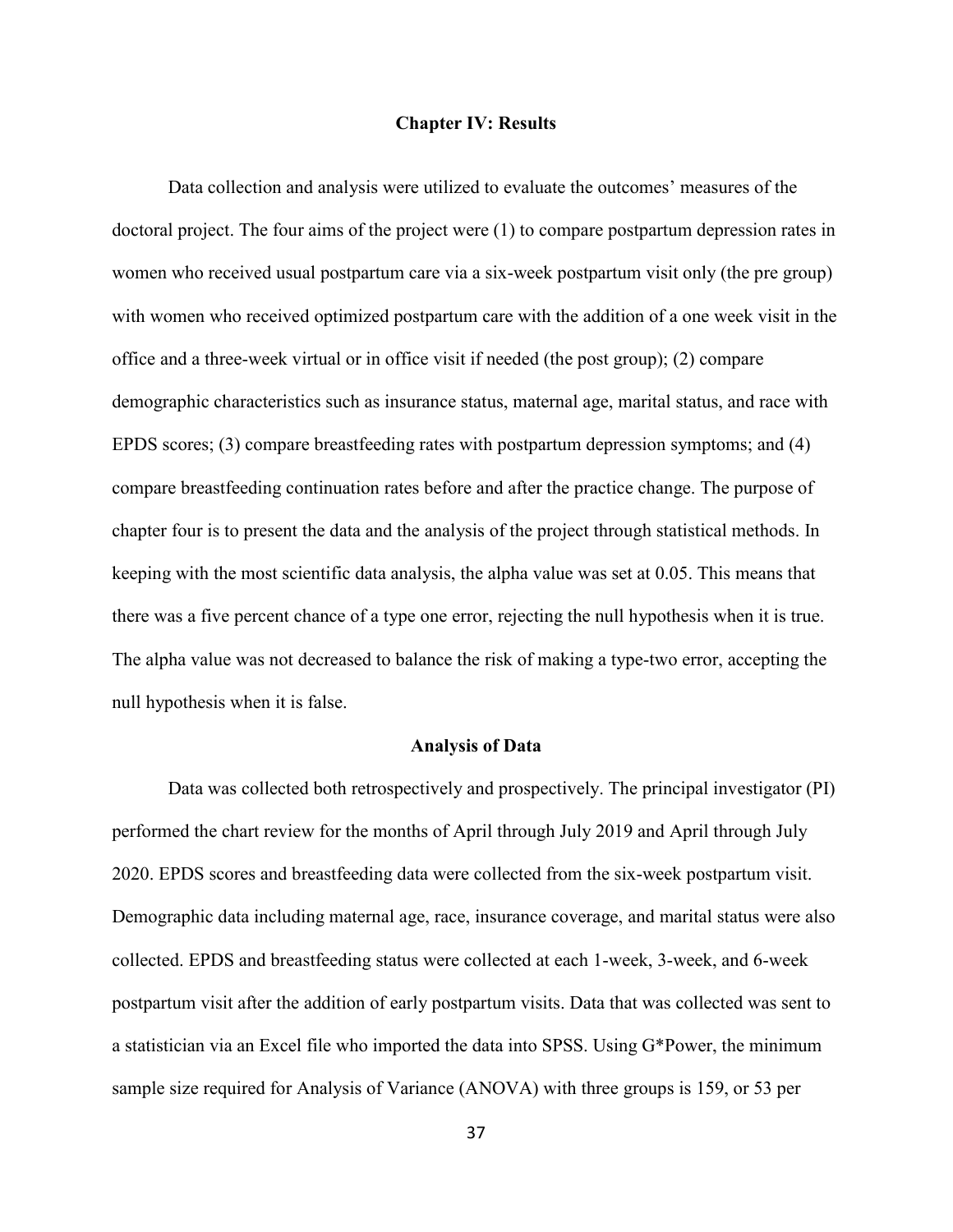group, to achieve a power of 0.80 with an alpha of .05 and medium effect size. However, the minimum sample size for repeated measures ANOVA among the practice change group is 73. Therefore, the 87 patients from 2019, 98 from 2020, and 112 patients from after-practice change group, for a total of 297 patients was a large enough sample size to meet adequate power.

## **Characteristics of the Sample**

 The pre-group totaled 185 patients, with 87 patients delivered between April 1 and July 31, 2019, and 98 patients delivered between April 1 and July 31, 2020. The post implementation of practice change group included 112 patients delivered between April 1 and July 31, 2021.

 Of the 297 total participants, 201 were single (67.7%), 93 were married (31.3%), and 3 (1.0%) participants were missing marital status. The majority of participants (76.1%) were Caucasian. African Americans comprised 13.1% of the participants, while Hispanics comprised 10.4% of the participants. Patients who participated in the project primarily had Medicaid insurance coverage (68.4%). Patients with commercial insurance comprised 29.3% of the participants and patients who were self-pay comprised 2.4% of the participants. Sixty-four percent of the participants delivered vaginally. Sixteen percent of patients delivered by primary cesarean section and sixteen percent delivered by repeat cesarean section. Four patients between the months of April and July in the years 2019, 2020, and 2021 delivered by vacuum assisted vaginal delivery. The average age of patients in the 2019 pre-group was 26.5, 27.1 in 2020 and 26.5 in 2021. The age range of women who delivered in the 2019 pre-group was 18-45, 18-42 in the 2020 pre-group, and 18-42 in the 2021 post-practice change group. Table 1 is a summary of the participant characteristics separated by year.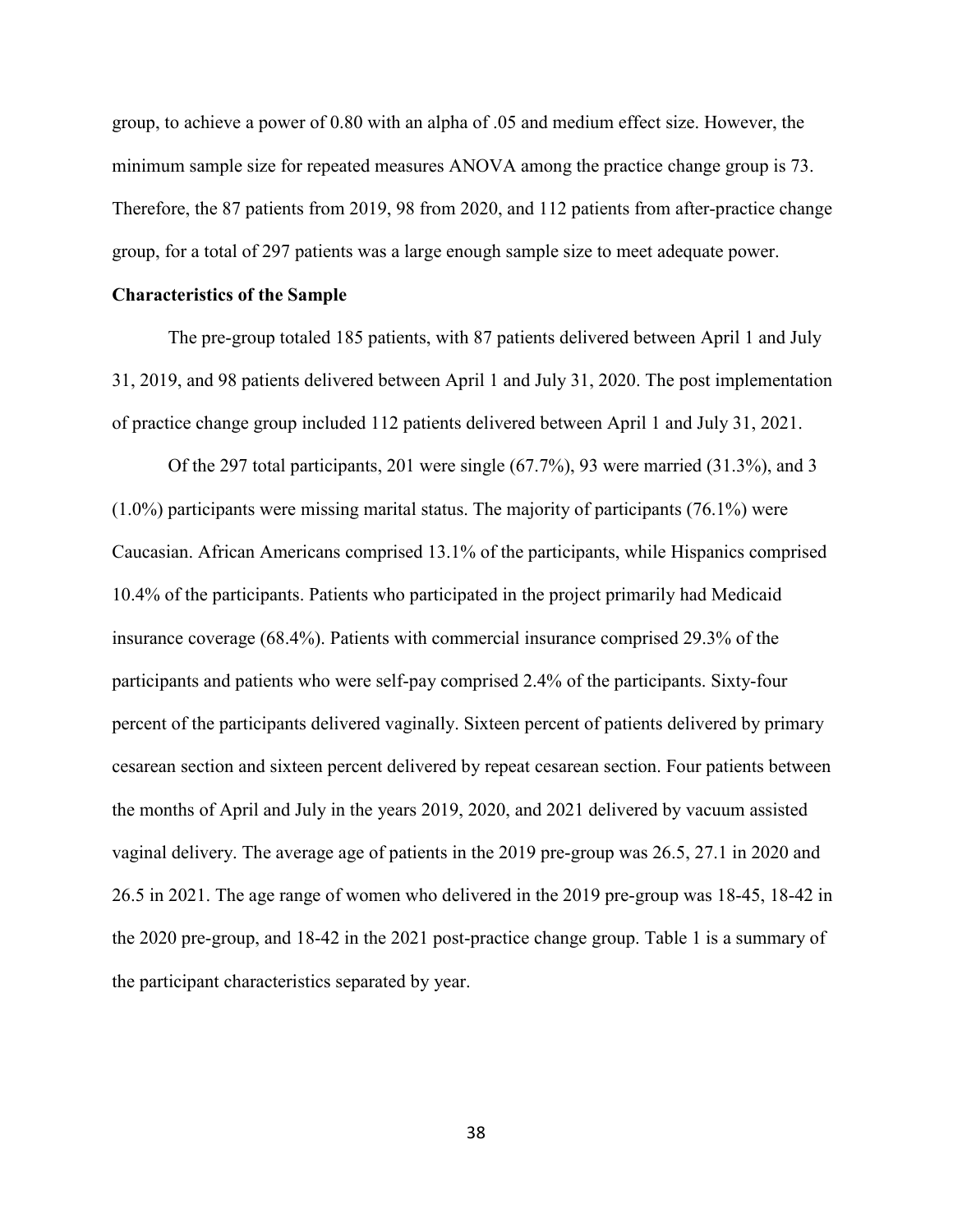|                         | 2019 $(n = 87)$ | 2020 $(n = 98)$ | 2021 $(n = 112)$ | Total ( $n = 297$ ) |
|-------------------------|-----------------|-----------------|------------------|---------------------|
|                         | $n(\%)$         | $n(\%)$         | $n(\%)$          | $n(\%)$             |
| <b>Marital Status</b>   |                 |                 |                  |                     |
| Single                  | 55 (63.2)       | 68 (69.4)       | 78 (69.6)        | 201 (67.7)          |
| Married                 | 30(34.5)        | 29(29.6)        | 34(30.4)         | 93 (31.3)           |
| Missing                 | 2(2.3)          | 1(1.0)          | 0(0.0)           | 3(1.0)              |
| Race                    |                 |                 |                  |                     |
| African American        | 13(14.9)        | 11(11.2)        | 15(13.4)         | 39(13.1)            |
| Caucasian               | 64 (73.6)       | 75 (76.5)       | 87(77.7)         | 226(76.1)           |
| Hispanic                | 10(11.5)        | 11(11.2)        | 10(8.9)          | 31(10.4)            |
| Missing                 | 0(0.0)          | 1(1.0)          | 0(0.0)           | 1(0.3)              |
| Insurance               |                 |                 |                  |                     |
| Medicaid                | 63(72.14)       | 64(65.3)        | 76 (67.9)        | 203 (68.4)          |
| Commercial              | 22(25.3)        | 31(31.6)        | 34(30.4)         | 87(29.3)            |
| Self-Pay                | 2(2.3)          | 3(3.1)          | 2(1.8)           | 7(2.4)              |
| Delivery Type           |                 |                 |                  |                     |
| <b>Standard Vaginal</b> | 60(69.0)        | 52(53.1)        | 78 (69.6)        | 190(64.0)           |
| Delivery                |                 |                 |                  |                     |
| Primary C-              | 11(12.6)        | 23(23.5)        | 14(12.5)         | 48 (16.2)           |
| Section                 |                 |                 |                  |                     |
| <b>Repeat C-Section</b> | 16(18.4)        | 21(21.4)        | 11(9.8)          | 48 (16.2)           |
| <b>VAVD</b>             | 0(0.0)          | 1(1.0)          | 3(2.7)           | 4(0.01)             |
| Missing                 | 0(0.0)          | 1(1.0)          | 6(0.04)          | 7(0.02)             |
|                         |                 |                 |                  |                     |
|                         | M(SD)           | M(SD)           | M(SD)            | M(SD)               |
| Age                     | 26.5(5.8)       | 27.1(5.9)       | 26.5(5.3)        | 26.7(5.6)           |

# **Table 1. Participant Characteristics**

# **Depression and Anxiety Symptoms**

 Every participant in the project was evaluated for a history of depression prior to delivery. Approximately 35% of the patient population in the 2019 pre-group and 33% of the 2020 pre-group had a history of depression prior to delivery. In 2021, the patient population with a history of depression prior to delivery increased to approximately 41%. The 2019 pre-group had 24.1% of patients receiving treatment for postpartum depression, with 18.4% initiating treatment and 5.7% continuing prior treatment with adjustments in medication or counseling. The 2020 pre-group was similar to 2019 with 23.4% of patients receiving treatment for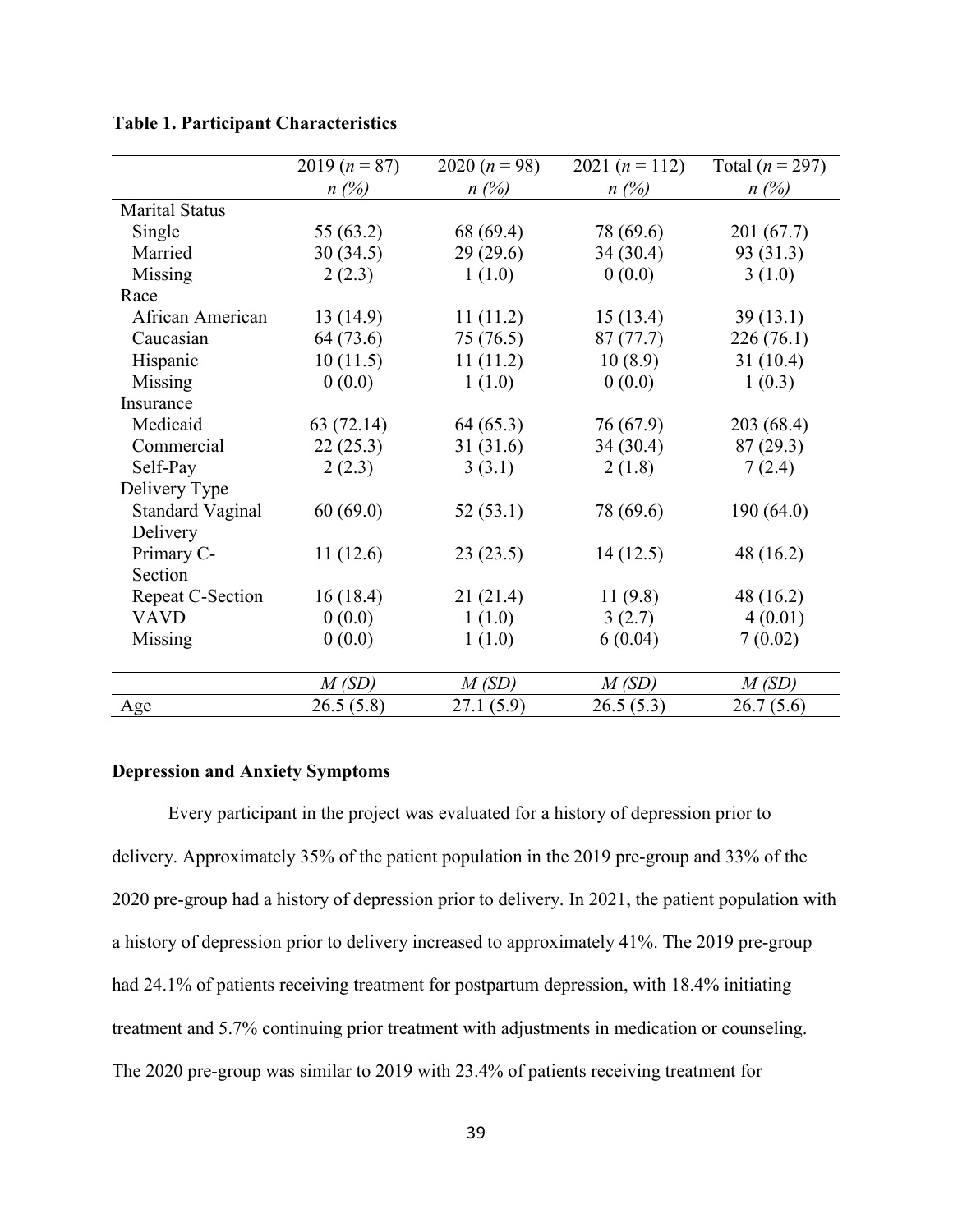postpartum depression, 21.4% initiating treatment and 2.0% continuing prior treatment. The 2021 post-practice change group revealed 32.1% of patients received treatment for postpartum depression, with 23.2% initiating treatment and 8.9% continuing treatment initiated prior to delivery. Table 2 reports data on depression history, treatment for postpartum depression and type of treatment utilized.

|                    | 2019 $(n = 87)$ | 2020 $(n = 98)$ | 2021 $(n = 112)$ | Total $(n = 297)$ |
|--------------------|-----------------|-----------------|------------------|-------------------|
|                    | $n(\%)$         | $n(\%)$         | $n(\%)$          | $n(\%)$           |
| History of         | 30(34.5)        | 32(33.0)        | 43 (40.6)        | 105(35.4)         |
| Depression/Anxiety |                 |                 |                  |                   |
| Treatment for      |                 |                 |                  |                   |
| Postpartum         |                 |                 |                  |                   |
| Depression/Anxiety |                 |                 |                  |                   |
| No.                | 57(65.5)        | 58 (59.2)       | 66 (58.9)        | 181 (60.9)        |
| Yes, treated       | 16(18.4)        | 21(21.4)        | 26(23.2)         | 63 (21.2)         |
| Continuation of    | 5(5.7)          | 2(2.0)          | 10(8.9)          | 17(5.7)           |
| prior treatment    |                 |                 |                  |                   |
| Missing            | 9(10.3)         | 17(17.3)        | 10(8.9)          | 36(12.1)          |
| Type of Treatment  | $(n=21)$        | $(n = 23)$      | $(n = 36)$       | $(n = 80)$        |
| Medication         | 15(71.4)        | 12(52.2)        | 21(58.3)         | 48(60.0)          |
| Medication &       | 5(23.8)         | 9(39.1)         | 10(27.8)         | 24(30.0)          |
| Counseling         |                 |                 |                  |                   |
| Counseling         | 0(0.0)          | 2(8.7)          | 2(7.7)           | 4(5.0)            |
| Medication dose    | 1(4.8)          | 0(0.0)          | 2(7.7)           | 3(3.8)            |
| increased          |                 |                 |                  |                   |
| Missing            | 0(0.0)          | 0(0.0)          | 1(2.8)           | 1(1.3)            |
|                    |                 |                 |                  |                   |

#### **Table 2. Depression and Treatment**

# **EPDS Scores Before and After Optimized Postpartum Care**

 The six-week EPDS scores for pre-groups 2019 and 2020 were combined and compared to the 2021 post-practice change group using the independent samples t test. Depression scores at six weeks were significantly higher in the 2019/2020 pre-group ( $M = 7.8$ , SD = 6.5) than in the 2021 post-practice change group (M = 6.2, SD = 5.7), *t*(243) = 1.92, *p* = .028. The mean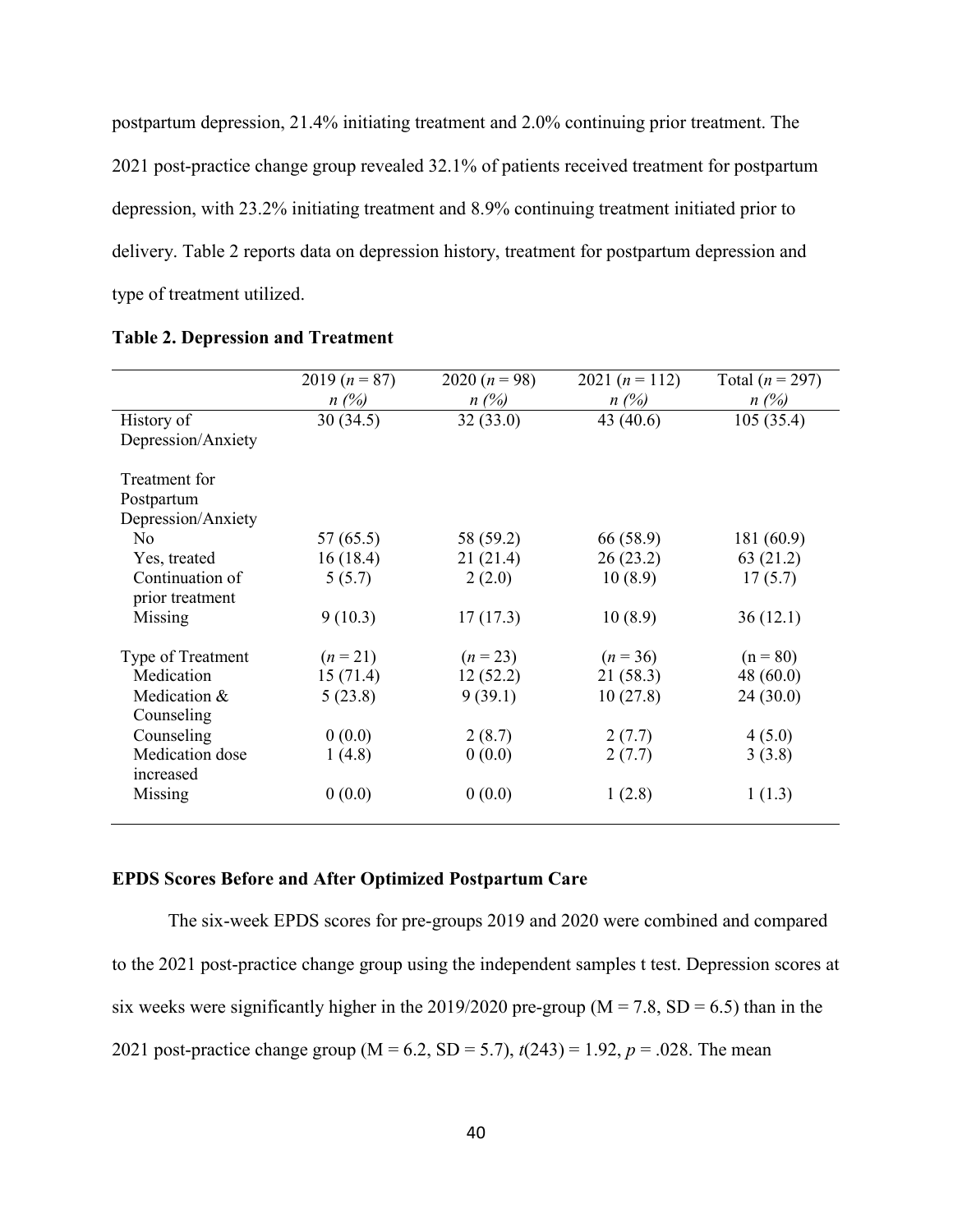difference, standard deviation, *t* scores and *p*-value for the six-week EPDS scores are reported in

Tables 3 and 4.

# **Table 3. Six-Week EPDS Scores**

|                   |         |     |      | Std.      | Std. Error |
|-------------------|---------|-----|------|-----------|------------|
|                   | Year    |     | Mean | Deviation | Mean       |
| <b>EPDS</b> Score | 2021    | 88  |      | 5.732     | 611        |
| 6-week            | 2019/20 | 157 | 777  | 6.529     | .521       |

# **Table 4. Six-Week EPDS Scores Independent Samples Test**

|             |           |                           |     |               |        |      |          | Std.              |                  |         |
|-------------|-----------|---------------------------|-----|---------------|--------|------|----------|-------------------|------------------|---------|
|             |           |                           |     |               |        |      | Mean     | Error             |                  |         |
|             |           |                           |     |               |        |      |          | Differe Differenc |                  | 95% CI  |
|             |           | $\boldsymbol{\mathrm{F}}$ | Sig | t             | df     | p    | nce      | e                 | Lower            | Upper   |
| <b>EPDS</b> | Equal     | 2.616                     |     | $.107$ -1.921 | 243    | .028 | $-1.600$ |                   | $.833$ $-.3.241$ | .041    |
| Score       | variances |                           |     |               |        |      |          |                   |                  |         |
| 6-week      | assumed   |                           |     |               |        |      |          |                   |                  |         |
|             | Equal     |                           |     | $-1.993$      | 200.43 | .024 | $-1.600$ |                   | $.803$ -3.184    | $-.017$ |
|             | variances |                           |     |               |        |      |          |                   |                  |         |
|             | not       |                           |     |               |        |      |          |                   |                  |         |
|             | assumed   |                           |     |               |        |      |          |                   |                  |         |

 EPDS scores were also evaluated by their severity range at the six-week postpartum visit. The 2019 and 2020 pre-group were combined and compared to the 2021 post-practice change group. The 2019/2020 pre-group had a greater percentage of patients in no depression range (54.1%) compared to the 2021 post-practice change group (37.5%). However, moderate and severe depression ranges were higher in the 2019/2020 group at 14.6% and 9.6% respectively, compared to the 2021 post-practice change group at 9.1% and 3.4% respectively. These results were not statistically significant with  $X^2(3) = 4.80$ ,  $p = .19$ . Six-week EPDS severity ranges by year are displayed in Table 5.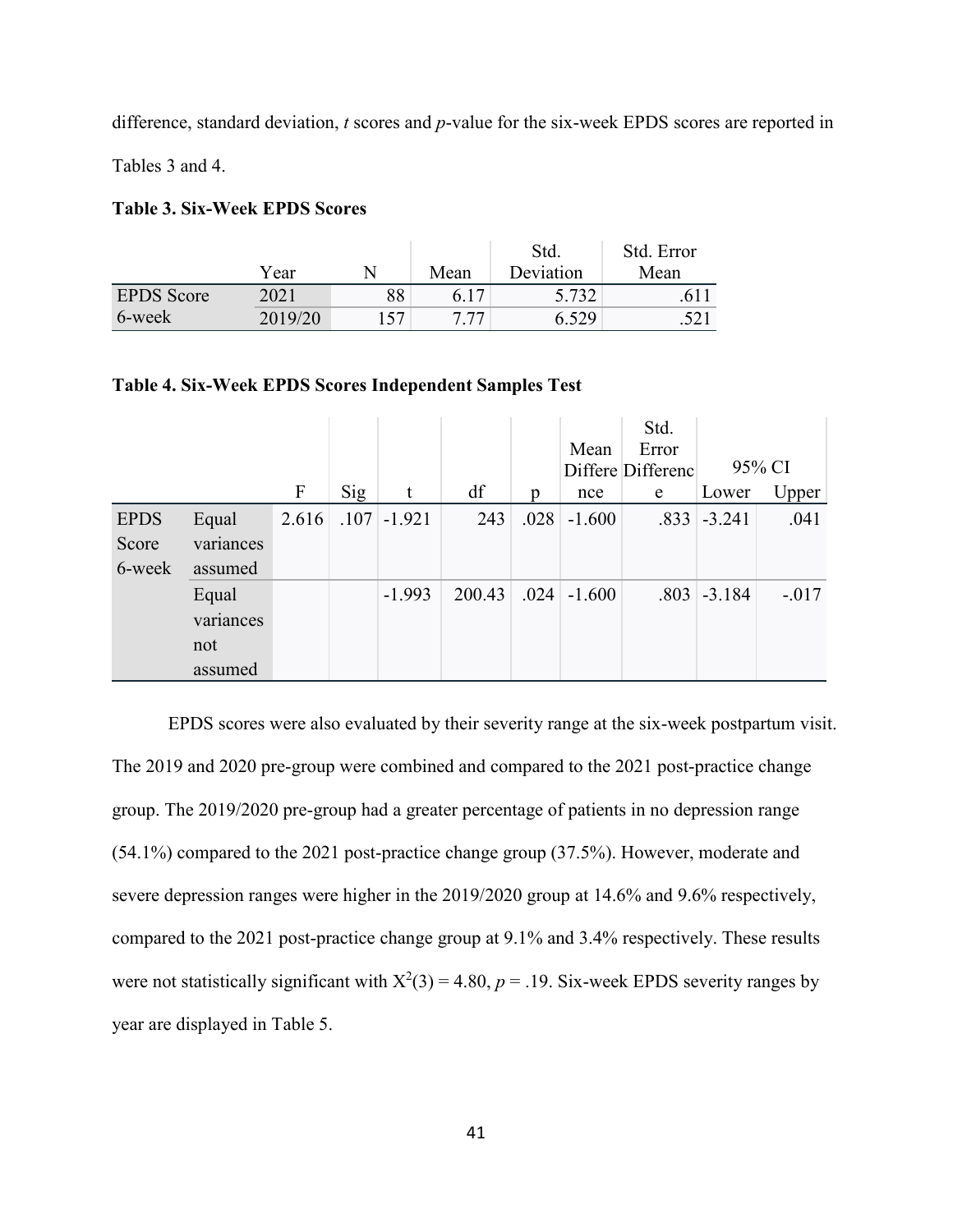| <b>EPDS Severity Range</b>                                                    | 2019/2020 | 2021     |
|-------------------------------------------------------------------------------|-----------|----------|
|                                                                               | $n(\%)$   | $n(\%)$  |
| No depression $(0-6)$                                                         | 85(54.1)  | 51(37.5) |
| Mild depression (7-13)                                                        | 38(24.2)  | 27(30.7) |
| Moderate depression (14-19)                                                   | 23(14.6)  | 8(9.1)   |
| Severe depression (19-30)                                                     | 15(9.6)   | 3(3.4)   |
| $\mathbf{r}^2/\mathbf{a}$ $\mathbf{a}$ $\mathbf{a}$ $\mathbf{a}$ $\mathbf{a}$ |           |          |

# **Table 5. Six-Week EPDS Depression Severity Ranges**

 $X^2(3) = 4.80, p = .19.$ 

# **Breastfeeding Continuation Rates**

 Infant feeding practices at birth and six-weeks postpartum are displayed in Table 6. The percentage of mothers breastfeeding at birth was 60.9% in the 2019 pre-group, 62.2% in the 2020 pre-group and 57.1% in the 2021 post-practice change group. The percentage of mothers breastfeeding at the six-week postpartum visit was 32.2% in the 2019 pre-group, 25.5% in the 2020 pre-group and 23.2% in the 2021 post-practice change group. When accounting for only those mothers who breastfed at birth, there was no difference in six-week breastfeeding rates between the 2019/2020 pre-groups (52.6%) and the 2021 post-practice change group (48.1%), as displayed in Table 7.

|                 | 2019 $(n = 87)$ | 2020 $(n = 98)$ | 2021 $(n = 112)$ |
|-----------------|-----------------|-----------------|------------------|
|                 | $n(\%)$         | $n(\%)$         | $n(\%)$          |
| <b>Birth</b>    |                 |                 |                  |
| <b>Bottle</b>   | 25(28.7)        | 21(21.4)        | 27(24.1)         |
| <b>Breast</b>   | 53 (60.9)       | 61(62.2)        | 64(57.1)         |
| Both breast and | 9(10.3)         | 14(14.3)        | 13(11.6)         |
| bottle          |                 |                 |                  |
| Missing         | 0(0.0)          | 2(2.0)          | 8(7.1)           |
| Six weeks       |                 |                 |                  |
| <b>Bottle</b>   | 40(46.0)        | 41 (41.8)       | 54 (48.2)        |
| <b>Breast</b>   | 28 (32.2)       | 25(25.5)        | 26(23.2)         |
| Both breast and | 8(9.2)          | 14(14.3)        | 9(8.0)           |
| bottle          |                 |                 |                  |
| Missing         | 11(12.6)        | 18 (18.4)       | 23(20.5)         |

**Table 6. Feeding Practices at Birth and Six Weeks**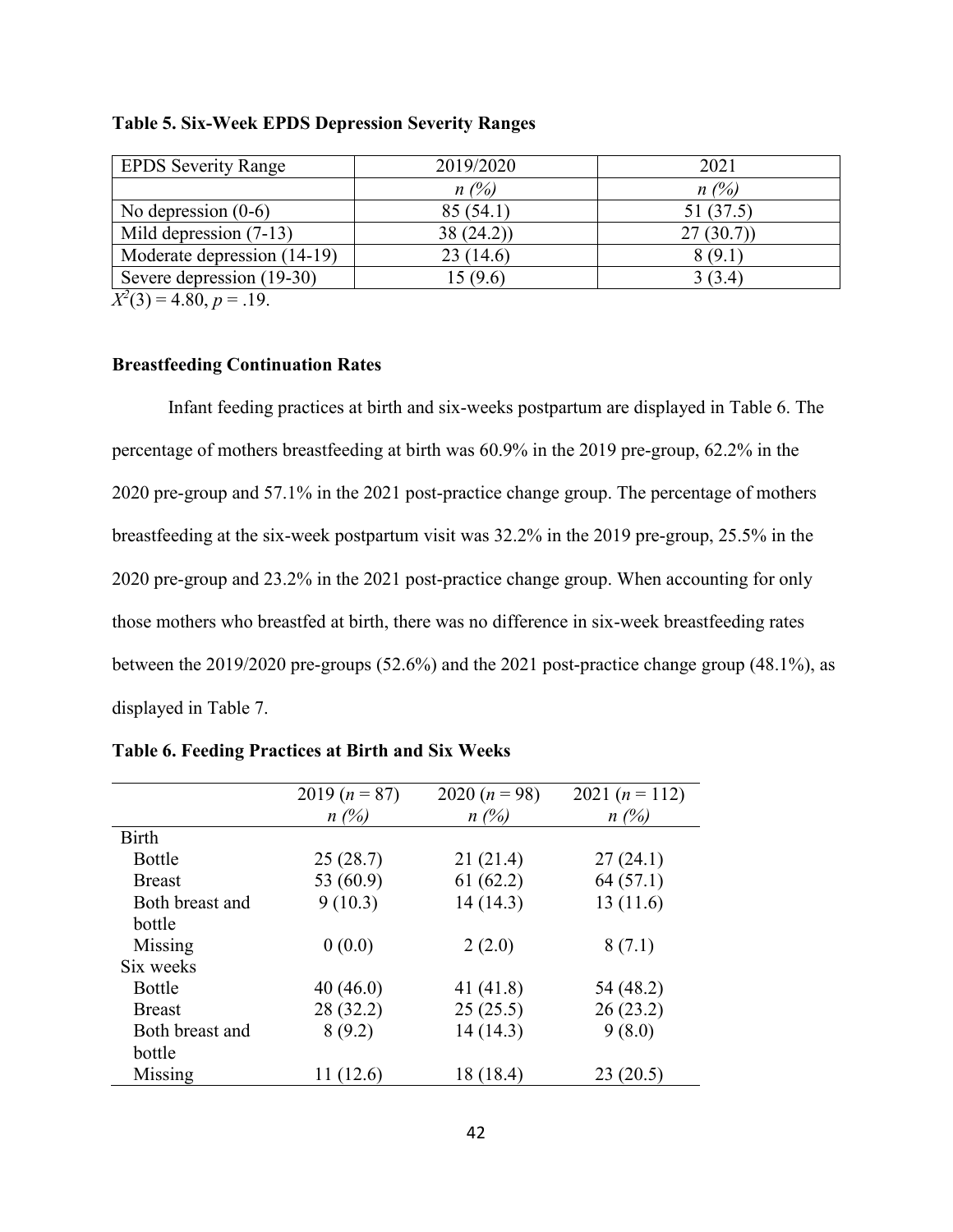| <b>Table 7. Mothers Breastfeeding at Birth</b> |  |  |
|------------------------------------------------|--|--|
|------------------------------------------------|--|--|

|            |               | 2019/2020 | 2021  | Total |
|------------|---------------|-----------|-------|-------|
| Breast at  | <b>Bottle</b> | 46        | 28    | 74    |
| 6-weeks    | $\frac{0}{0}$ | 47.4%     | 51.9% | 49.0% |
| postpartum | <b>Breast</b> | 51        | 26    | 77    |
|            | $\frac{0}{0}$ | 52.6%     | 48.1% | 51.0% |

# **Breastfeeding and EPDS Scores**

 There was a total of 242 patients who delivered between April 1 and July 31 in 2019, 2020, and 2021 that were seen for a six-week postpartum visit. Of those 242 patients, 133 were bottle feeding, 78 were breast feeding, and 31 were both breast and bottle feeding at the six-week visit. Patients who were bottle feeding had an average EPDS score of 7.85 at the six-week visit, while patients who were both breast and bottle feeding had a slightly lower EPDS score of 6.71. Patients who were exclusively breastfeeding had the lowest average EPDS score of the three groups at 6.17. Type of infant feeding and average EPDS scores at the six-week postpartum visit are displayed in Table 8. The difference in average EPDS scores at the six-week postpartum visit and type of feeding was not statistically significant,  $F(2, 239) = 1.88$ ,  $p = .16$ , as displayed in Table 9.

**Table 8. Type of Feeding and Average EPDS Score at Six-Week Postpartum Visit** 

| EPDS Score 6-week PP   | N   | Mean | Std. Deviation |
|------------------------|-----|------|----------------|
| <b>Bottle</b>          | 133 | 7.85 | 6.559          |
| <b>Breast</b>          | 78  | 6 17 | 5.870          |
| Both breast and bottle | 31  | 6.71 | 5 7 5 1        |
| Total                  | 242 | 716  | 6 769          |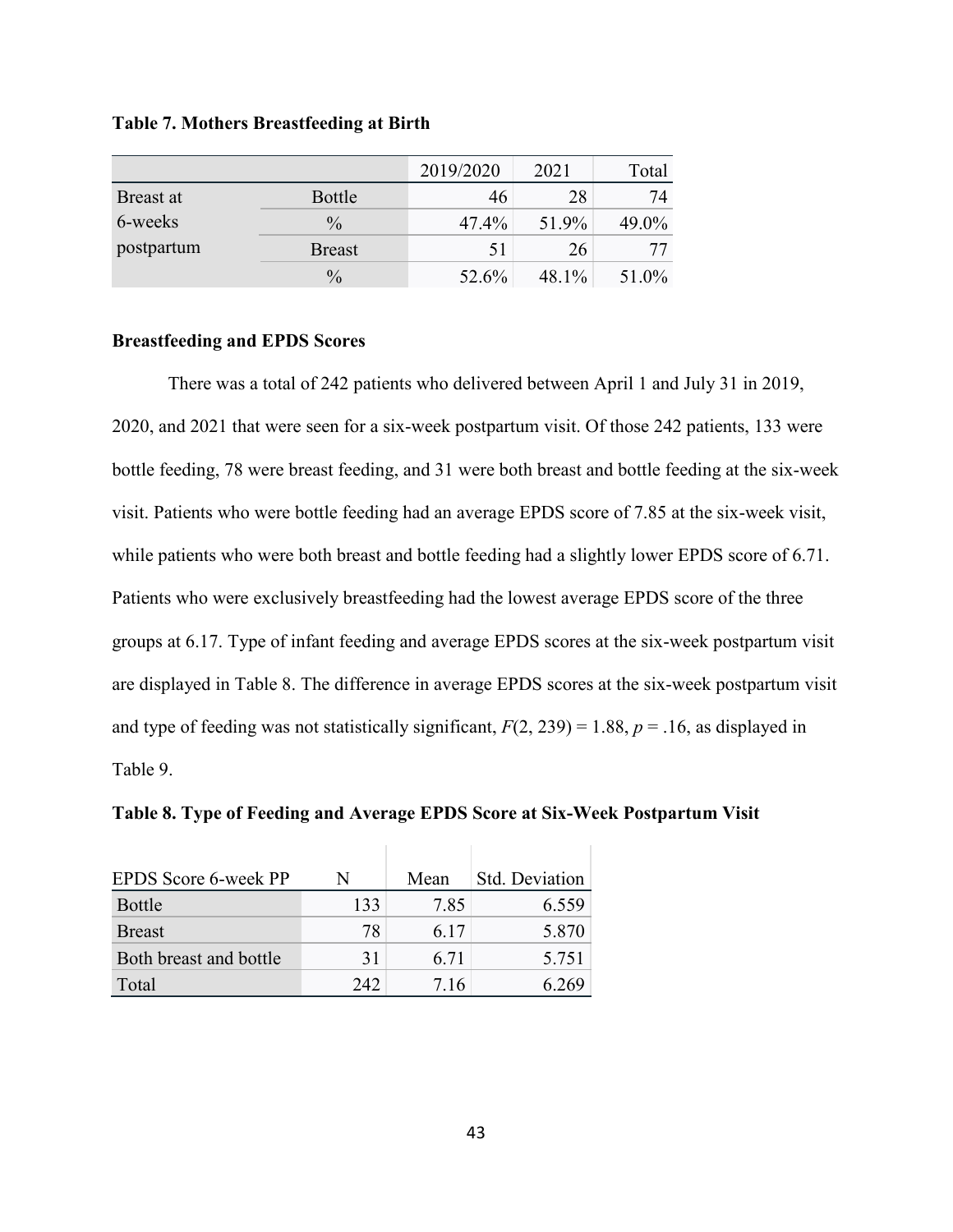|                 | Sum of Squares | df  | Mean Square  | F | Sig. |
|-----------------|----------------|-----|--------------|---|------|
| <b>Between</b>  | 146.502        |     | 73.251 1.878 |   | .155 |
| Groups (pre and |                |     |              |   |      |
| post groups)    |                |     |              |   |      |
| Within Groups   | 9324.213       | 239 | 39.013       |   |      |
| Total           | 9470.715       | 241 |              |   |      |

**Table 9. Six-Week EPDS Scores and Type of Infant Feeding** 

 There was a significant difference for patients who were treated for postpartum depression and the type of infant feeding at the six-week postpartum visit. Patients who were breast feeding at the six-week postpartum visit were significantly less likely to be treated for postpartum depression (note that patients who were breast feeding at the six-week postpartum visit did have lower EPDS scores than both bottle and combination feeders). Approximately 38.2% of patients who were bottle feeding and 32.3% of patients who were combination feeding at six-weeks postpartum were treated for postpartum depression with either medication, counseling or a combination of medication and counseling. However, only 19.2% of patients who were breast feeding at the six-week postpartum visit were treated for postpartum depression,  $X^2(2) = 8.35, p = .015$ . See Table 10.

**Table 10. Postpartum Depression Treatment and Type of Infant Feeding** 

|                 | Feeding at Six-Week Visit |               |               |                          |        |
|-----------------|---------------------------|---------------|---------------|--------------------------|--------|
|                 |                           | <b>Bottle</b> | <b>Breast</b> | <b>Breast and Bottle</b> | Total  |
| Not Treated for | Count                     | 82            | 63            | 21                       | 166    |
| PP Depression   | % Feeding 6-week visit    | 61.7%         | 80.8%         | 67.7%                    | 68.6%  |
|                 | Count                     | 51            | 15            | 10                       | 76     |
| Treated for PP  | % Feeding 6-week visit    | 38.3%         | 19.2%         | 32.3%                    | 31.4%  |
| Depression      |                           |               |               |                          |        |
| Total           | Count                     | 133           | 78            | 31                       | 242    |
|                 | % Feeding 6-week visit    | 100.0%        | 100.0%        | 100.0%                   | 100.0% |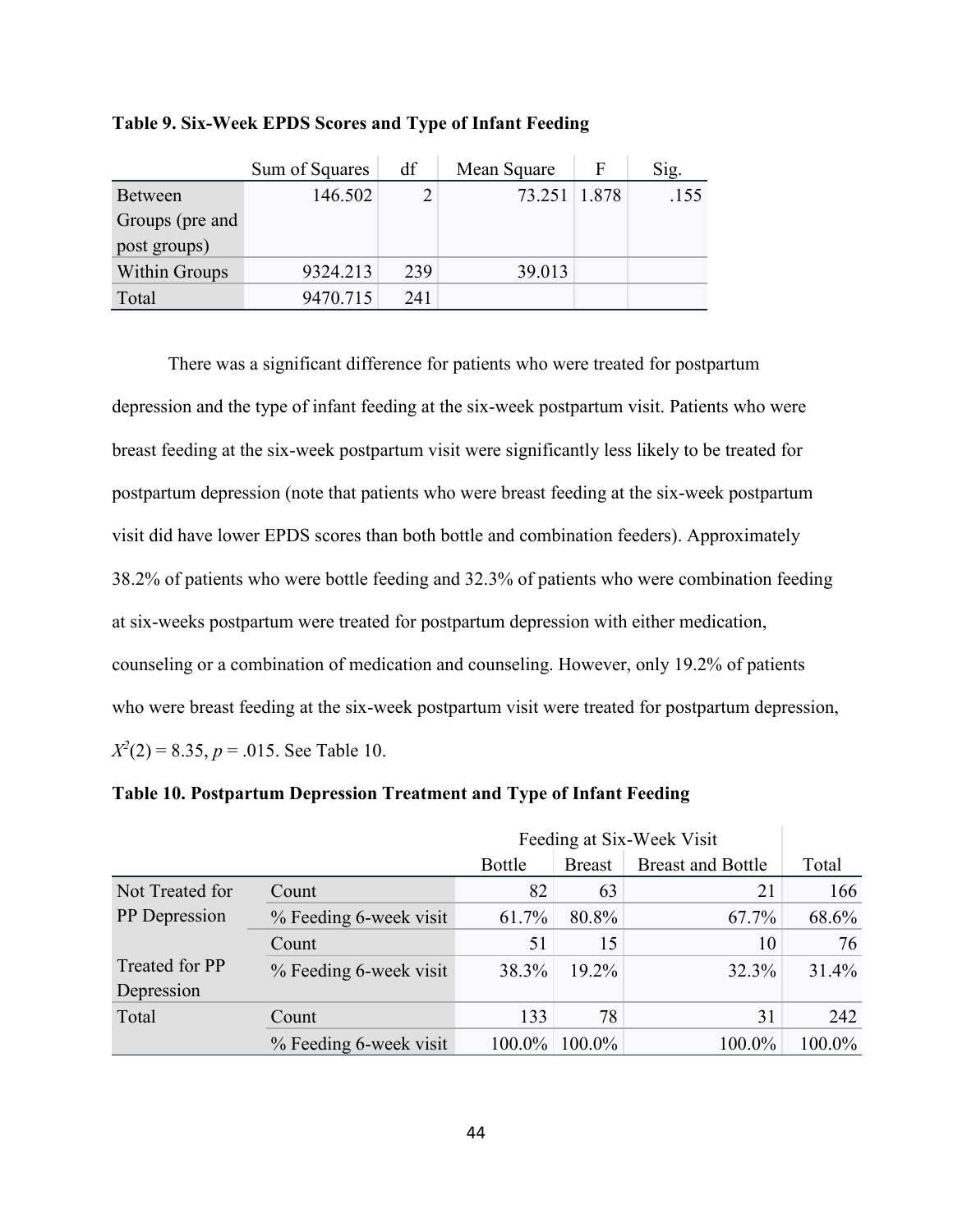## **Demographic Groups and EPDS Scores**

The average six-week EPDS score was significantly higher among those with Medicaid coverage (8.31) than those with commercial insurance (5.30),  $p = < .001$ . EPDS scores were also significantly higher in mothers who were single (8.06), than those who were married (5.51),  $p =$ < .001. However, there was a significant relationship between having Medicaid and marital status: 81.7% of single women were on Medicaid compared to only 3.87% of married women, chi square  $(df = 4) = 56.0$ ,  $p = < .001$ . While there were differences in average six-week EPDS scores in African American mothers (8.73) versus Caucasian mothers (7.17) versus Hispanic mothers (5.39), these differences were not statistically significant  $p = 0.16$ . The average six-week EPDS scores for delivery type were also examined. The average six-week EPDS score for mothers who delivered by cesarean section (8.22) was higher than those mothers who delivered vaginally (5.51), although not statistically significant  $p = 0.067$ . Table 11 displays results for sixweek EPDS scores by demographic groups, including mean score, standard deviation, *p* value and effect size.

|                       | M    | <b>SD</b> | <b>Statistical Test</b> | p           | Effect      |
|-----------------------|------|-----------|-------------------------|-------------|-------------|
|                       |      |           |                         |             | <b>Size</b> |
| Race/Ethnicity        |      |           | $F(2, 241) =$           | .16         |             |
|                       |      |           | 1.85                    |             |             |
| African American      | 8.73 | 7.61      |                         |             |             |
| Caucasian             | 7.17 | 6.17      |                         |             |             |
| Hispanic              | 5.39 | 5.23      |                         |             |             |
| Race                  |      |           | $t(35) = 1.07$          | .29         | $d = .25$   |
| African American      | 8.73 | 7.61      |                         |             |             |
| Caucasian             | 7.17 | 6.17      |                         |             |             |
| Insurance Type        |      |           | $t(208) = 3.89$         | $\leq .001$ | $d = .49$   |
| Medicaid              | 8.31 | 6.70      |                         |             |             |
| Commercial            | 5.30 | 5.05      |                         |             |             |
| <b>Marital Status</b> |      |           | $t(204) = 3.25$         | $\leq .001$ | $d = .41$   |
| Single                | 8.06 | 6.61      |                         |             |             |
| Married               | 5.51 | 5.30      |                         |             |             |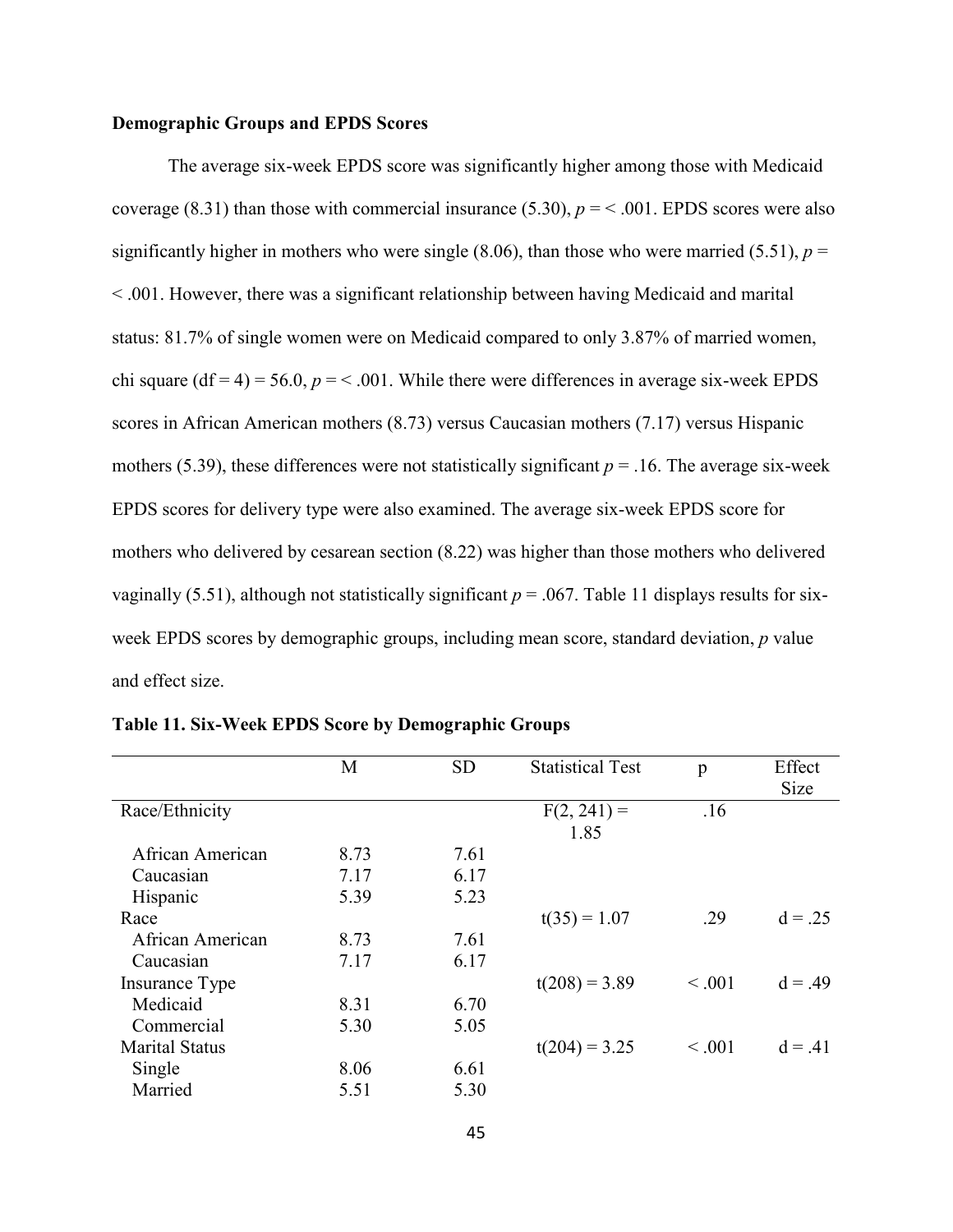| Delivery type           |      |      | $t(240) = 1.84$ | .067 | $d = .25$ |
|-------------------------|------|------|-----------------|------|-----------|
| C-section               | 8.22 | 6.82 |                 |      |           |
| <b>Standard Vaginal</b> | 6.67 | 5.94 |                 |      |           |

# **Summary of Findings**

Overall, the addition of early postpartum visits made a statistically significant positive impact on patients' EPDS scores. The first objective, compare postpartum depression rates in women who received usual postpartum care via a six-week postpartum visit only (the pre group) with women who received optimized postpartum care with the addition of a one week visit in the office and a three-week virtual or in-office visit if needed (the post group), found that patients who attended early postpartum visits were more likely to have lower postpartum depression screening scores.

The second objective, compare breastfeeding continuation rates before and after the practice change, found that there was not a difference in breast feeding rates among women attending earlier postpartum visits and women who attended only the six-week postpartum visit. However, objective three, compare breastfeeding rates with postpartum depression symptoms, did show that women who were treated for postpartum depression were significantly less likely to breast feed. Furthermore, while not statistically significant, the average EPDS scores at the six-week postpartum visit were lower in women who were breast feeding than in women who were bottle feeding and women who were combination breast and bottle feeding. Finally, objective four, compare demographic characteristics such as insurance status, maternal age, marital status, and race with EPDS scores, found that EPDS scores were significantly higher in women who had Medicaid insurance coverage compared to commercial insurance and who were single compared to married.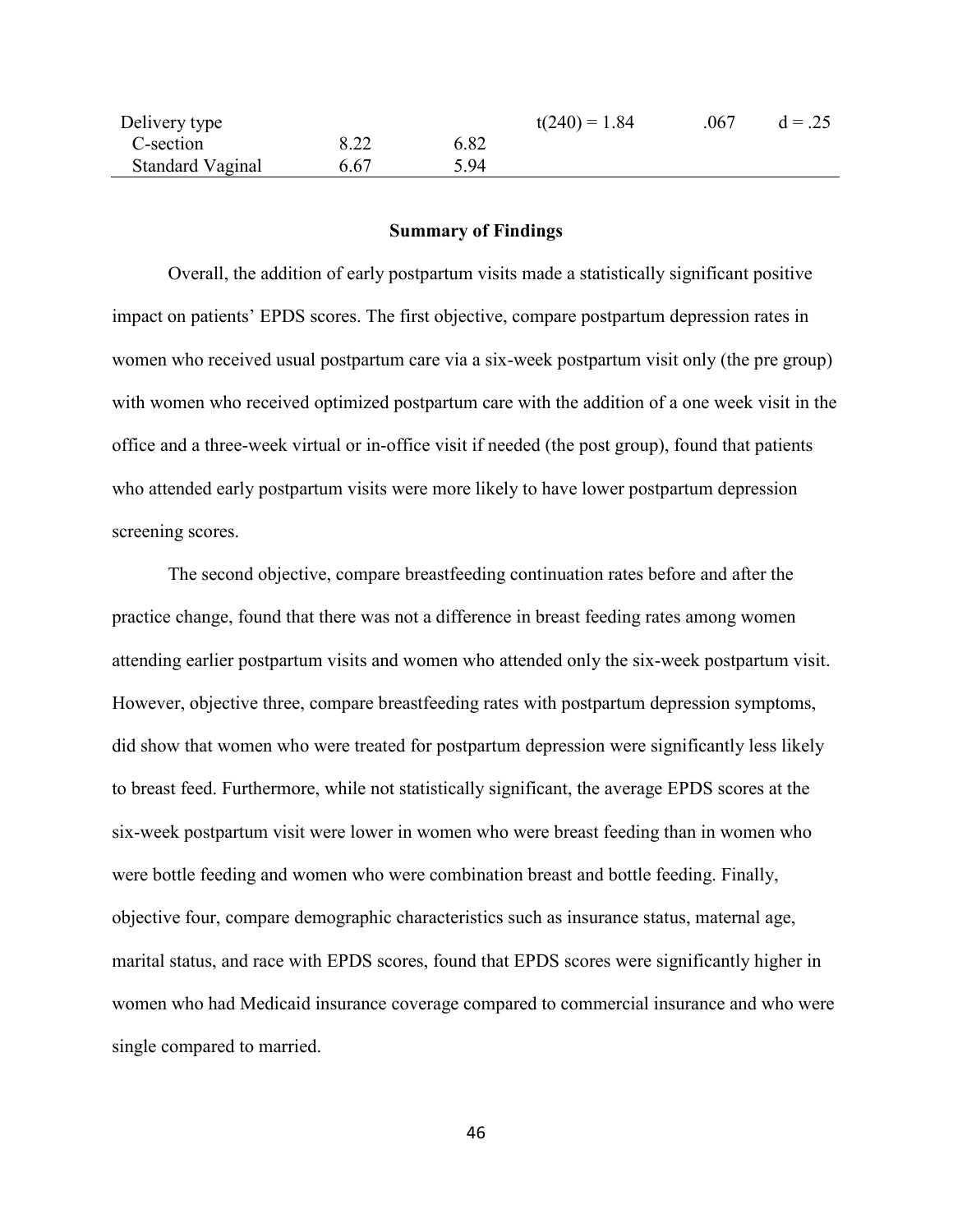## **Chapter V: Discussion and Conclusion of Findings**

It is important to summarize the purpose of this project to have a comprehensive understanding of the discussion of findings. Within the literature review, it was found that intense focus on women's health during pregnancy is unbalanced by infrequent and late postpartum care (Tully et al., 2017). The fourth trimester, or postpartum period, is a largely neglected aspect of women's health care. Given that more than half of pregnancy-related deaths occur after the birth of the infant, with substantial morbidity occurring in the early postpartum period, increasing the number of visits and amount of time spent with patients during the postpartum period may improve patient outcomes, decreasing morbidity and mortality in the fourth trimester (Langan et al., 2016). This project directly addressed the impact of increased postpartum care on postpartum depression. The more time that providers can spend with patients, providing support and education, during this critical time, the more likely that depression and anxiety can be addressed at an early stage.

This purpose of the DNP project was to implement optimized postpartum care and measure outcomes, such as postpartum depression, as well as breastfeeding continuation rates, to evaluate if these outcomes were improved by implementing evidence-based practice. There were four objectives. The first objective was to compare postpartum depression rates in women who received usual postpartum care via a six-week postpartum visit only (the pre-group) with women who received optimized postpartum care with the addition of a one week visit in the office and a three-week virtual or in office visit if needed (the post group). The second objective was to compare breastfeeding continuation rates before and after the practice change. The third objective was to compare breastfeeding rates with postpartum depression symptoms. Finally, the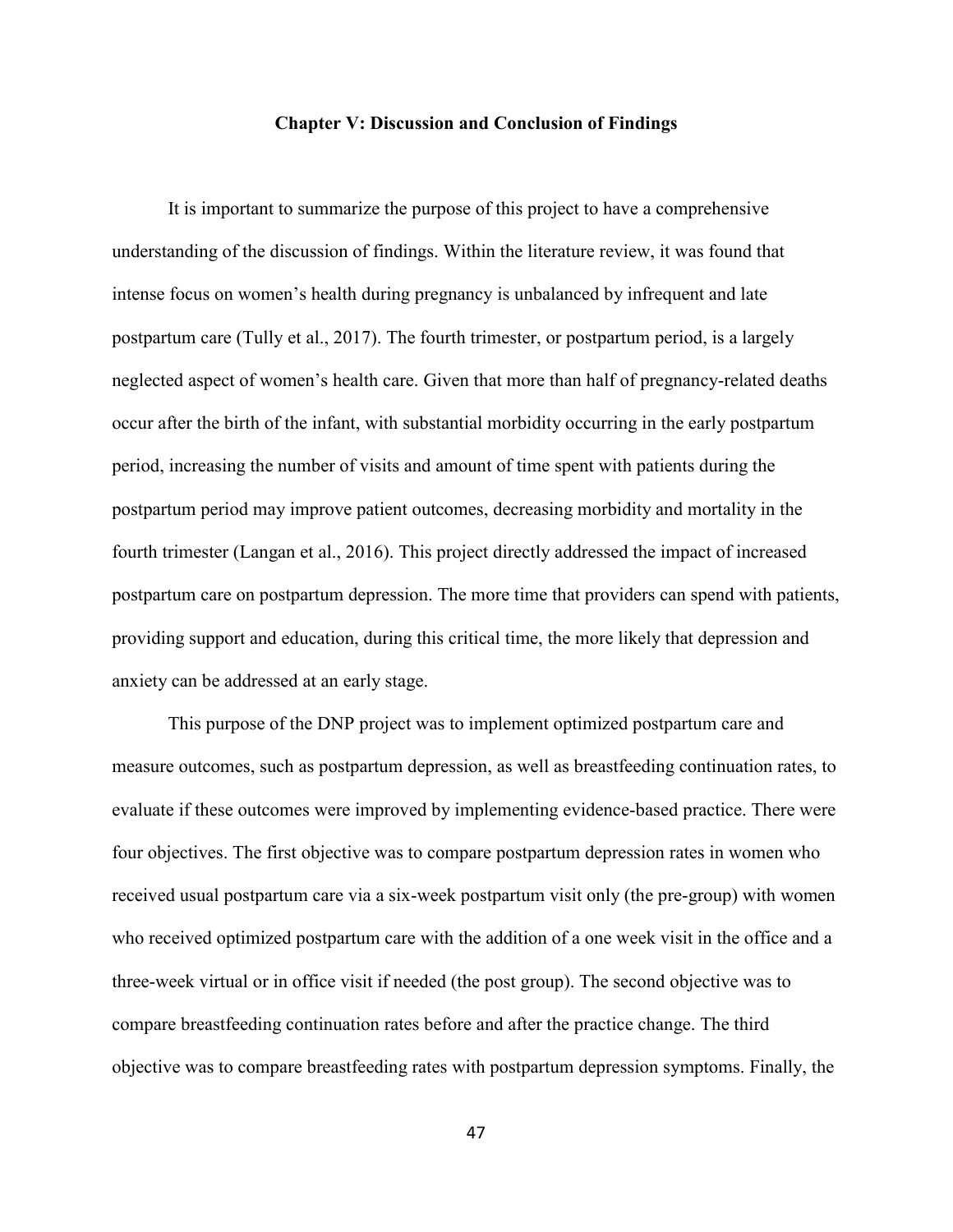fourth objective was to compare demographic characteristics such as insurance status, maternal age, marital status, and race with EPDS scores.

## **EPDS Scores Before and After Optimized Postpartum Care**

The results comparing postpartum depression rates in women who received usual postpartum care via a six-week postpartum visit only (the pre-group) with women who received optimized postpartum care with the addition of a one-week postpartum visit in the office and ongoing care with a three-week virtual or in office visit if needed (the post-group) were used to evaluate if early postpartum visits had an impact on postpartum depression symptoms at sixweeks postpartum. A decrease in the mean EPDS score, 6.17, at six-weeks postpartum in the post-group, compared to the mean EPDS score, 7.77, at six-weeks postpartum in the pre-group demonstrates that the early postpartum visits had a statistically, and thus clinically significant impact overall in postpartum depression symptoms.

 When comparing EPDS scores of the pre- and post-practice change groups using severity ranges, the results found a 16.6% decrease in the no depression range in the post-practice change group, a 5.5% decrease in the moderate depression range in the post-practice change group, and a 6.2% decrease in the severe depression range in the post-practice change group. The only severity range group that saw an increase in the post-practice change group was the mild depression severity range, which saw an increase of 6.5%. These results were *not* statistically significant, however, the fact that three out of four depression severity range groups saw a decrease in numbers, and the only severity range that saw an increase was in the mild depression severity range, could be seen as clinically significant.

 Interestingly, the chart reviews found that approximately 35% of the patient population in the 2019 pre-group and 33% of the 2020 pre-group had a history of depression prior to delivery.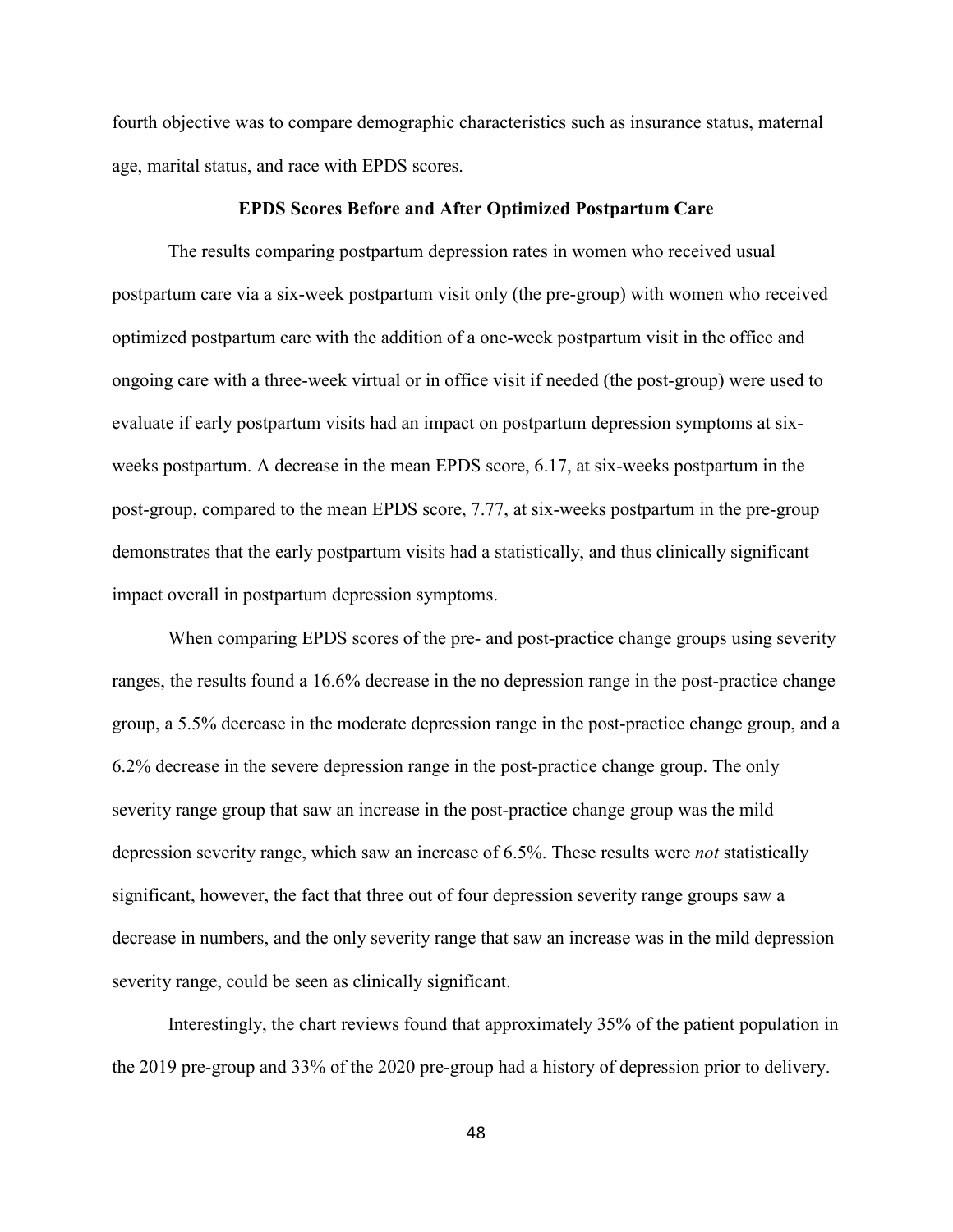In 2021, the patient population with a history of depression prior to delivery increased to approximately 41%. It could be theorized that the COVID-19 pandemic had a role to play in the increased percentage of pre-existing depression and anxiety in 2021 compared to the 2019 and 2020 pre-practice change groups. Given an increase in the percentage of patients who had a history of depression in the 2021 post-group, the EPDS mean scores were still statistically significantly lower than the pre-practice change groups. Even though not statistically significant, the no depression, moderate depression, and severe depression range percentages on the EPDS depression severity range groups were lower in the post-practice change group, even with a larger percentage of women having a history of depression in 2021.

# **Breastfeeding Continuation Rates**

The results comparing breastfeeding continuation rates in women who had received the six-week postpartum visit only (pre-group) and women who received early postpartum visits (post-group) were used to evaluate if early postpartum visits had an impact on the continuation of breastfeeding among mothers who started out breastfeeding at birth. The rate of breastfeeding among mothers who were breastfeeding upon discharge to the hospital decreased by 28.7% at six weeks postpartum in 2019, 36.7% in 2020, and 33.9% in 2021. These results were not statistically significant and indicate that the early postpartum visits were not effective in increasing breastfeeding continuation rates.

#### **Breastfeeding and EPDS Scores**

The EPDS scores and breastfeeding continuation results were evaluated to determine if there was a relationship between breastfeeding continuation and postpartum depressive symptoms. The mean EPDS score of mothers who were continuing to breastfeed at the six-week postpartum visit, 6.71, was lower than the mean EPDS score of bottle-feeding mothers, 7.85.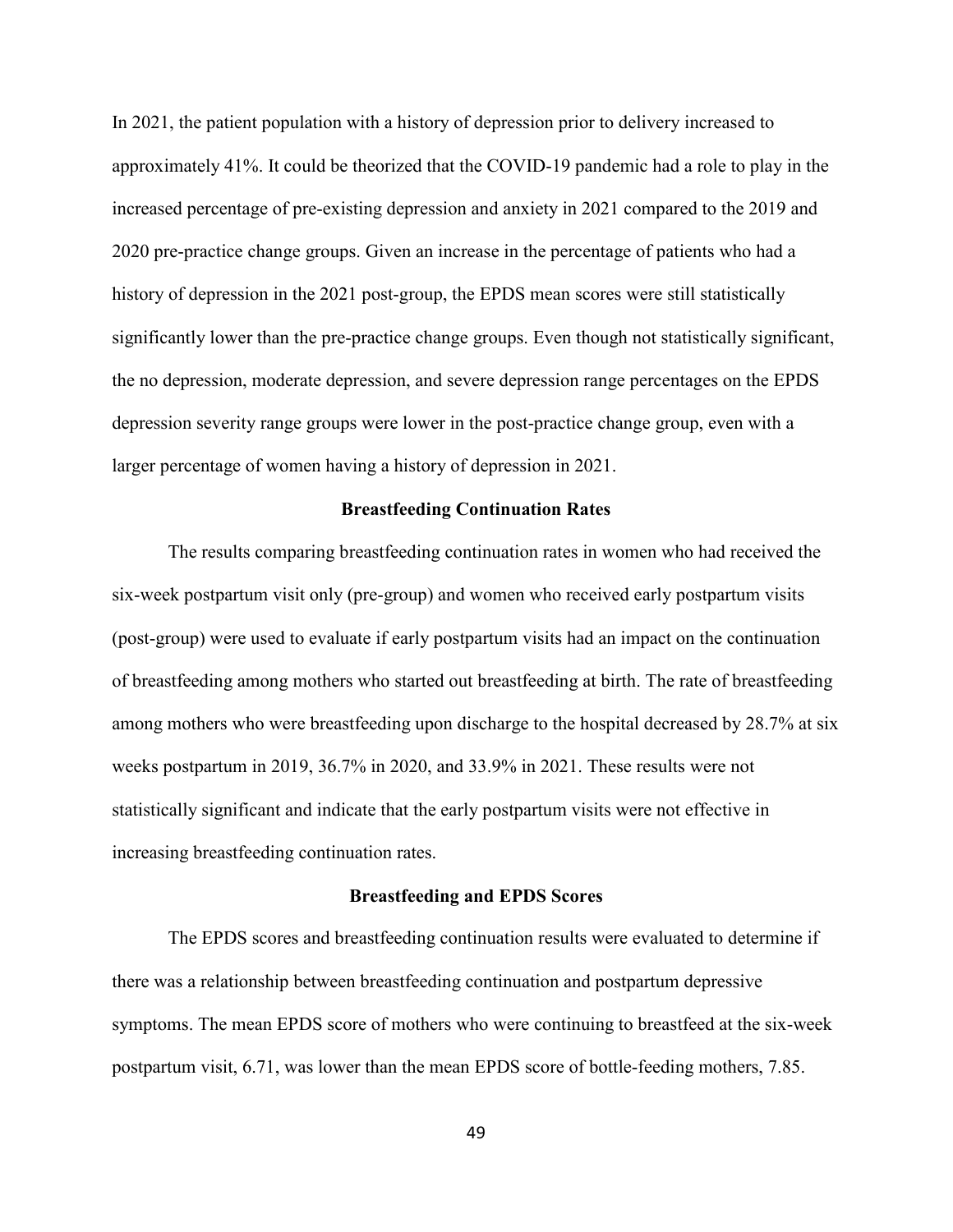These results were not statistically significant, but may be clinically significant, especially when evaluating the mean EPDS scores in the context of the depression severity ranges. When using the EPDS depression severity ranges, the mean EPDS score in breastfeeding mothers falls in the no depression range, while the mean EPDS score of bottle-feeding mothers falls into the mild depression range.

After seeing the difference between breast and bottle-feeding mothers in the EPDS depression severity ranges, mothers who were treated for postpartum depression were evaluated for method of infant feeding at the six-week postpartum visit. Only 19.2% of mothers who were breastfeeding were treated for postpartum depression. This was significantly lower than the 38.2% of mothers who were bottle-feeding and the 32.3% of mothers who were combination feeding who were treated for postpartum depression with either medication, counseling, or a combination of both. These results indicate that there is a relationship between postpartum depression, postpartum depression treatment, and breastfeeding rates. While there does appear to be a relationship, causation is not able to be determined. Does postpartum depression inhibit breastfeeding success, or do problems associated with breastfeeding exacerbate postpartum depression symptoms? While these results to not give an answer to these questions, they do indicate a relationship. Knowing that there is a relationship between postpartum depression and breastfeeding, allows practitioners to provide additional support and attention to mothers who are struggling with breastfeeding or symptoms of postpartum depression.

### **Demographics and EPDS Scores**

It was important to examine any correlation between symptoms of postpartum depression and demographics, such as race/ethnicity, insurance, marital status, and type of delivery. The mean EPDS scores were found to be statistically significantly higher in mothers who were single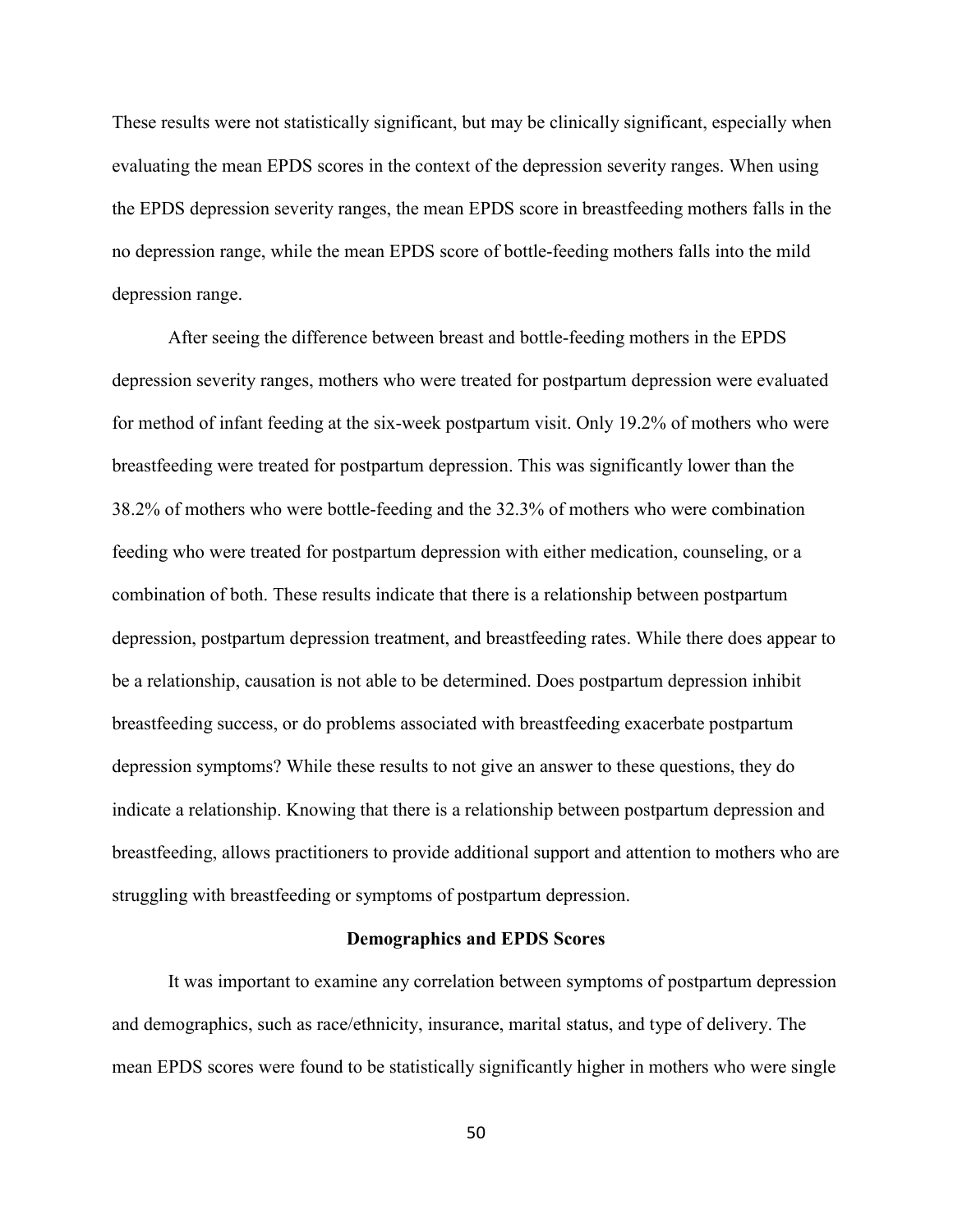(8.06) and in mothers with Medicaid coverage (8.31) when compared to mothers who were married (5.51) and mothers with commercial insurance (5.30). These results indicate that single mothers and mothers with Medicaid insurance coverage are at an increased risk for postpartum depression symptoms. While not statistically significant, mean EPDS scores were higher in African American mothers (8.73) and in mothers who delivered by cesarean section (8.22), when compared to Caucasian mothers (7.17), Hispanic mothers (5.39), and mothers who delivered vaginally (5.51). These differences in mean EPDS scores also fall in different EPDS depression severity range groups, no depression versus mild depression, and therefore could be clinically significant. Also, practitioners should take these multiple demographic groups into account when assessing risk for postpartum depression. For example, a Caucasian, single mother with Medicaid coverage, who delivered by cesarean section, may be at an increased risk for developing postpartum depression when compared to a Hispanic, married mother, with commercial insurance who delivered vaginally.

#### **Limitations**

This project did have several limitations. These included research limitations and logistical limitations. Research limitations include a lack of variety in the sample, for example approximately 76% of the participants were Caucasian. While the findings of this project were overall positive and statistically significant, they should be deciphered in relation to the limitations of this particular project.

 A second limitation of the project includes the timing of the comprehensive postpartum visit. The final comprehensive postpartum visit took place at six-weeks postpartum. A greater difference in EPDS scores may be seen if the final comprehensive postpartum visit took place at twelve weeks postpartum instead of six, with ongoing care taking place as needed at six-weeks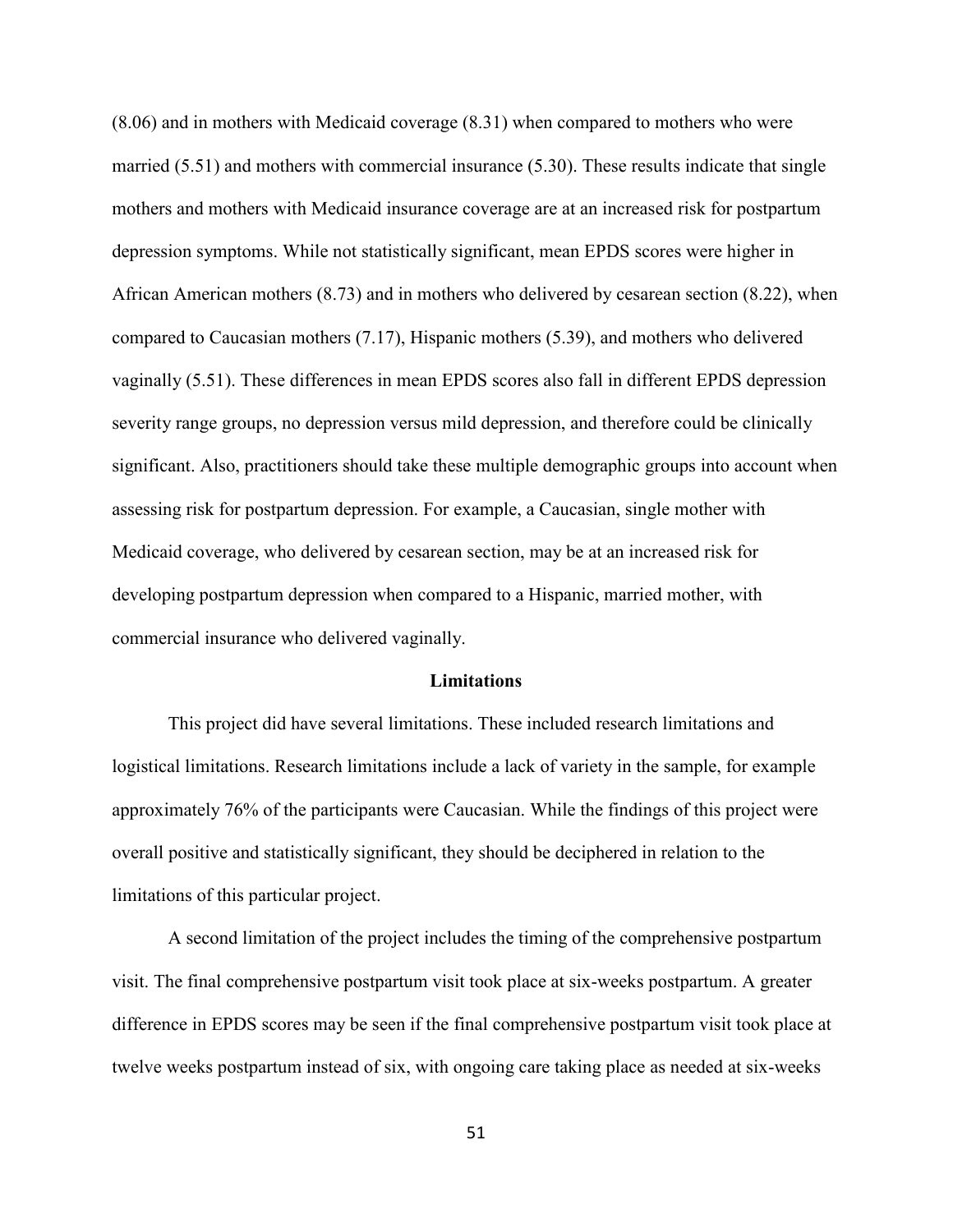postpartum. Initiating treatment at one-week or three-weeks postpartum does not give much time for mothers to experience a significant improvement in symptoms by the six-week visit. Furthermore, mothers may not develop symptoms of postpartum depression until six-weeks postdelivery or after.

 There were a large number of participants that had to be excluded from the project due to not showing for the six-week postpartum appointment. The post-practice change group had 24 mothers who did not show for their six-week visit and the pre-practice change group from 2019/2020 had 28 mothers who did not show for their six-week appointments.

 Finally, when evaluating the EPDS depression severity ranges, the number of mothers in the moderate and severe ranges were small. An increase in the number of participants in these ranges may improve the chances to see statistically significant results.

## **Implications for Practice**

The project demonstrated that early postpartum visits can make a positive difference in postpartum depression symptoms and possibly breastfeeding rates. Early postpartum touchpoints allow providers to address mothers' concerns and educate on normal postpartum progression. If postpartum depression can be identified at an early stage, treatment can be initiated and, hopefully, decrease the severity of symptoms. The early identification of postpartum depression signs and symptoms can also allow providers the opportunity to provide additional breastfeeding support to mothers who desire to breastfeed. Early postpartum touchpoints can aid in the detection of mothers who are struggling with breastfeeding problems, so that help may be provided prior to breastfeeding cessation, thereby increasing breastfeeding rates and possibly decreasing postpartum depression symptoms.

## **Recommendations for Further Research**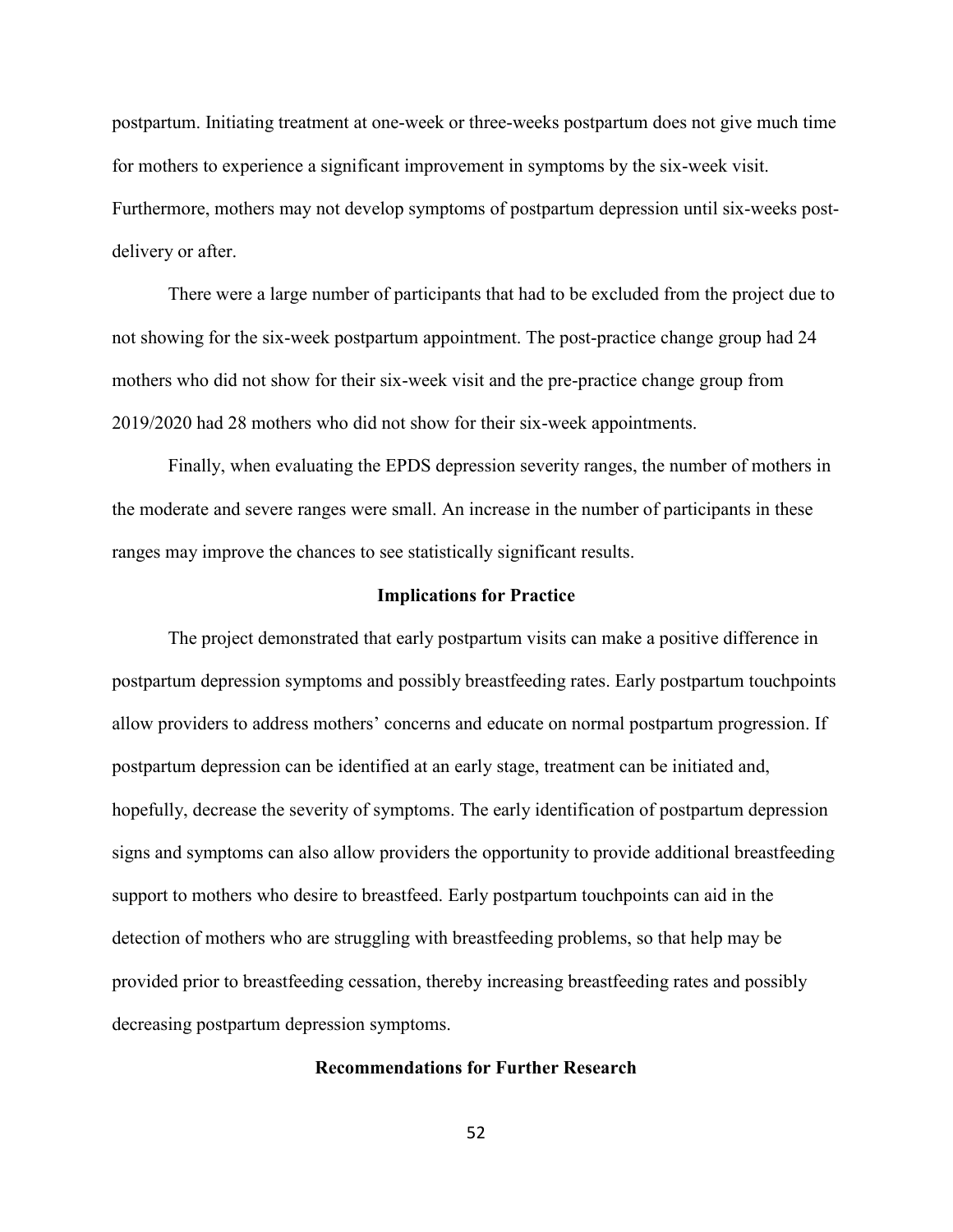This project examined how early postpartum touchpoints may impact postpartum depression symptoms and breastfeeding rates, as well as the relationship between postpartum depression symptoms and breastfeeding. While a statistically significant decrease in mean EPDS scores was seen in mothers who received early postpartum visits, there are many opportunities for further research.

 Further research including a more diverse population would be beneficial, so that results could be applied to more diverse areas of practice. Implementing early postpartum visits, in addition to extending the final comprehensive postpartum visit to twelve weeks postpartum, could be performed to better evaluate the development of postpartum depression and the effectiveness of treatment interventions. Another opportunity for further research would be the addition of the presence of a lactation consultant or educator at postpartum visits for mothers who have questions or concerns about breastfeeding.

#### **Conclusion**

The fourth trimester, or postpartum period, is a largely neglected aspect of women's health care. This project addressed this practice gap and afforded women the attention they deserve during the postpartum period. Given that more than half of pregnancy-related deaths occur after the birth of the infant, with substantial morbidity occurring in the early postpartum period, increasing the number of visits and amount of time spent with patients during the postpartum period may improve patient outcomes, decreasing morbidity and mortality in the fourth trimester (Langan et al., 2016). In addition, depression during or immediately after pregnancy is a common medical complication affecting one in seven women and is associated with significant neonatal and maternal morbidity (Langan et al., 2016). Furthermore, the addition of earlier postpartum patient touchpoints brought the practice setting into compliance with the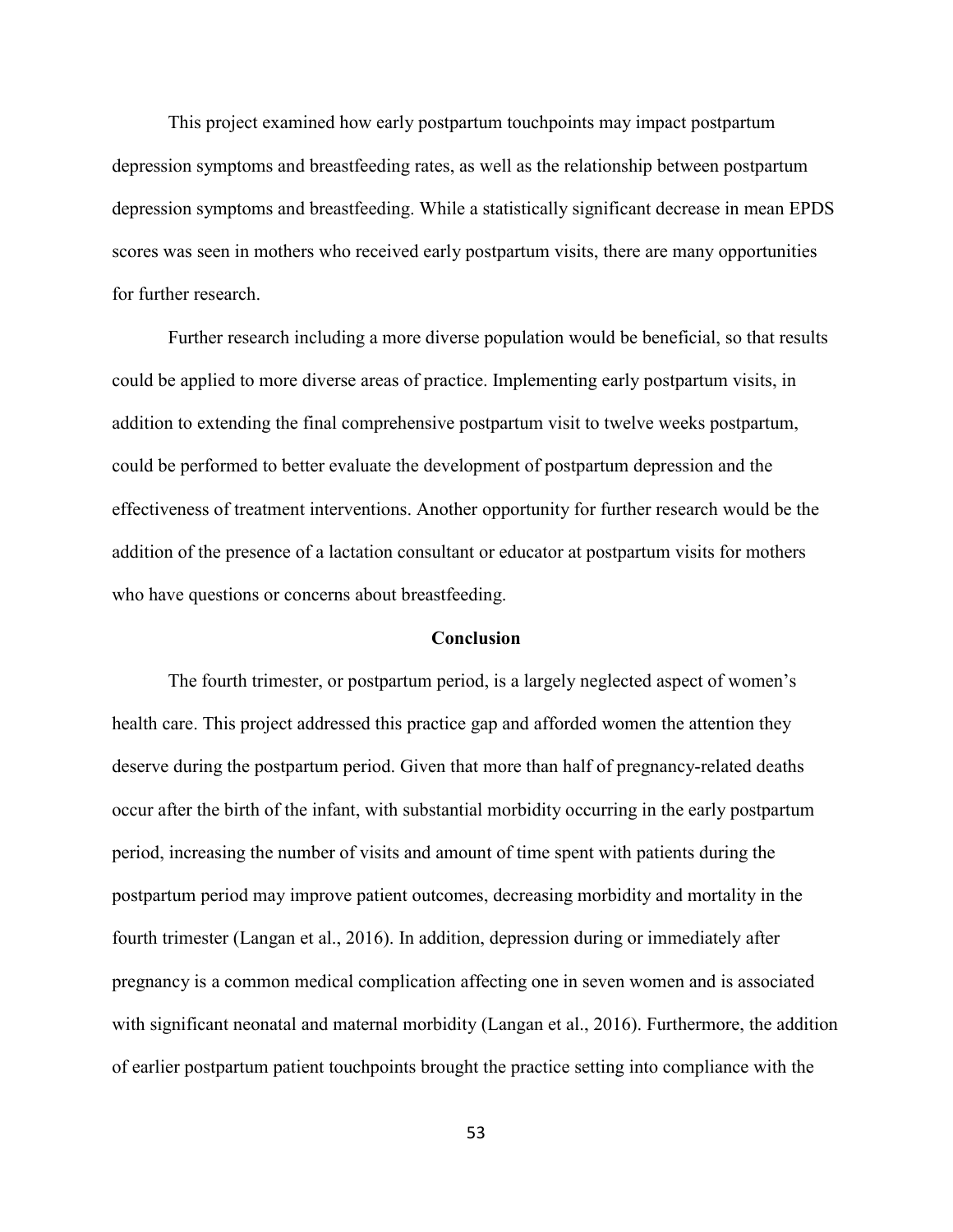ACOG recommendation for optimized postpartum care. This project directly addressed the impact of increased postpartum care on postpartum depression. The objectives of this project were to (1) compare postpartum depression rates in women who received usual postpartum care via a six-week postpartum visit only (the pre group) with women who received optimized postpartum care with the addition of a one week visit in the office and a three-week virtual or in office visit if needed (the post group); (2) compare breastfeeding continuation rates before and after the practice change; (3) compare breastfeeding rates with postpartum depression symptoms; and (4) compare demographic characteristics such as insurance status, maternal age, marital status, and race with EPDS scores.

 Results of EPDS scores pre- and post-practice change indicated that overall, early postpartum visits made a positive impact on the presence and severity of postpartum depression symptoms. There was a correlation between bottle-feeding and the treatment for postpartum depression. There was also a correlation between marital status and insurance coverage related to EPDS scores.

 The COVID-19 pandemic has certainly had an impact on depression and anxiety in pregnant and postpartum women. A recent study by Archana Basu conducted May 26 through June 13, 2020, revealed that a substantial number of pregnant and postpartum women had elevated symptoms of anxiety and depression, as well as loneliness (MGH Center for Women's Mental Health, 2021). This project was certainly affected by the COVID-19 pandemic. No show rates may have been worsened by mothers worried about office visits and COVID exposure. Virtual visits can be complicated by technology problems or lack of technology. However, because of and despite the issues that the COVID-19 pandemic presents, postpartum care is more important than ever before. Screening for mental health symptoms is imperative due to the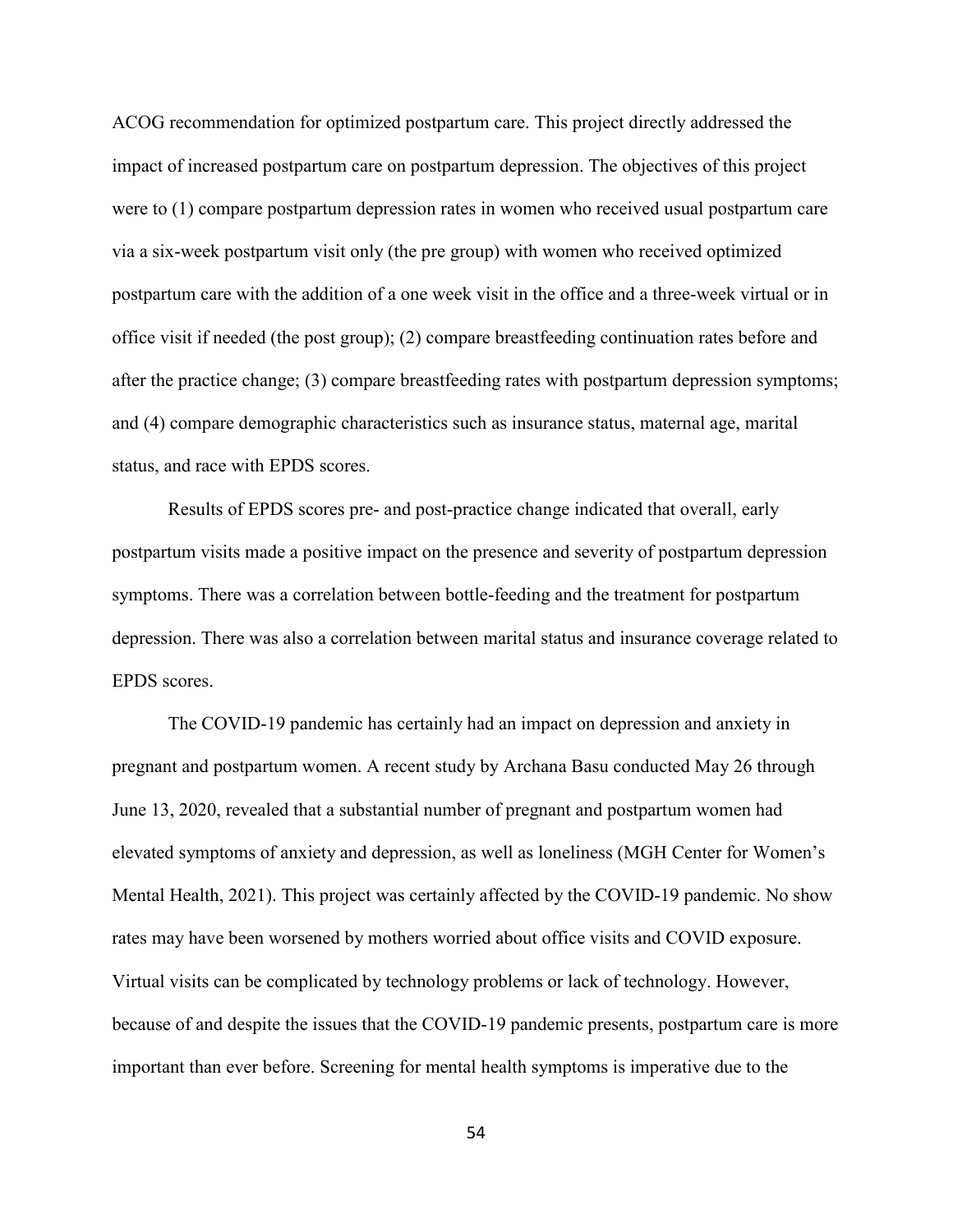increased levels of distress experienced during pregnancy and the postpartum period. Postpartum care can target these feelings of loneliness, educate new mothers, and provide coping strategies for anxiety and depression.

In conclusion, the addition of early postpartum visits could make a positive impact in the presence and severity of postpartum depression symptoms, thereby decreasing maternal and infant morbidity and mortality. Early postpartum visits could also potentially have an impact on breastfeeding rates, by improving symptoms of postpartum depression, or decreasing postpartum depression symptoms by addressing breastfeeding concerns. Further studies are needed to examine the relationship between breastfeeding and postpartum depression, as well as evaluate how improved postpartum care can impact postpartum depression. Additional studies to address the differences in postpartum depression rates pre and post COVID-19 pandemic, as well as the effectiveness of different types of treatment would be beneficial.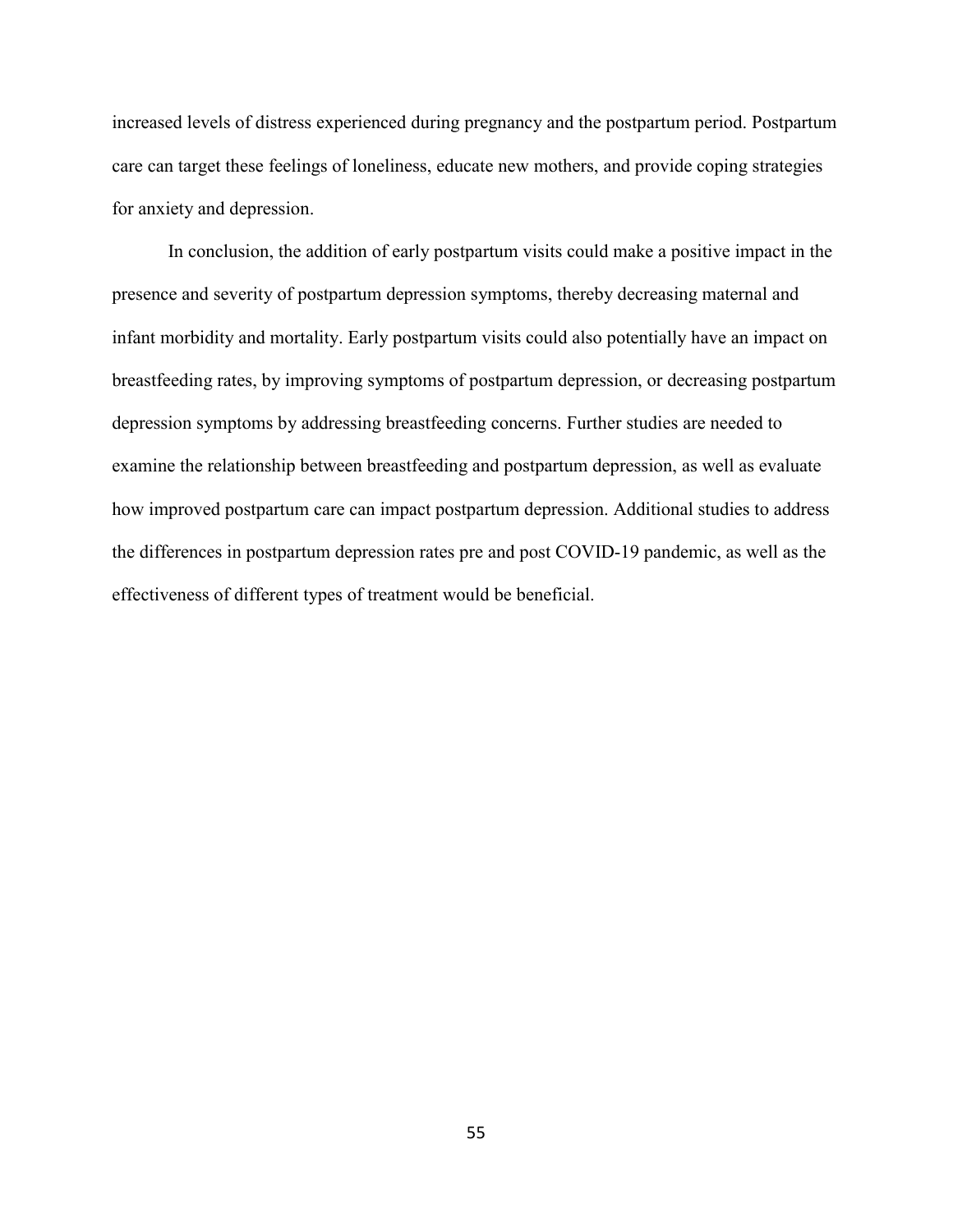#### **Appendix A: Edinburgh Postnatal Depression Scale**

# **Edinburgh Postnatal Depression Scale<sup>1</sup> (EPDS)**

| Name:<br><u> 1989 - Andrea Branch, ann an t-Ann an Aonaichte ann an t-Ann an t-Ann an t-Ann an t-Ann an t-Ann an t-</u> | Address:<br>and the company of the company of the company of the contract of the company of the company of the company of |
|-------------------------------------------------------------------------------------------------------------------------|---------------------------------------------------------------------------------------------------------------------------|
| Your Date of Birth:<br>the control of the control of the control of the control of the control of                       |                                                                                                                           |
| Baby's Date of Birth: Exercise of Birth Section 1997                                                                    | Phone:                                                                                                                    |

As you are pregnant or have recently had a baby, we would like to know how you are feeling. Please check the answer that comes closest to how you have felt IN THE PAST 7 DAYS, not just how you feel today.

Here is an example, already completed.

I have felt happy:

- Yes, all the time  $\Box$
- Yes, most of the time This would mean: "I have felt happy most of the time" during the past week. 図  $\Box$ 
	- No, not very often Please complete the other questions in the same way.
- $\Box$ No. not at all

In the past 7 days:

- 1. I have been able to laugh and see the funny side of things As much as I always could  $\Box$ 
	- Not quite so much now  $\Box$
	- $\Box$ Definitely not so much now
	- $\Box$ Not at all

2. I have looked forward with enjoyment to things

- As much as I ever did Rather less than I used to
- $\Box$ Definitely less than I used to  $\Box$
- $\Box$ Hardly at all
- \*3. I have blamed myself unnecessarily when things went wrong
	- Yes, most of the time п.
	- $\Box$ Yes, some of the time
	- $\Box$ Not very often
	- No, never
- 4. I have been anxious or worried for no good reason
	- No, not at all
	- $\Box$ Hardly ever
	- Yes, sometimes  $\Box$
	- $\Box$ Yes, very often
- \*5 I have felt scared or panicky for no very good reason
	- Yes, quite a lot
	- Yes, sometimes  $\Box$
	- No, not much  $\Box$ No, not at all  $\Box$
- \*6. Things have been getting on top of me Yes, most of the time I haven't been able  $\Box$ to cope at all
	- $\Box$ Yes, sometimes I haven't been coping as well as usual
	- $\Box$ No, most of the time I have coped quite well
	- No, I have been coping as well as ever
- $*7$ I have been so unhappy that I have had difficulty sleeping Yes, most of the time
	- $\Box$ Yes, sometimes  $\Box$
	- $\Box$ Not very often
	- $\Box$ No, not at all
- \*8 I have felt sad or miserable
	- $\Box$ Yes, most of the time
	- $\Box$ Yes, quite often
	- $\Box$ Not very often
	- $\hfill \square$ No, not at all
- ۰g I have been so unhappy that I have been crying
	- $\hfill \square$ Yes, most of the time
	- $\Box$ Yes, quite often
	- $\Box$ Only occasionally
	- No, never
- \*10 The thought of harming myself has occurred to me Yes, quite often
	- Sometimes
	- Hardly ever  $\Box$
	- $\Box$ Never

Administered/Reviewed by

Date

<sup>1</sup>Source: Cox, J.L., Holden, J.M., and Sagovsky, R. 1987. Detection of postnatal depression: Development of the 10-item British Journal of Psychiatry 150:782-786 Edinburgh Postnatal Depression Scale.

<sup>2</sup>Source: K. L. Wisner, B. L. Parry, C. M. Piontek, Postpartum Depression N Engl J Med vol. 347, No 3, July 18, 2002, 194-199

Users may reproduce the scale without further permission providing they respect copyright by quoting the names of the authors, the title and the source of the paper in all reproduced copies.

 $\Box$  $\Box$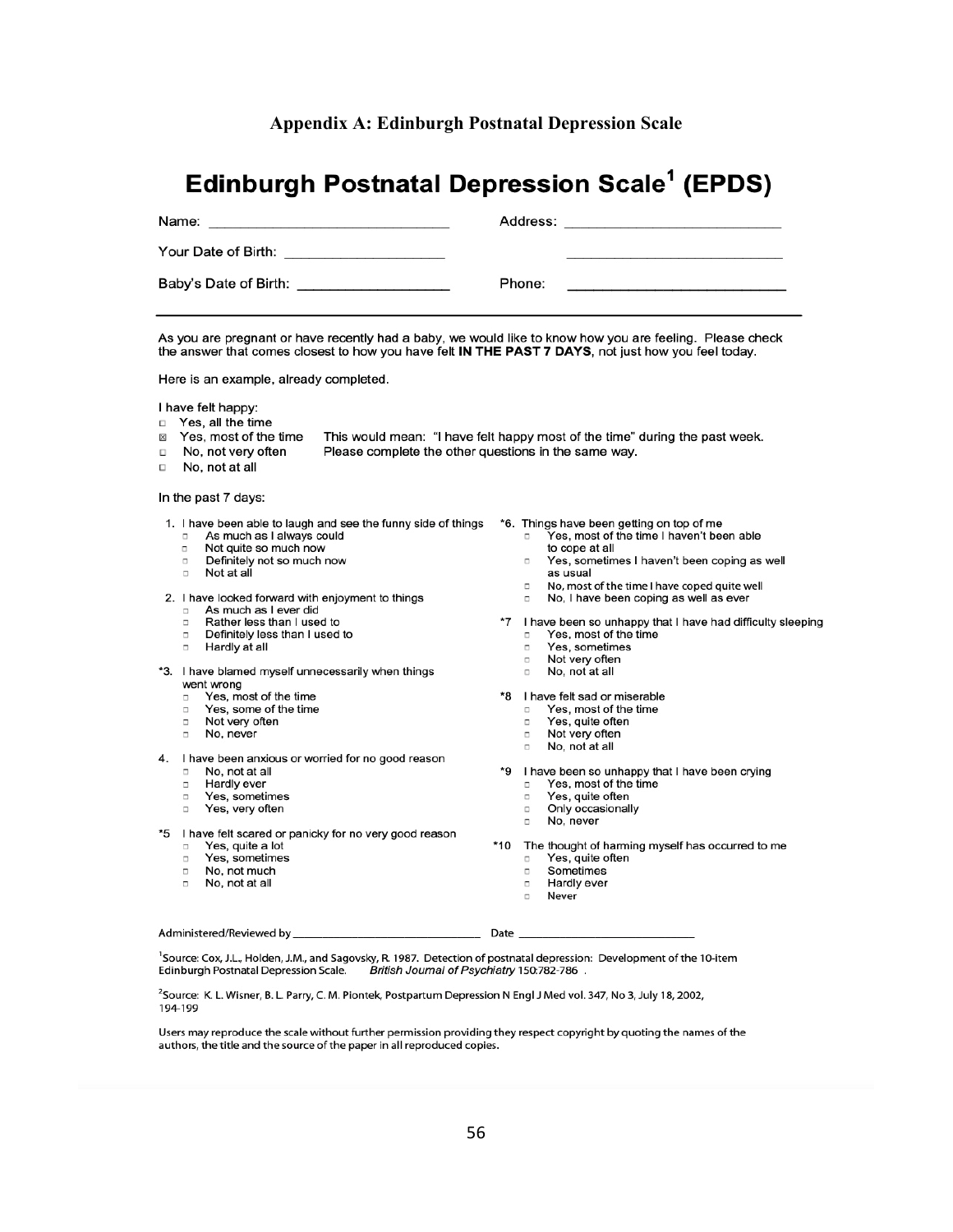# **Appendix B: Iowa Model for Evidence-Based Practice**



(Source: Titler et al., 2001)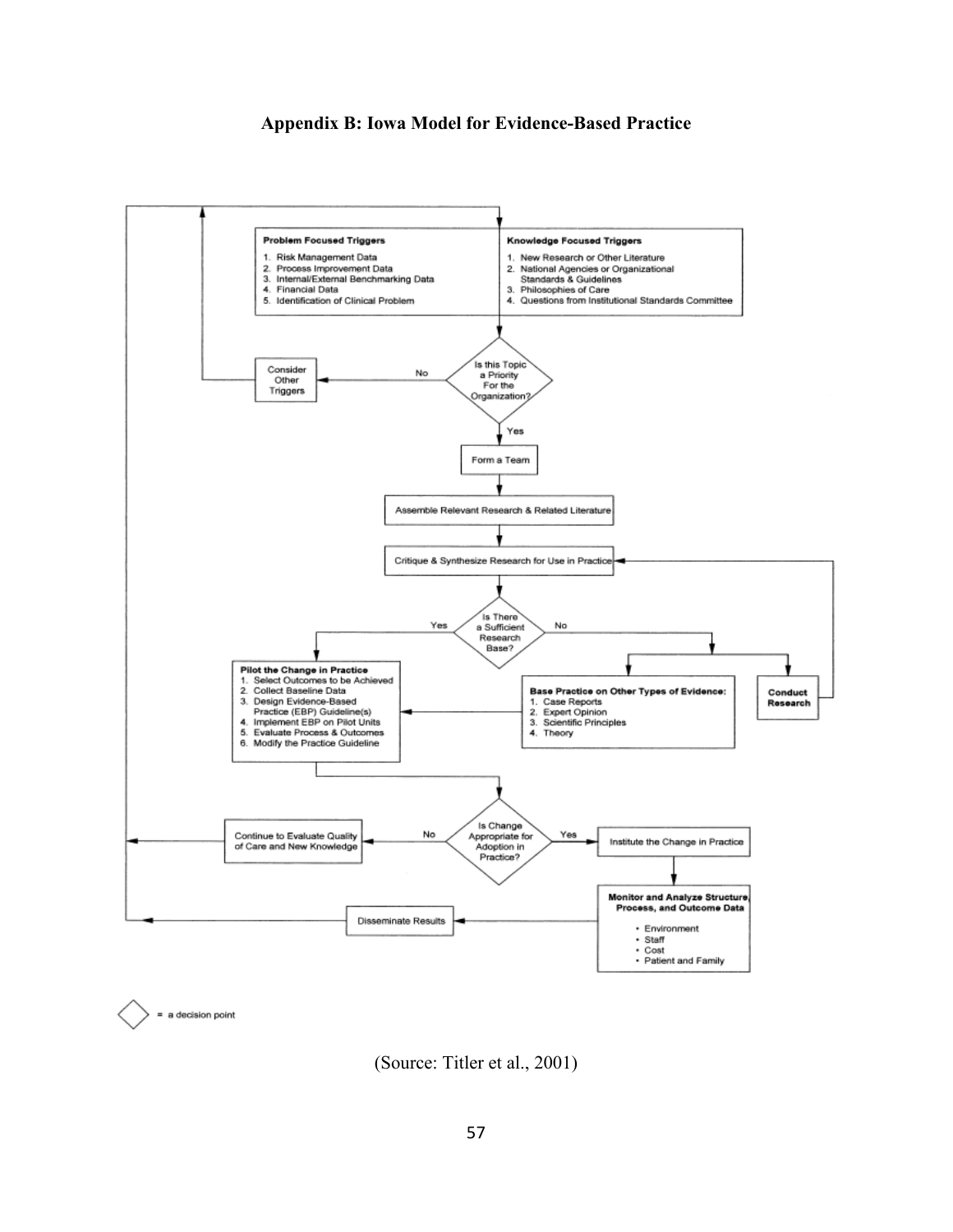

**Appendix C: Postpartum Visit Flow Sheet**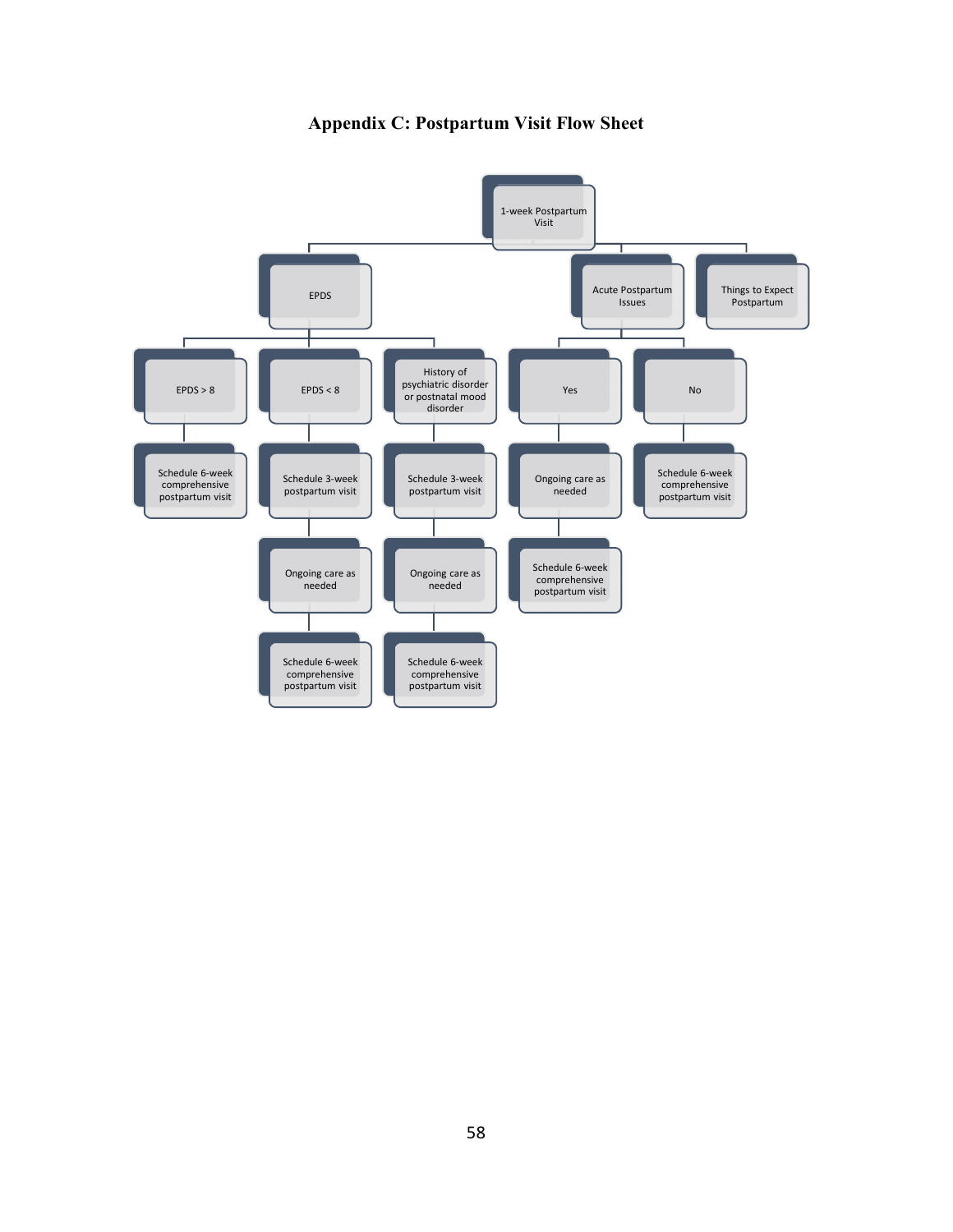## **References**

- AJMC Staff. (2021, January 1). *A timeline of COVID-19 developments in 2020.* AJMC. https://www.ajmc.com/view/a-timeline-of-covid19-developments-in-2020
- Austin, M. V., Hadzi-Pavlovic, D., Priest, S. R., Reilly, N., Wilhelm, D., Saint, K., & Parker, G. (2010). Depressive and anxiety disorders in the postpartum period: How prevalent are they and can we improve their detection? *Archives of Women's Health, 13,* 395-401. https://doi.org/10.1007/s00737-010-0153-7-242. https://doi.org/10.1007/s00737-006- 0132-1
- Brown, H. L. (2019). Redefining postpartum care. *Contemporary OB/GYN, 64*(5). https://www.contemporaryobgyn.net/postpartum-care/redefining-postpartum-care
- Cincinnati Children's Hospital Medical Center. (2019). Evidence evaluation tools and resources (LEGEND). Retrieved from: https://www.cincinnatichildrens.org/service/j/andersoncenter/evidence-based-care/legend
- Dennis, C. L. (2004). Can we identify mothers at risk for postpartum depression in the immediate postpartum period using the Edinburgh Postnatal Depression Scale? *Journal of Affective Disorders, 78,* 163-169. http://doi.org/10.1016/S0165-0327(02)00299-9
- Echevarria, I. & Walker, S. (2014. To make your case, start with a PICOT question. *Nursing, 44*(2), 18-19. https://doi.org/10.1097/01.NURSE.0000442594.00242.f9
- Goulet, L., D'Amour, D., & Pineault, R. (2008). Type and timing of services following postnatal discharge: Do they make a difference? *Women & Health, 45*(4), 19-39. https://doi.org/10.1300J013v45n04\_02

Hadfield, H. & Wittkowski, A. (2017). Women's experiences of seeking and receiving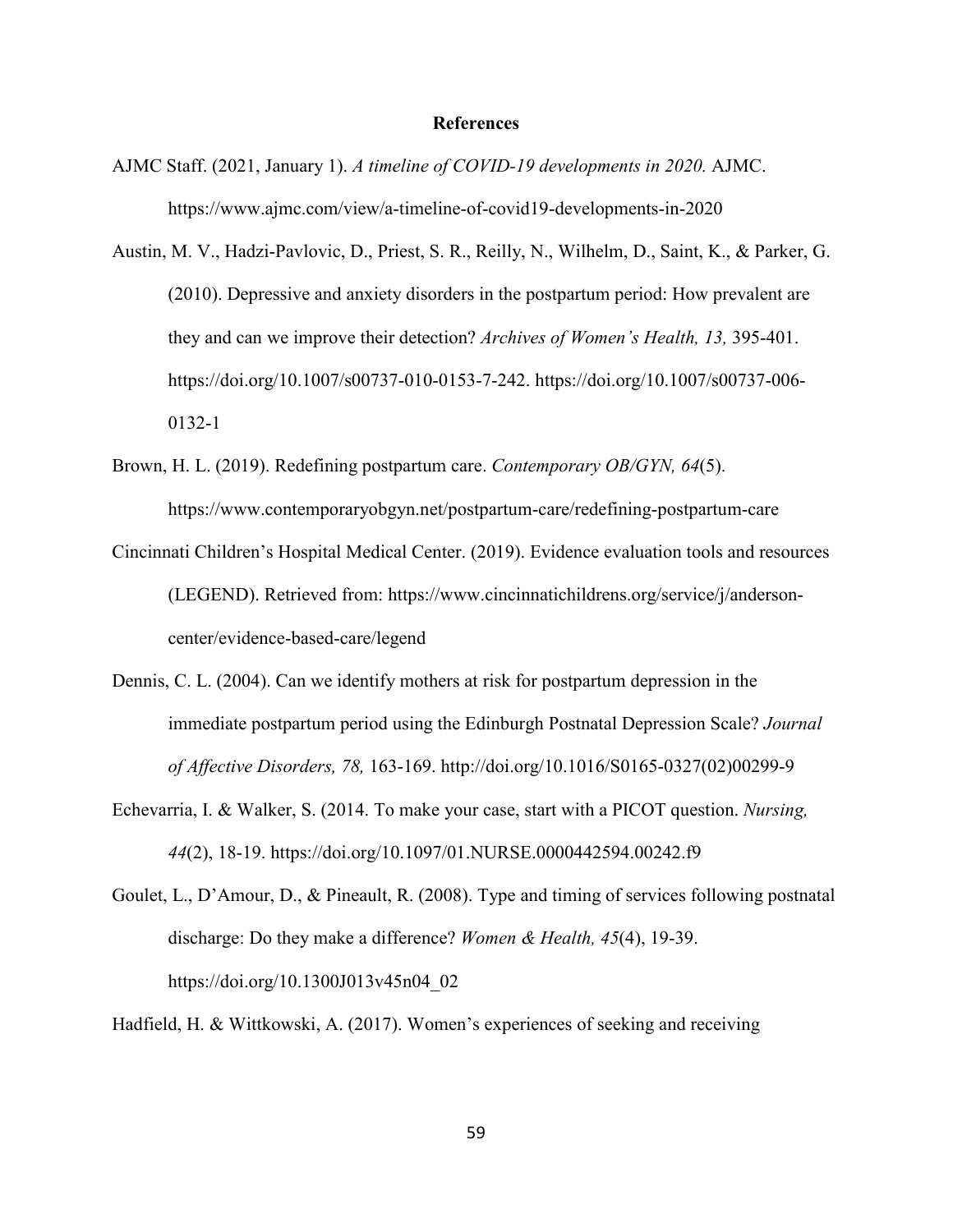psychological and psychosocial interventions for postpartum depression: A systematic review and thematic synthesis of the qualitative literature. *Journal of Midwifery & Women's Health, 62*(6), 723-736. https://doi.org/10.1111/jmwh.12669

- Healthy Communities Institute. (2015, October). *St. Vincent Madison County service area community health needs assessment report 2016*. https://healthcare.ascension.org/- /media/healthcare/compliance-documents/indiana/2016-st-vincent-mercy-chna-report.pdf
- Howell, E. A., Balbierz, A., Wang, J., Parides, M., Zlotnick, C., & Leventhal, H. (2012). Reducing postpartum depressive symptoms among black and Latina mothers: A randomized controlled trial. *Obstetrics & Gynecology, 119*(5), 942-949. https://doi.org/10.1097/AOG.0b013e318250ba48
- Iowa Model Collaborative. (2017). Iowa model of evidence-based practice: Revisions and validation. *Worldviews on Evidence-Based Nursing, 14*(3), 175-182. doi: 10.1111/wvn.12223
- Labarere, J., Gelbert-Baudina, N., Ayral, A., Duc, C., Berchotteau, M., Bouchon, N., Schelstraete, C., Vittoz, J., Francois, P., & Pons, J. (2005). Efficacy of breastfeeding support provided by trained clinicians during an early, routine, preventive visit: A prospective, randomized, open trial of 226 mother-infant pairs. *Pediatrics, 115*(2), e139 e146. https://doi.org/10.1542/peds.2004-1362
- Langan, R. C. & Goodbred, A. J. (2016). Identification and management of peripartum depression. *American Family Physician, 93*(10), 852-858.

Leins, C. (2019, June 12). States with the highest maternal mortality rates: Some states' maternal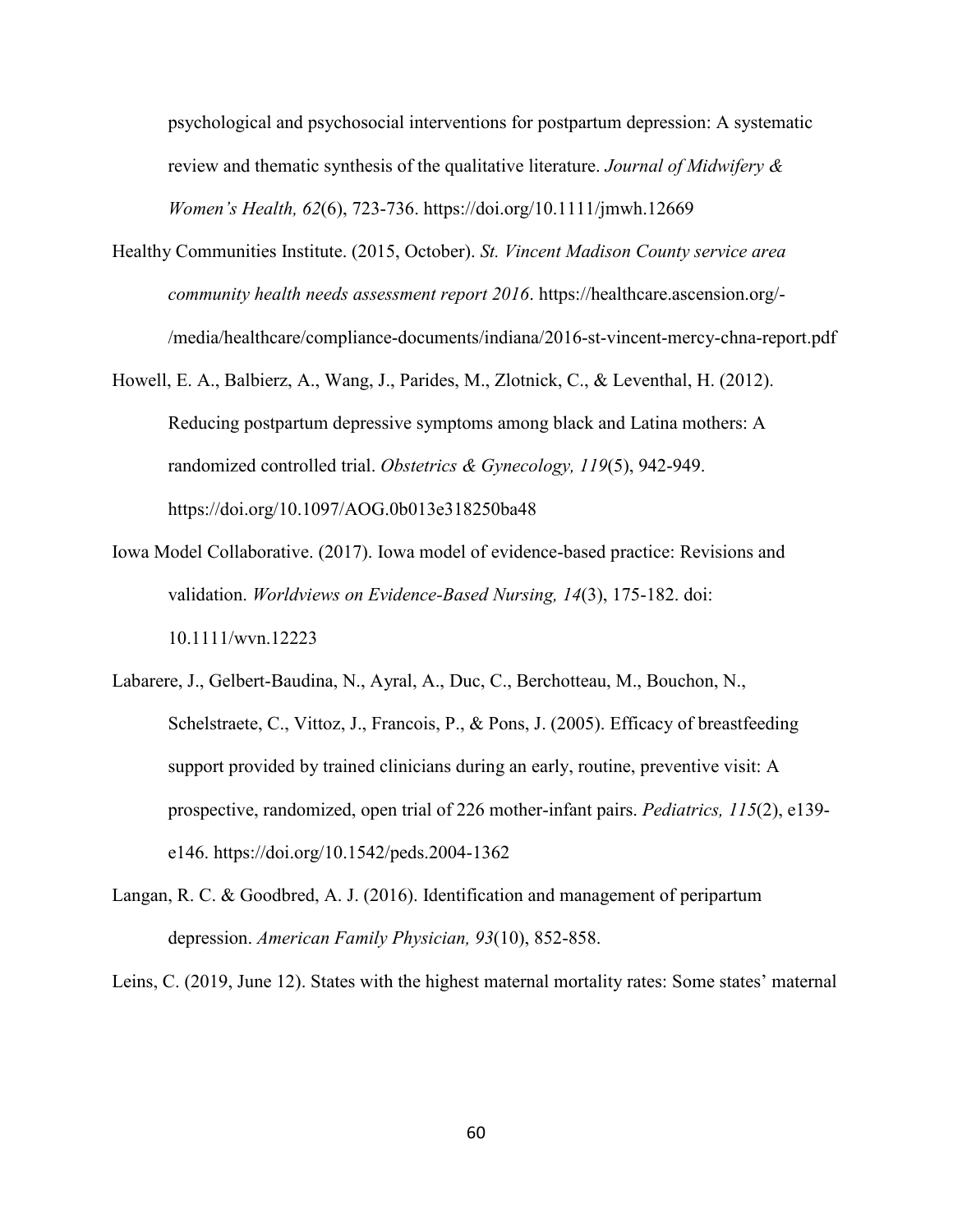mortality rates match those of developing countries. *U.S. News.*  https://www.usnews.com/news/best-states/articles/2019-06-12/these-states-have-thehighest-maternal-mortality-rates

- McCabe-Beane, J. E., Segre, L. S., Perkhounkova, Y., Stuart, S., & O'Hara, M.W. (2016). The identification of severity ranges for the Edinburgh Postnatal Depression Scale. *Journal of Reproductive and Infant Psychology, 33*(3), 293-303. https://doi.org/10.1080 /02646838.2016.1141346
- Mercer, R. T. (2004). Becoming a mother versus maternal role attainment. *Journal of Nursing Scholarship, 36*(3), 226-232. https://doi.org/10.1111/j.1547-5069.2004.04042.x
- MGH Center for Women's Mental Health. (2021, April 27). High levels of distress in pregnant and postpartum women during the pandemic. Retrieved from https://womensmentalhealth.org/posts/pandemic-distress/
- MGH Center for Women's Mental Health. (2018, October 3). Using the EPDS during pregnancy: What exactly are we screening for? Retrieved from https://womensmentalhealth.org/posts/using-the-epds-during-pregnancy-what-exactlyare-we-screening-for/
- Moran, K., Burson, R., & Conrad, D. (2020). *The Doctor of Nursing practice project: A framework for success (3<sup>rd</sup> ed.).* Burlington, MA: Jones and Bartlett Learning

National Institute for Health and Care Excellence. (2021, April 20). *Postnatal care.* NICE

Navarro, P., Ascaso, C., Garcia-Esteve, L., Aguado, J., Torres, A., & Martin-Santos, R. (2007). Postnatal psychiatric morbidity: A validation study of the GHQ-12 and the EPDS as screening tools. *General Hospital Psychiatry, 29,* 1-7. https://doi.org/10.1016/ j.genhosppsych.2006.10.004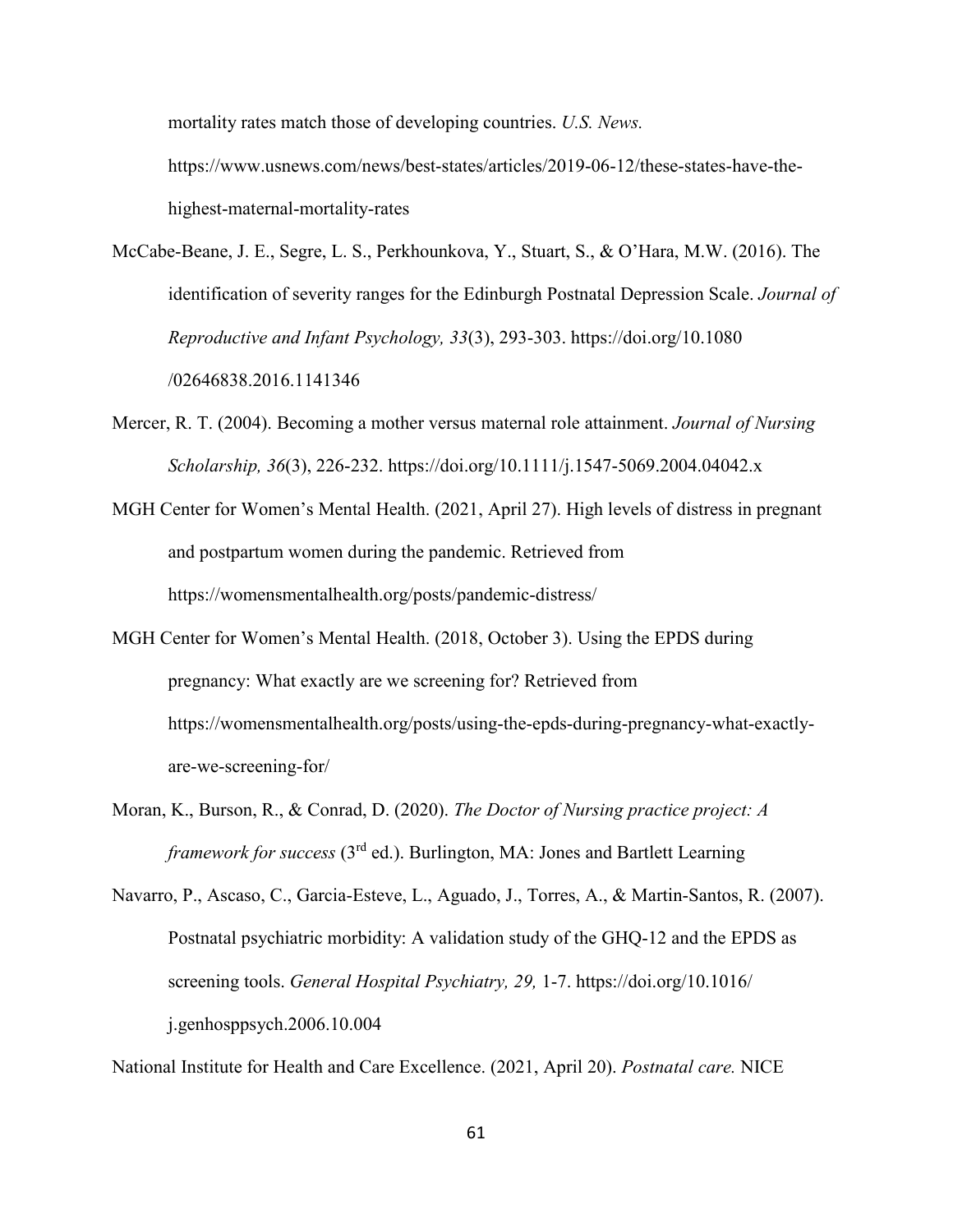Guidance. https://www.nice.org.uk/guidance/ng194/chapter/Recommendations #organisation-and-delivery-of-postnatal-care

- National Institute of Mental Health. (n.d.). *Perinatal depression.* Transforming the understanding and treatment of mental illness. https://www.nimh.nih.gov/health/publications/perinataldepression/index.shtml
- Parsa, B., Parisa, P., Boojarzadeh, B., & Mohammadi, Y. (2019). Prediction of postpartum depression based on women's quality of life. *Family Medicine & Primary Care Review, 21*(4), 343-348. https://doi: https://doi.org/10.5114/fmpcr.2019.90165.
- Posmontier, B., Neugebauer, R., Stuart, S., Chittams, J., & Shaughnessy, R. (2016). Telephoneadministered interpersonal psychotherapy by nurse-midwives for postpartum depression. *Journal of Midwifery & Women's Health, 61*(4), 456-466. https://doi.org/10.1111/jmwh.12411
- Schein, E. (2017). *Organizational culture and leadership* (5<sup>th</sup> ed.). Hoboken, NJ: Wiley.
- Slomian, J., Emonts, P., Vigneron, L., Acconcia, A., Glowacz, F., Reginster, J. Y., Oumourgh, M., & Bruyere, O. (2017). Identifying maternal needs following childbirth: A qualitative study among mothers, fathers, and professionals. *BMC Pregnancy and Childbirth, 17*(213). https://doi.org/10.1186/s12884-017-1398-1
- Stuebe, A., Auguste, T., & Gulati, M. (2018). ACOG committee opinion no. 736: Optimizing postpartum care. *Obstetrics & Gynecology, 131*(5), e140-e150. http://doi.org/ 10.1097/AOG.0000000000002633
- Titler, M., Kleiber, C., Steelman, V., Rakel, B., Budreau, G., Everett, L., ... Goode, C. J. (2001). The Iowa Model of evidence-based practice to promote quality care. Critical Care Nursing Clinics of North America, 13(4), 497-509.